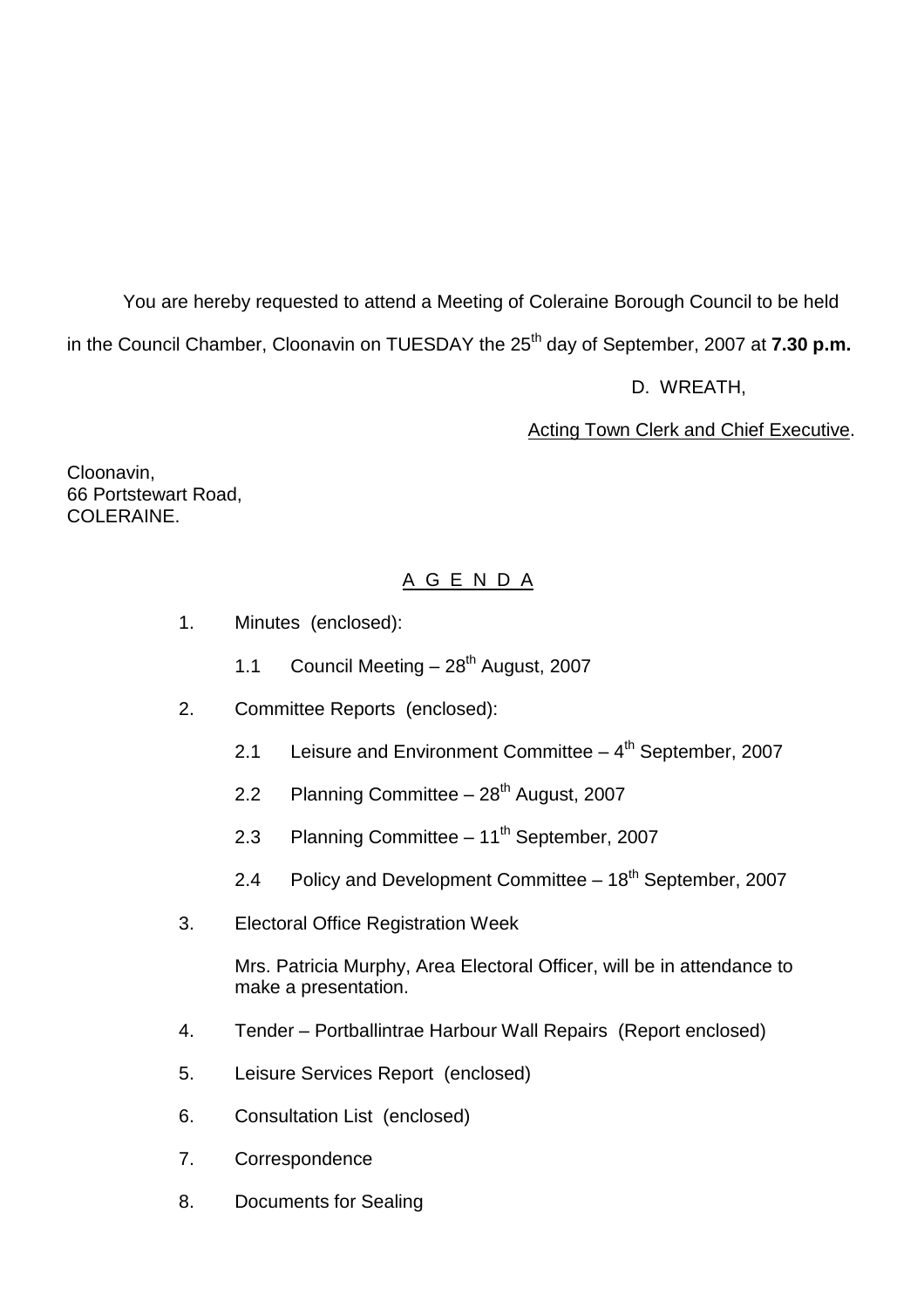# **Enclosed for Information:**

- (i) Minutes of the Northern Health and Social Services Council dated 6<sup>th</sup> June, 2007
- (ii) The Sustainable Development Duty and Your District Council A Strategic Overview - June 2007

To: Each Member of Council. 21st September, 2007.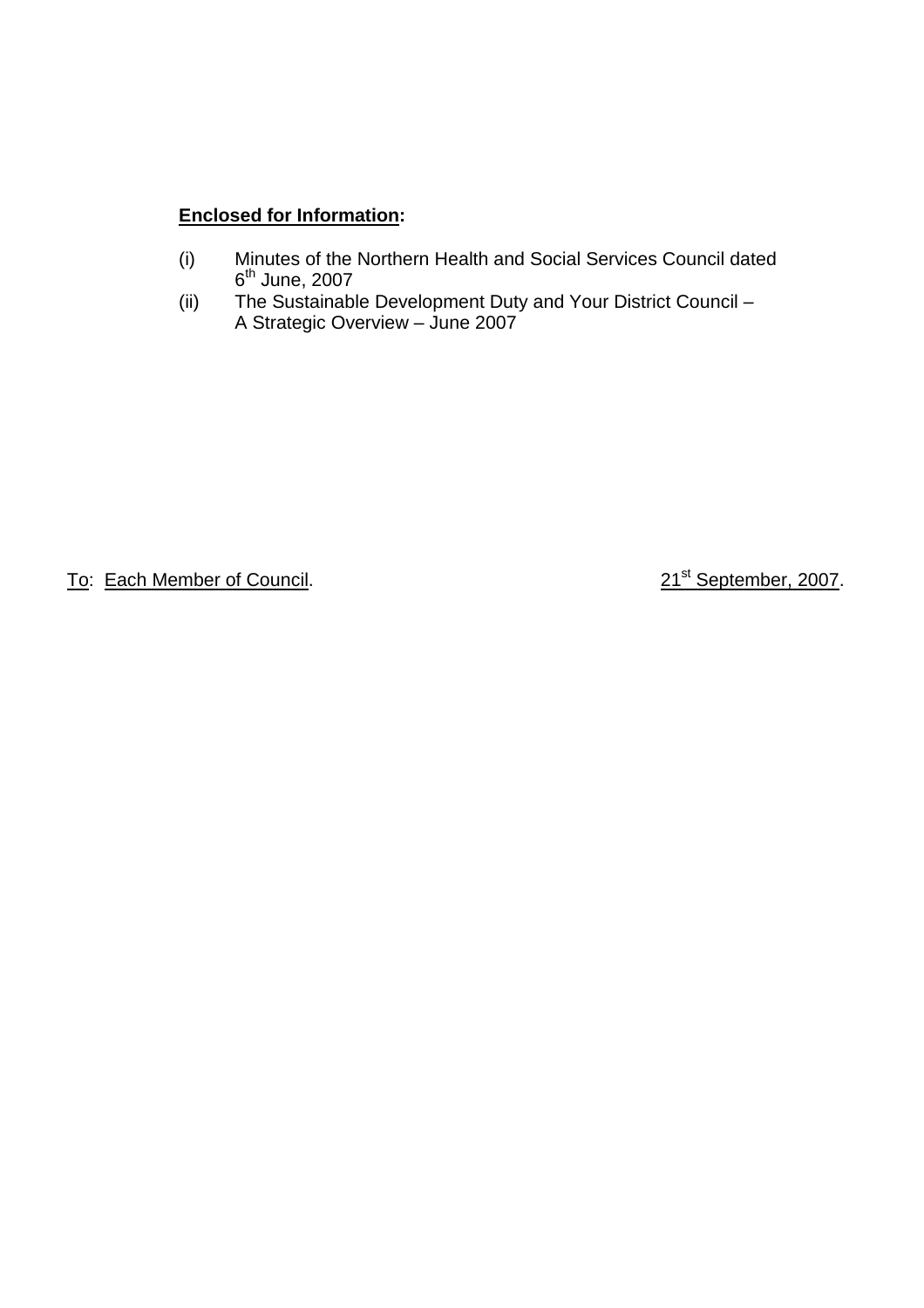#### **COUNCIL MEETING**

Minutes of proceedings of Coleraine Borough Council held in the Council Chamber, Cloonavin, on Tuesday, 28<sup>th</sup> August, 2007.

- **Convened:** As per Notice attached.
- **Present:** The Mayor, Councillor J. M. Bradley, in the Chair

The Deputy Mayor, Councillor E. A. Johnston (Mrs.)

#### Aldermen

| E. T. Black (Mrs.)  |  |
|---------------------|--|
| W. T. Creelman      |  |
| M. T. Hickey (Mrs.) |  |

D. McClarty W. J. McClure

#### **Councillors**

D. D. Barbour S. Gilkinson O. M. Church (Mrs.) N. F. Hillis A. S. Cole W. A. King J. J. Dallat G. L. McLaughlin T. J. Deans A. McQuillan B. Fitzpatrick

# **Officers in**

Attendance: Acting Town Clerk and Chief Executive, Director of Corporate Services, Director of Environmental Health, Director of Leisure Services, Head of Administrative Services, Head of Development Services, Technical and Waste Management Officer and Administrative Assistant

**Apologies:** Councillors Ms. Alexander, Mrs. Fielding, Leonard and **McPherson** 

## **1.0 THREATS TO COUNCILLORS**

The Mayor condemned the recent threats and intimidating behaviour against a number of Coleraine Councillors. The members fully supported this statement.

#### **2.0 ACKNOWLEDGEMENT OF SYMPATHY**

Councillor Gilkinson thanked members for their sympathy on the death of his brother.

#### **3.0 MULTI-PURPOSE KICKABOUT AREAS**

3.1 Proposed Multi-Purpose The Mayor welcomed Mr. McStay opposing Kickabout Area in Garvagh and Mrs. Whiteside supporting the proposal.

> Mr. McStay addressed the Council meeting on behalf of a number of residents who were opposed to the choice of site for the kickabout area in Garvagh. Their concerns were that the floodlighting would be intrusive as would the potentially increased noise and vandalism.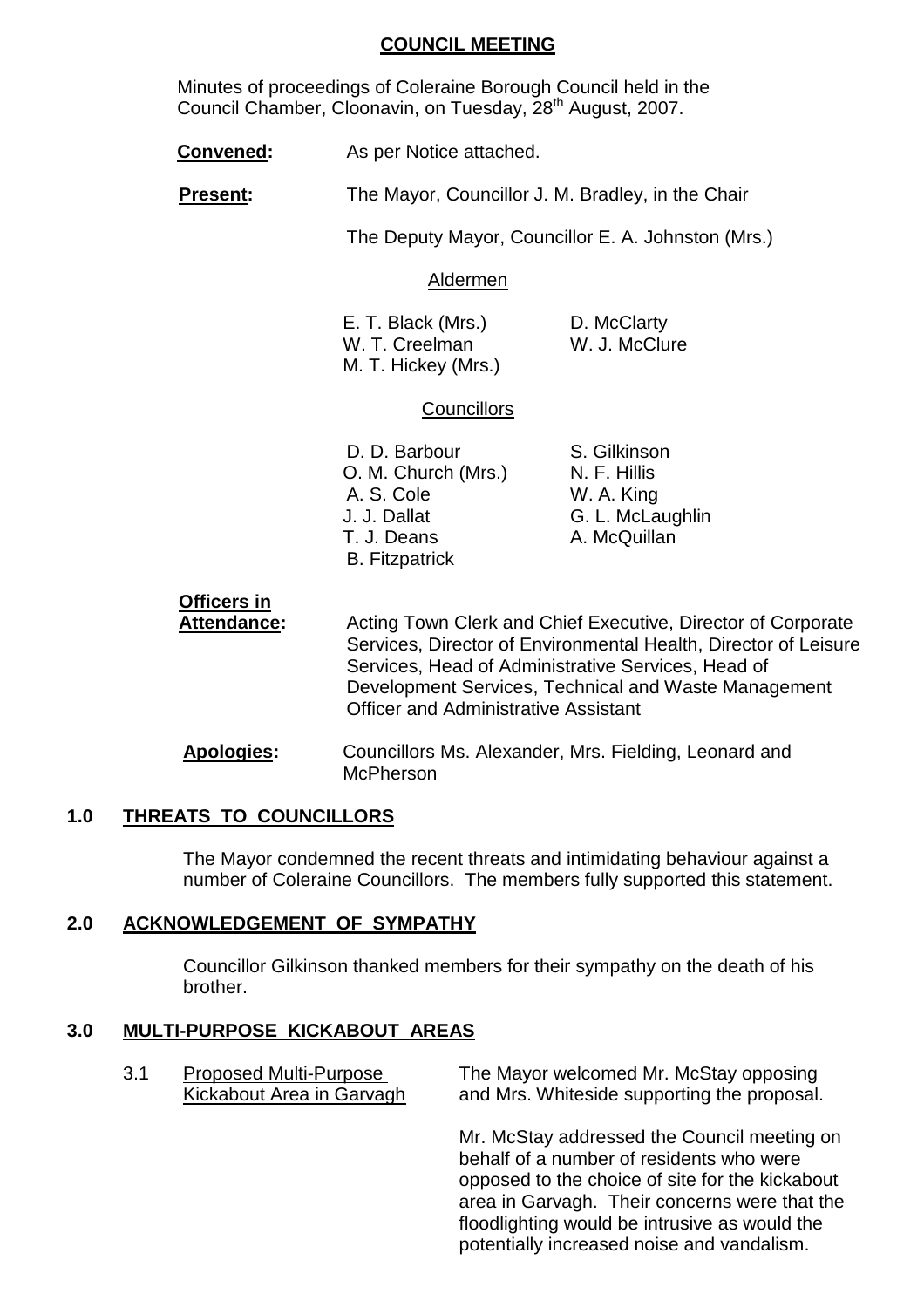Mr. McStay advised that the views of the residents in the neighbouring area, mainly older people, had not been fully ascertained nor sufficiently taken account of.

Mrs. Whiteside then spoke on behalf of a number of residents who supported the proposed location of the kickabout area as an accessible and safe site near the town centre.

Agreed:

That members defer further consideration to September's Leisure and Environment Meeting; also to familiarise themselves with the proposed site in Garvagh and to visit one or more of the three kickabout areas already provided at Windyhall, Ballysally and the Ropewalk.

In response to a query, the Director of Leisure Services confirmed that NEELB had been approached about another potential kickabout site in Garvagh but that there had been no response as yet. He would follow this up with the NEELB.

to address management proposals for

3.2 Proposed Multi-Purpose The Director of Leisure Services' Kickabout in Macosquin recommendation to purchase NIHE land at £8,000 was agreed.

## **4.0 MINUTES**

The Minutes of the Council Meeting of 24<sup>th</sup> July, 2007 were confirmed and signed.

#### **5.0 COMMITTEE REPORT**

5.1 Planning Committee The Chairman, Alderman McClure, moved the adoption of the Planning Committee Report; this was duly seconded by Councillor Mrs. Johnston and agreed.

#### **6.0 LEISURE SERVICES REPORT**

| 6.1 | Land at Portballintrae       | The Director of Leisure Services confirmed that<br>the vendor of the land would not sell without the<br>land swop being included in the transaction. |
|-----|------------------------------|------------------------------------------------------------------------------------------------------------------------------------------------------|
|     |                              | Following discussion, members agreed to<br>withdraw from the purchase of this land.                                                                  |
| 6.2 | <b>Coleraine Showgrounds</b> | Agreed:                                                                                                                                              |
|     |                              | That the Director of Leisure Services'<br>recommendation to hold a Special Meeting                                                                   |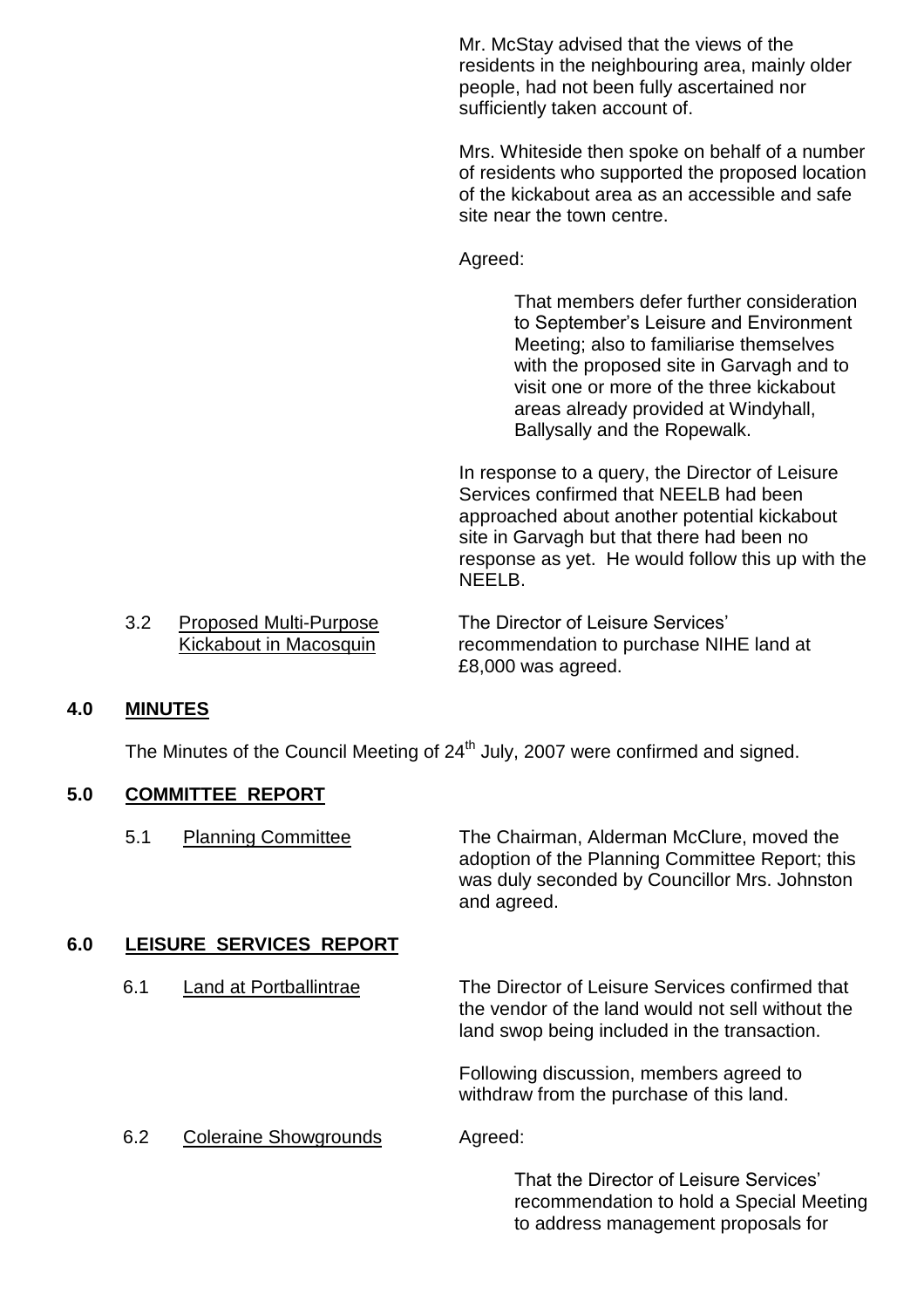Coleraine Showgrounds on Thursday, 20<sup>th</sup> September, 2007 be approved.

6.3 Blue Plaque, Charles Lever Agreed:

That the Director of Leisure Services' recommendation for the erection of a Blue Plaque at 22a The Promenade, Portstewart be adopted.

Conference  $-22^{nd}$ -24<sup>th</sup> October, 2007 contact Ms. Perry.

6.4 Museums Association Ms. Helen Perry will be in attendance at this conference. Members wishing to attend should

# **7.0 CORPORATE SERVICES REPORT**

7.1 Review of Domestic Rating Agreed: Review

- i) That the Director of Corporate Services recommendations for a draft response based on positions previously agreed by Council in respect of rates relief, vacant property, pensioners' deferment schemes, second homes and maximum/minimum payments be adopted.
- ii) That for the longer term, while a local sales tax should be one of the considerations, a tourist tax should not be considered.

#### 7.2 Industrial Derating **Agreed:**

That the Director of Corporate Services' recommendation for Council's continuing support for maintaining industrial derating be made known to the Department of Finance and Personnel's review team be adopted.

Members noted the opportunity to attend a manufacturing sector meeting on industrial derating at Spanboard in the near future.

# 7.3 Recruitment of Town Clerk It was proposed by Councillor Deans, and Chief Executive seconded by Alderman Mrs. Black and agreed:

That Council retain the original shortlist and interview panels.

It was further proposed by Alderman Mrs. Hickey and seconded by Councillor Dallat:

> That the re-advertisement should be placed in the Irish Times as well as the Irish News, The Belfast Telegraph and the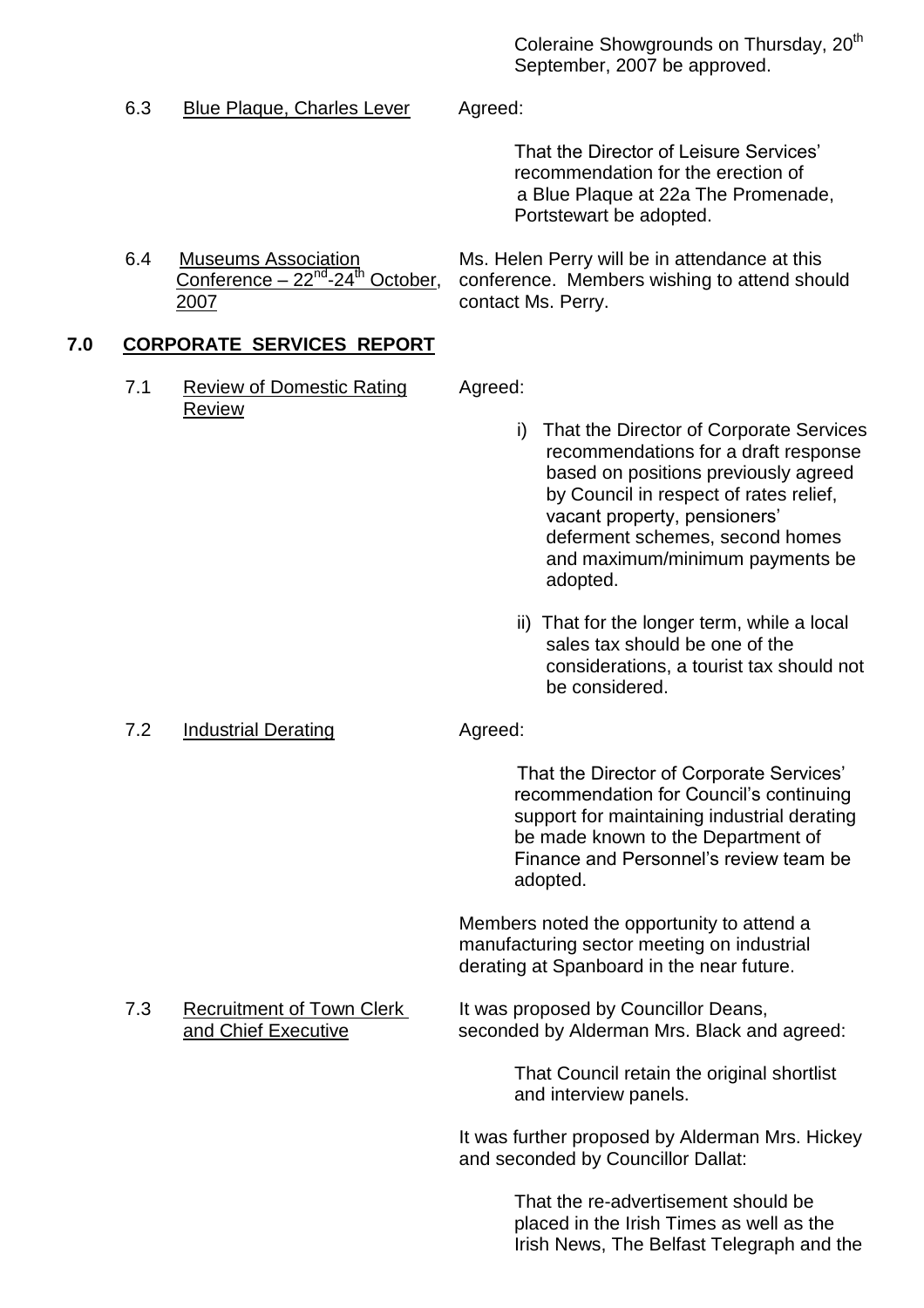Newsletter, the latter three having been used before.

It was then proposed as an amendment by Councillor Deans and seconded by Councillor McQuillan:

> That Council use only the original three newspapers.

On being put to the vote the amendment was carried by 12 votes for and 4 against.

#### **8.0 ENVIRONMENTAL HEALTH REPORT**

under EC Regulation 853/2004

8.1 Approval of Products of Following recommendations by the Director of Animal Origin Establishments Environmental Health it was agreed:

- i) That Council approve Dairy Produce Packers' premises at Millburn Road, Coleraine for cheese recovery operations.
- ii) That the previous approval for Kabanos, 50 Quilly Road, Coleraine be updated from conditional to full.
- iii) That Council give full approval to McKillen Meat Wholesaler, 108 Ballyrashane Road, Coleraine.

#### **9.0 TECHNICAL SERVICES REPORT**

9.1 Entertainment's Licence Agreed:

That an occasional licence for 14 unspecified days within a twelve month period be granted to Tom Duffy's Circus subject to compliance with N.I. Fire & Rescue Service and all other requirements of Council's Licensing Department.

#### 9.2 Street Trading Licence **Agreed:**

That an application for a statutory street trading licence for Mr.C. Kennedy to trade at Bishop's Gate lay-by on east side of Mussenden Road be approved.

9.3 Tender for Temporary Five tenders were received in response to the Capping at Craigahulliar public advertisement for this work:

| £164,275.00 |
|-------------|
| £196,870.00 |
| £204,205.00 |
| £237,800.00 |
|             |

Landfill Site, Portrush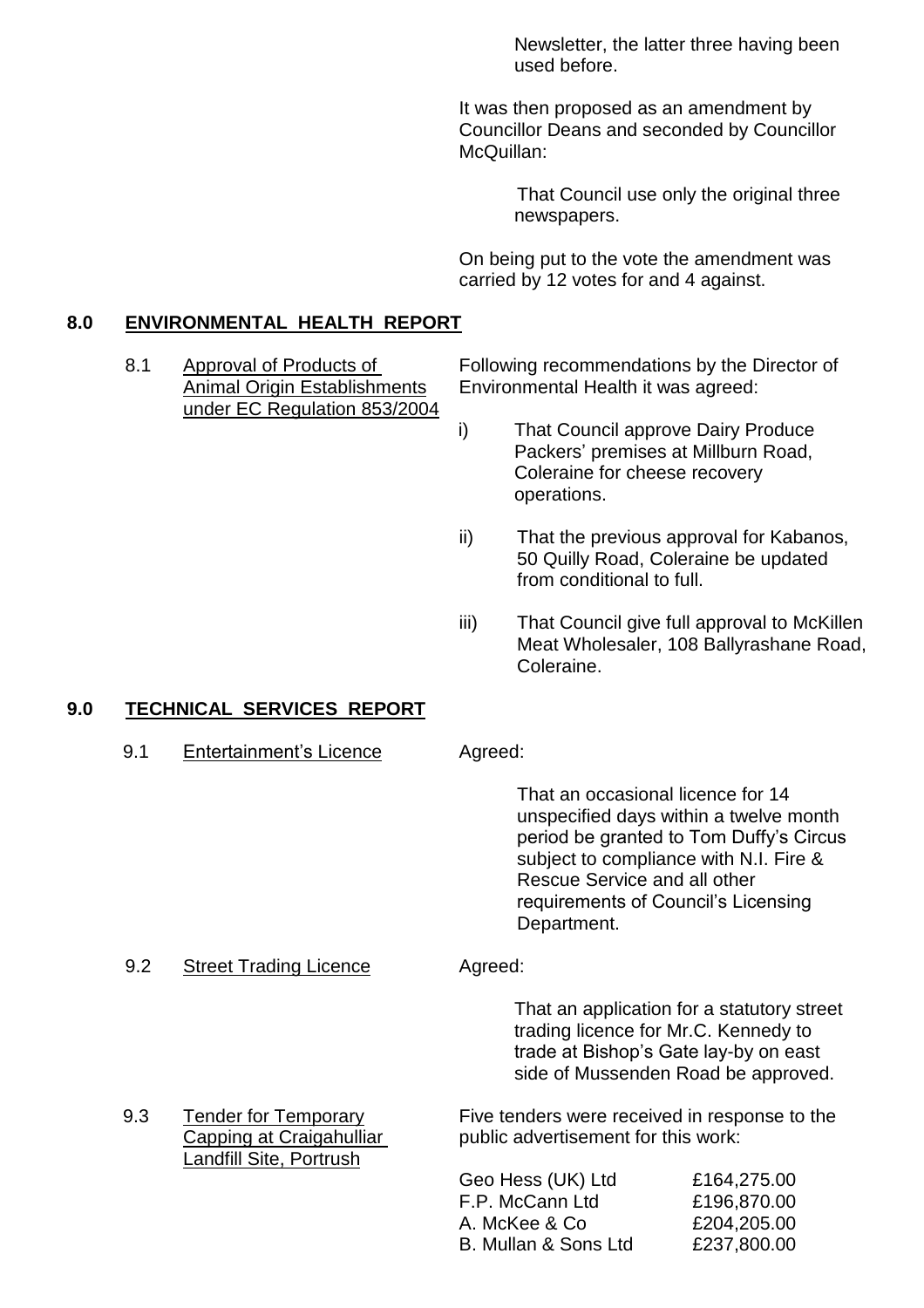Agreed:

That Council accept the lowest priced tender from Geo Hess (UK) Ltd for the sum of £164,275.

9.4 Tender for the Installation Three tenders were received in response to the of Gas Wells at Craigahulliar public advertisement for this work: Landfill Site, Portrush A.F.S. Ltd £ 72,170.00

> Quinn Piling £ 96,630.00 Glover's Site Investigations £116,000.00

Agreed:

That Council accept the lowest priced tender from A.F.S. Ltd for the sum of £72,170.

## **10.0 DEVELOPMENT SERVICES REPORT**

The Report of the Head of Development Services was considered (previously supplied).

Matters arising:

| 10.1 | <b>Binevenagh AONB</b><br>Management Plan                 | Following the recommendation by the Head of<br>Development Services it was agreed:                                                                                                                                                                                              |
|------|-----------------------------------------------------------|---------------------------------------------------------------------------------------------------------------------------------------------------------------------------------------------------------------------------------------------------------------------------------|
|      |                                                           | That £1,500 be contributed to The<br>Causeway Coast & Glens Heritage Trust<br>to assist with the development of the<br>Binevenagh AONB Management Plan,<br>estimated at £53,000.                                                                                                |
| 10.2 | <b>Mountsandel Interpretive</b><br>Project                | Members endorsed the Head of Development<br>Services' proposal to establish a project team<br>including EHS and Forestry Service<br>representation and to proceed to specification<br>and tender stage for the different elements of the<br>project, as outlined in the report. |
| 10.3 | <b>European Funding - Delivery</b><br><b>Arrangements</b> | The Head of Development Services outlined<br>the 'clustering' implications of the three major<br>strands of funding. Members expressed<br>concerns about the potential dilution of Coleraine<br>Borough interests as a result of extended<br>clustering.                        |
|      |                                                           | It was proposed by Councillor Mrs. Church,<br>seconded by Councillor Dallat and agreed:                                                                                                                                                                                         |
|      |                                                           | That Council, in it's response to the<br>Minister, emphasise the importance of<br>supporting existing networks and the need                                                                                                                                                     |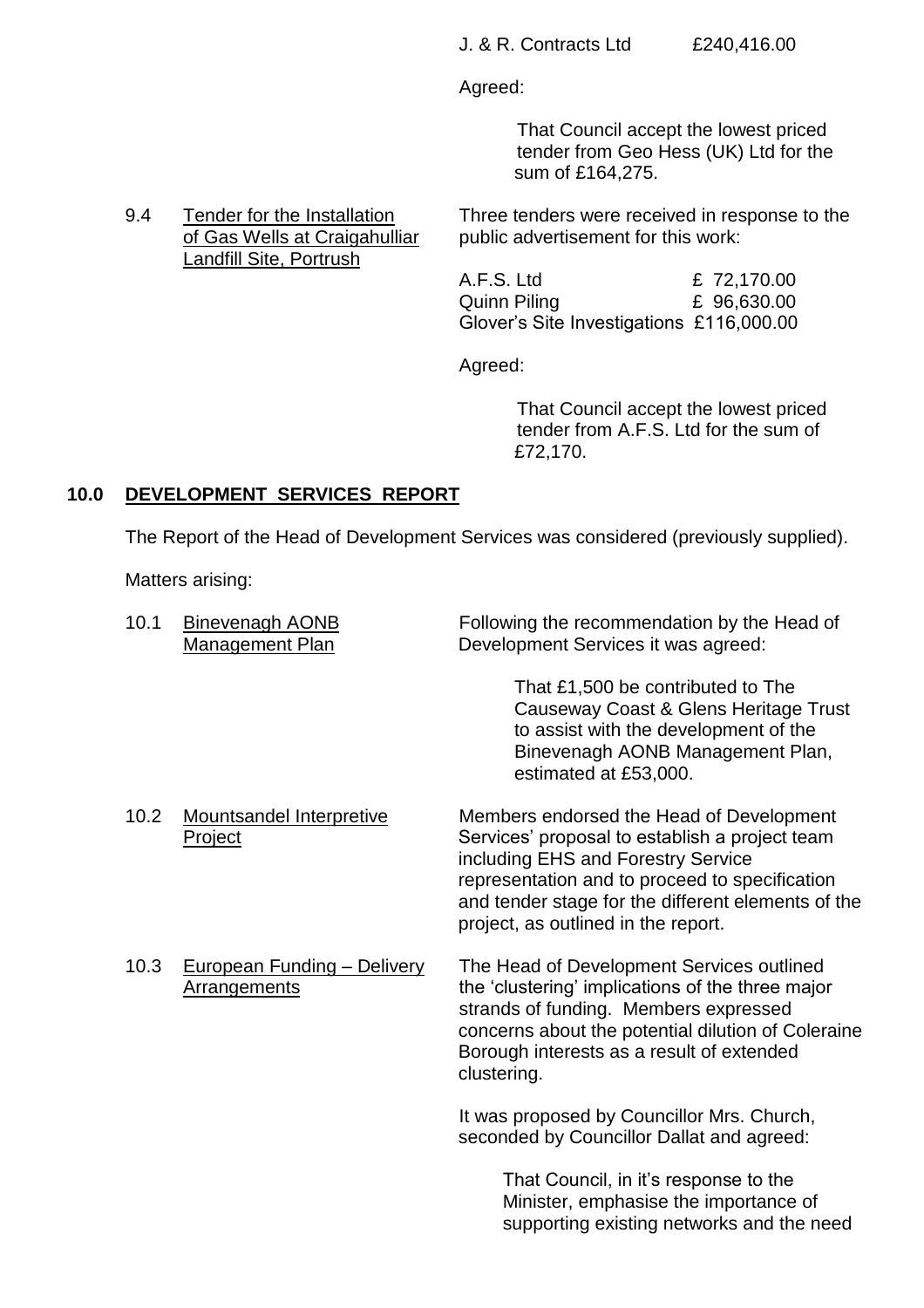|      |                              | to maintain a local focus within the new<br>delivery arrangements.                                                                                                                                                            |
|------|------------------------------|-------------------------------------------------------------------------------------------------------------------------------------------------------------------------------------------------------------------------------|
|      |                              | In respect of Peace III, it was agreed:                                                                                                                                                                                       |
|      |                              | That Council contribute up to £1,500<br>towards a scoping study to address the<br>SEUPB minimum population catchment<br>requirement.                                                                                          |
| 10.4 | <b>Eurocall Conference</b>   | Agreed:                                                                                                                                                                                                                       |
|      |                              | That Council approve a request from the<br>University of Ulster for the Mayor to host a<br>welcome reception for delegates in The<br>Diamond and contribute to the conference<br>delegate packs at an overall cost of £1,000. |
|      |                              | Members acknowledged the benefits of this in<br>promoting the Borough to an international<br>audience.                                                                                                                        |
| 10.5 | <b>Exporting by eBay</b>     | Agreed:                                                                                                                                                                                                                       |
|      |                              | That Council contribute £12,525 to the<br>eBay business, as detailed in the report.                                                                                                                                           |
| 10.6 | <b>Change of Diary Dates</b> | The Special Meeting to receive presentations on<br>the Coleraine Development Schemes scheduled<br>for 6 <sup>th</sup> September had been changed to<br>Thursday, 13 <sup>th</sup> September, 2007.                            |
|      |                              | The launch of 'Invest in Coleraine' scheduled for<br>26 <sup>th</sup> September would now take place on<br>Wednesday, 10 <sup>th</sup> October, 2007.                                                                         |
| 10.7 | <b>Council Year Books</b>    | Noted.<br>In response to a member's query, the<br>Head of Development Services agreed to<br>investigate changing the Council Year Books<br>from A4 to A5 size and report back.                                                |

# **11.0 LAND AND PROPERTY**

The Report of the Head of Administrative Services was considered (previously supplied).

Matters arising:

| 11.1 | Land at Portmore Road,<br>Portstewart | Members noted that the Developer would be<br>advised that encroachment onto the adjoining<br>Council land would result in action for trespass. |
|------|---------------------------------------|------------------------------------------------------------------------------------------------------------------------------------------------|
|      | 11.2 Land at Sweeney's Wine Bar       | Following concerns about the legal complexities<br>of renewing or rejecting the 5 year lease, it was<br>agreed:                                |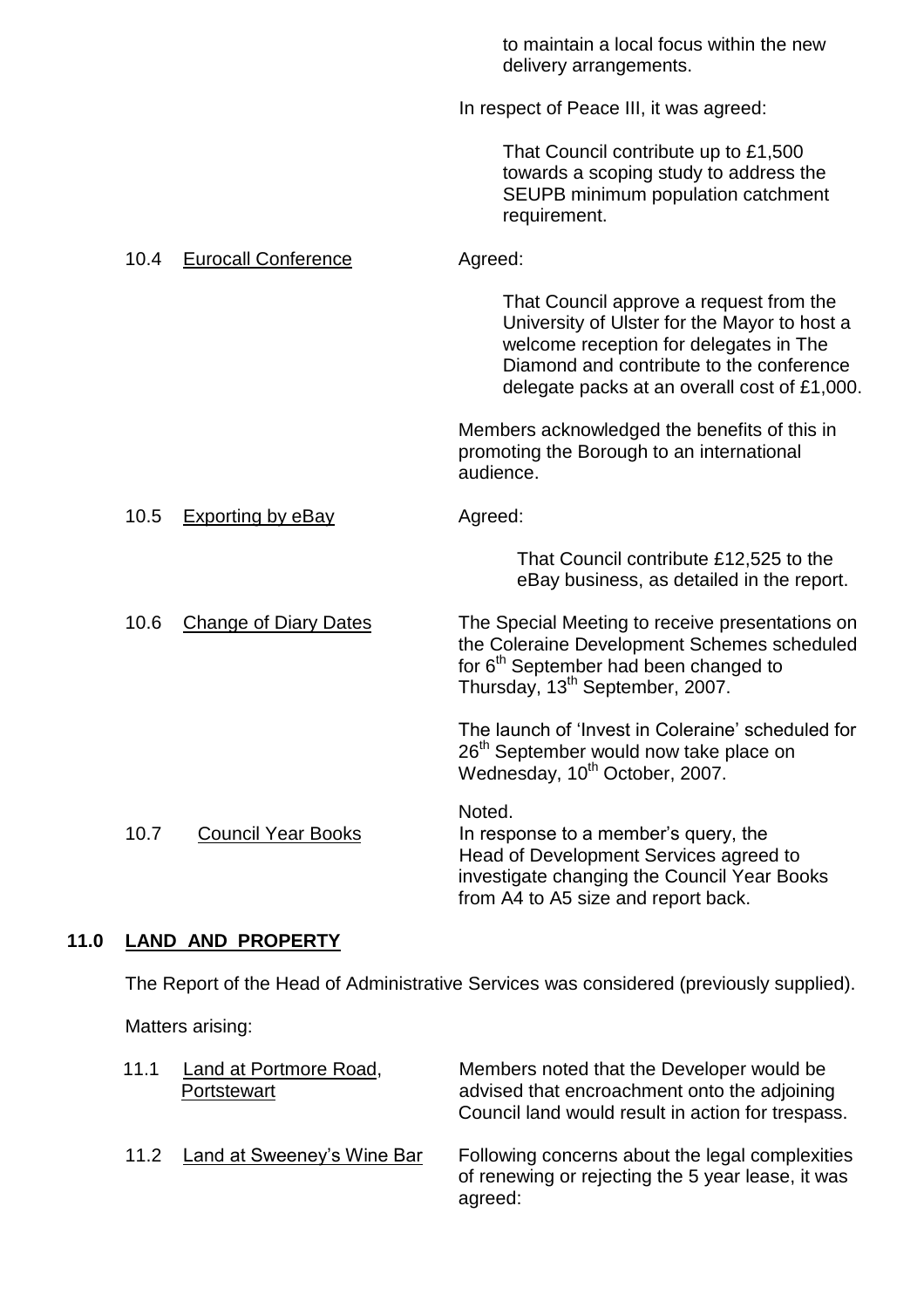That this matter be referred to the next Property Working Group Meeting in late September.

#### **12.0 NILGA/SOLACE - INFLUENCING STRATEGY - REVIEW OF PUBLIC ADMINISTRATION**

The Report of the Acting Town Clerk and Chief Executive was considered (previously supplied).

Mr. Wreath updated members on the NILGA/SOLACE work in developing an Influencing Strategy consisting of:

- i) A manifesto for strong Local Government (NILGA);
- ii) An economic and technical report underpinning the Manifesto (SOLACE)
- iii) Meetings and PR activities.

Noted.

#### **13.0 CONSULTATION IN CHANGES TO THE DPP APPOINTMENT PROCESS FOR INDEPENDENT MEMBERS**

Agreed:

That the proposed changes be noted as acceptable.

#### **14.0 NORTHERN CORRIDOR RAILWAYS GROUP - LAUNCH OF REPORT**

The Acting Town Clerk and Chief Executive encouraged members to demonstrate a united front at the launch of the NCRG's report 'Northern Corridor-Railway Renaissance' in the City Hotel, Londonderry on Tuesday,  $18<sup>th</sup>$  September, 2007 at 10.30am. Attending members agreed that they would travel to the meeting by train.

#### **15.0 THE COURT OF THE UNIVERSITY OF ULSTER**

Read letter from the University informing members of their intention to reduce numbers of external bodies as members of the Court.

Agreed:

That Council seek to remain a member of the Court of the University of Ulster.

#### **16.0 NILGA CONSTITUTION**

Read letter from NILGA consulting on proposed amendments to their constitution.

Agreed:

That Council respond supporting the two amendments.

## **17.0 DIARY DATES**

17.1 North Coast Scheme A site meeting was scheduled for Wednesday,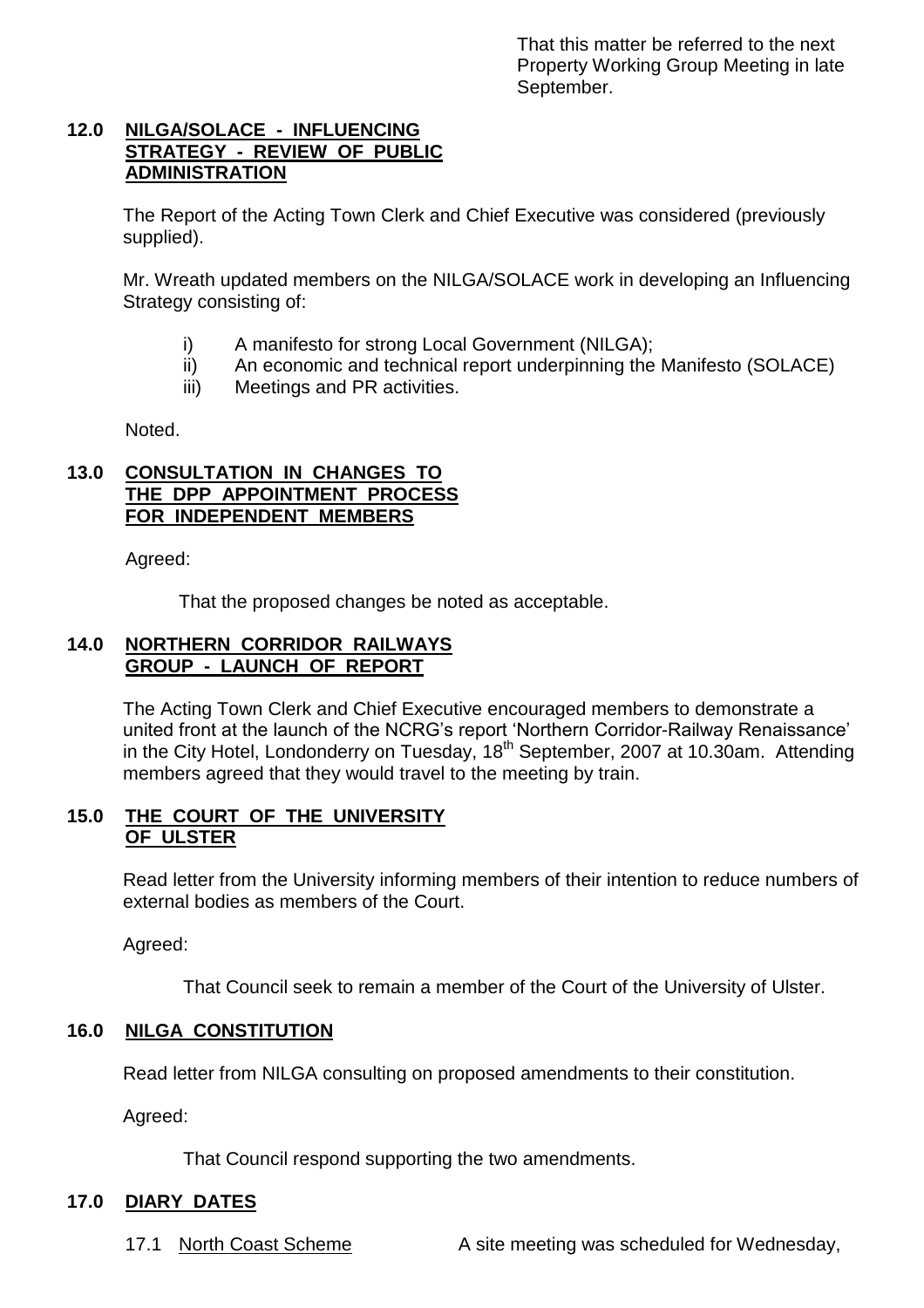29<sup>th</sup> August, 2007 at 2.00pm. Anyone wishing to attend should meet at the North Coast project office (off Roselick Road).

17.2 World Rural Women's Day This would take place at Glenavon Hotel, Cookstown on 15<sup>th</sup> October, 2007. Anyone interested in attending should contact Ms. McGuinness.

#### **18.0 McQUILLAN CASTLE**

Members noted that the archaeological excavation at McQuillan Castle, approved by Council in 2000, would commence shortly.

#### **19.0 PROPOSED PENALTY FARES (INCREASE) ORDER (NORTHERN IRELAND) 2007**

Agreed:

That Council support the proposal by the Department for Regional Development to increase the penalty fare for persons travelling on a bus or train without paying from £10.00 to £20.00.

#### **20.0 PRICEWATERHOUSECOOPERS**

Read letter inviting Council to put forward four Councillors to attend a stakeholder event regarding developing a shared vision for local government in Northern Ireland on Wednesday, 12<sup>th</sup> September, 2007 at the Ramada Hotel, Belfast.

Agreed:

That The Mayor, Alderman McClure, Councillors Hillis and King attend.

## **21.0 DOCUMENTS FOR SEALING**

Resolved:

That the following documents be sealed:

| <b>Cemetery Titles</b> | Grant of Rights of Burial – Deeds Register Nos. |
|------------------------|-------------------------------------------------|
|                        | 3342-3353 (inclusive):                          |

| Agherton      | 2 |
|---------------|---|
| Ballywillan   | 2 |
| Coleraine     | 4 |
| <b>Kilrea</b> | 1 |
| Portstewart   | З |

Advanced Deeds - Register Nos. 0186-0190 (inclusive):

| Agherton           |                   |
|--------------------|-------------------|
| <b>Ballywillan</b> | 2                 |
| Coleraine          | $\mathbf{\Omega}$ |
| Portstewart        | 2                 |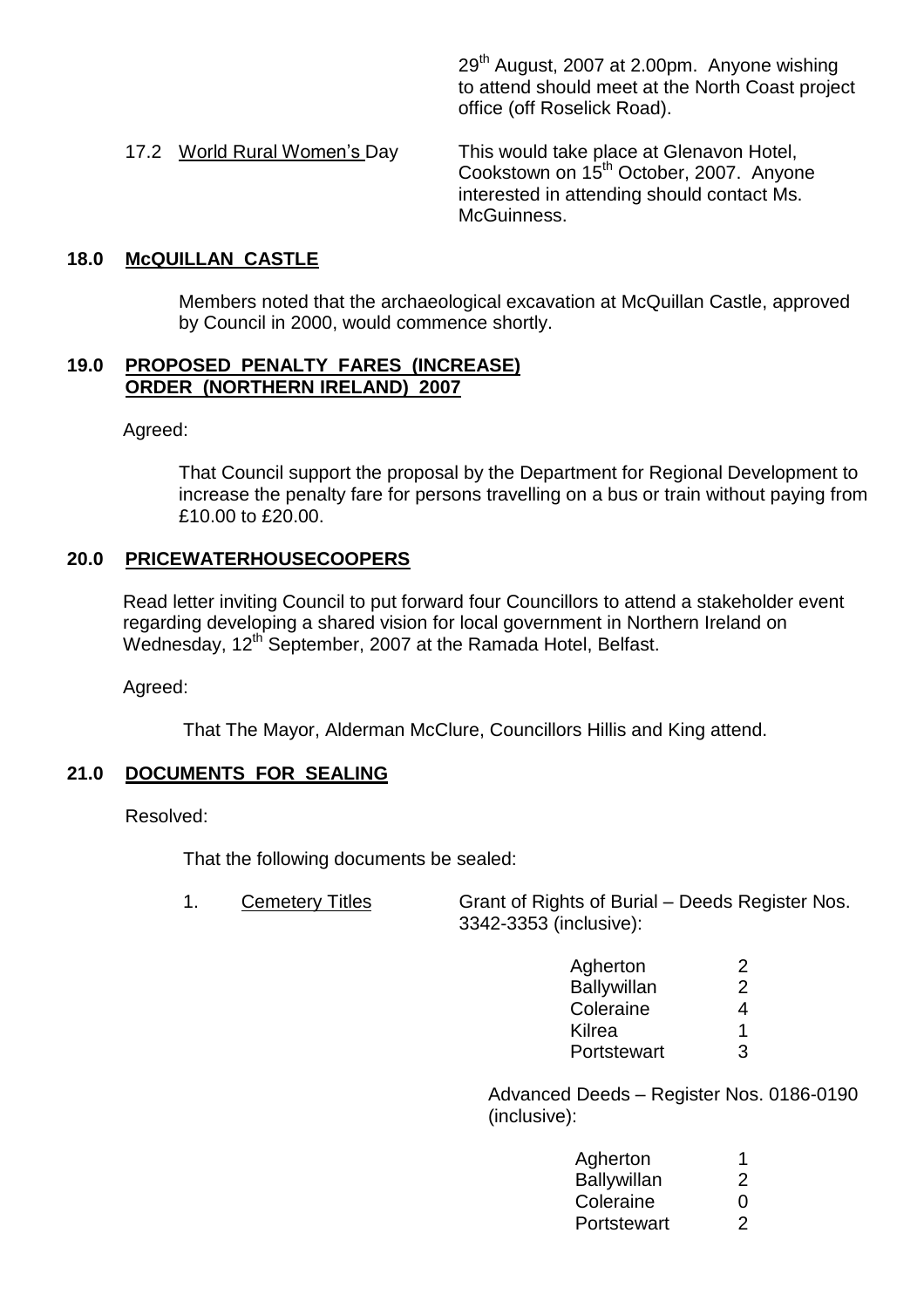|  |  | Loan Agreement |
|--|--|----------------|
|--|--|----------------|

Council with Barclays Bank

3. Contract Council with Higgins Construction (Garvagh) Ltd. – Bungalow at Carrick Dhu Caravan Park, Portrush.

# **22.0 ANY OTHER BUSINESS**

Following concern by a member about dumping in the Agivey River and the effects on angling, it was agreed:

That Council would write to the relevant bodies and express these concerns.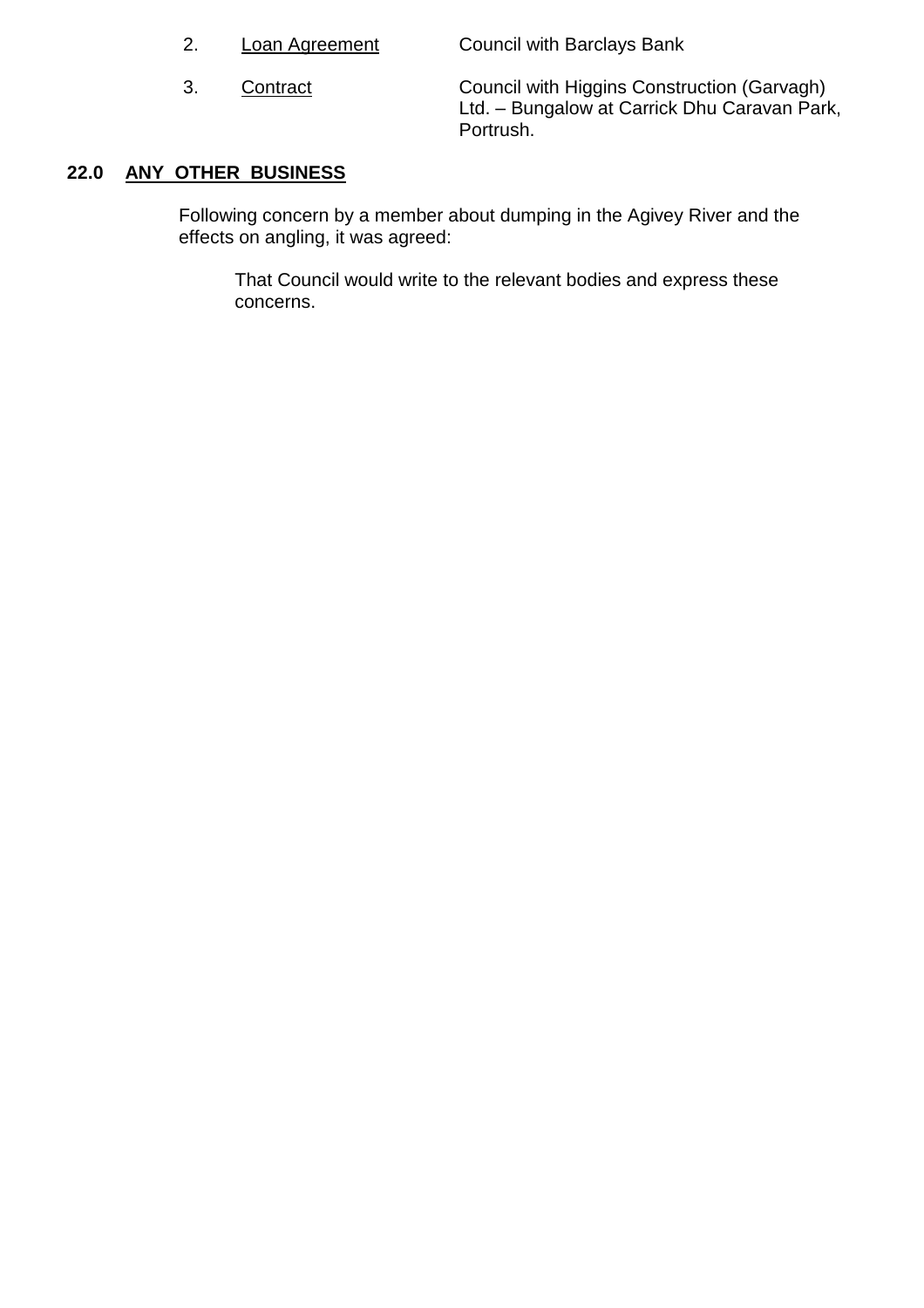#### **LEISURE AND ENVIRONMENT COMMITTEE**

# **4 th September, 2007.**

| <b>Present:</b>            | Councillor R. A. McPherson, in the Chair                                                                                                                                                                    |                                                                                                                                                                                                      |
|----------------------------|-------------------------------------------------------------------------------------------------------------------------------------------------------------------------------------------------------------|------------------------------------------------------------------------------------------------------------------------------------------------------------------------------------------------------|
|                            | The Deputy Mayor, Councillor E. A. Johnston (Mrs.)<br>(Items $1.0 - 6.5$ )                                                                                                                                  |                                                                                                                                                                                                      |
|                            | <b>Aldermen</b>                                                                                                                                                                                             |                                                                                                                                                                                                      |
|                            | E. T. Black (Mrs.)<br>W. T. Creelman<br>M. T. Hickey (Mrs.)                                                                                                                                                 | D. McClarty<br>(Items $1.0 - 7.1$ )<br>W. J. McClure                                                                                                                                                 |
|                            | <b>Councillors</b>                                                                                                                                                                                          |                                                                                                                                                                                                      |
|                            | C. S. Alexander (Ms.)<br>(Items $1.0 - 7.6$ )<br>D. D. Barbour<br>O. M. Church (Mrs.)<br>A. S. Cole<br>J. J. Dallat<br>(Items $1.0 - 7.3$ )<br>T. J. Deans<br>(Items $1.0 - 6.5$ )<br>E. P. Fielding (Mrs.) | <b>B.</b> Fitzpatrick<br>S. Gilkinson<br>N. F. Hillis<br>(Items $1.0 - 7.6$ )<br>W. A. King<br>(Items $1.0 - 7.6$ )<br><b>B.</b> Leonard<br>G. L. McLaughlin<br>A. McQuillan<br>(Items $5.0 - 7.2$ ) |
| Officers in<br>Attendance: | Services, Director of Environmental Health, Leisure<br><b>Technical Officer and Administrative Assistant</b>                                                                                                | Acting Town Clerk and Chief Executive, Director of Leisure<br>Services Officer (Facilities), Head of Administrative Services,<br>Principal Building Control Officer (Items 5.0 - 15.0), Senior       |

#### **Apology:** The Mayor, Councillor J. M. Bradley

#### **1.0 WELCOME**

The Chairman welcomed everyone to the meeting and thanked his party for nominating him for Chairman.

#### **2.0 SYMPATHY**

The Chairman expressed sympathy to the family circle of Mr. Ronnie Cochrane who had been killed in a recent road accident. A letter of sympathy would be forwarded to his family.

#### **3.0 CONGRATULATIONS**

The Chairman congratulated Mr. Richard Chambers who recently won a gold medal for rowing at the World Championships in Munich. The Mayor would acknowledge his achievement.

#### **4.0 ULSTER IN BLOOM**

The Deputy Mayor informed members that Coleraine won best 'Town' and 'Roses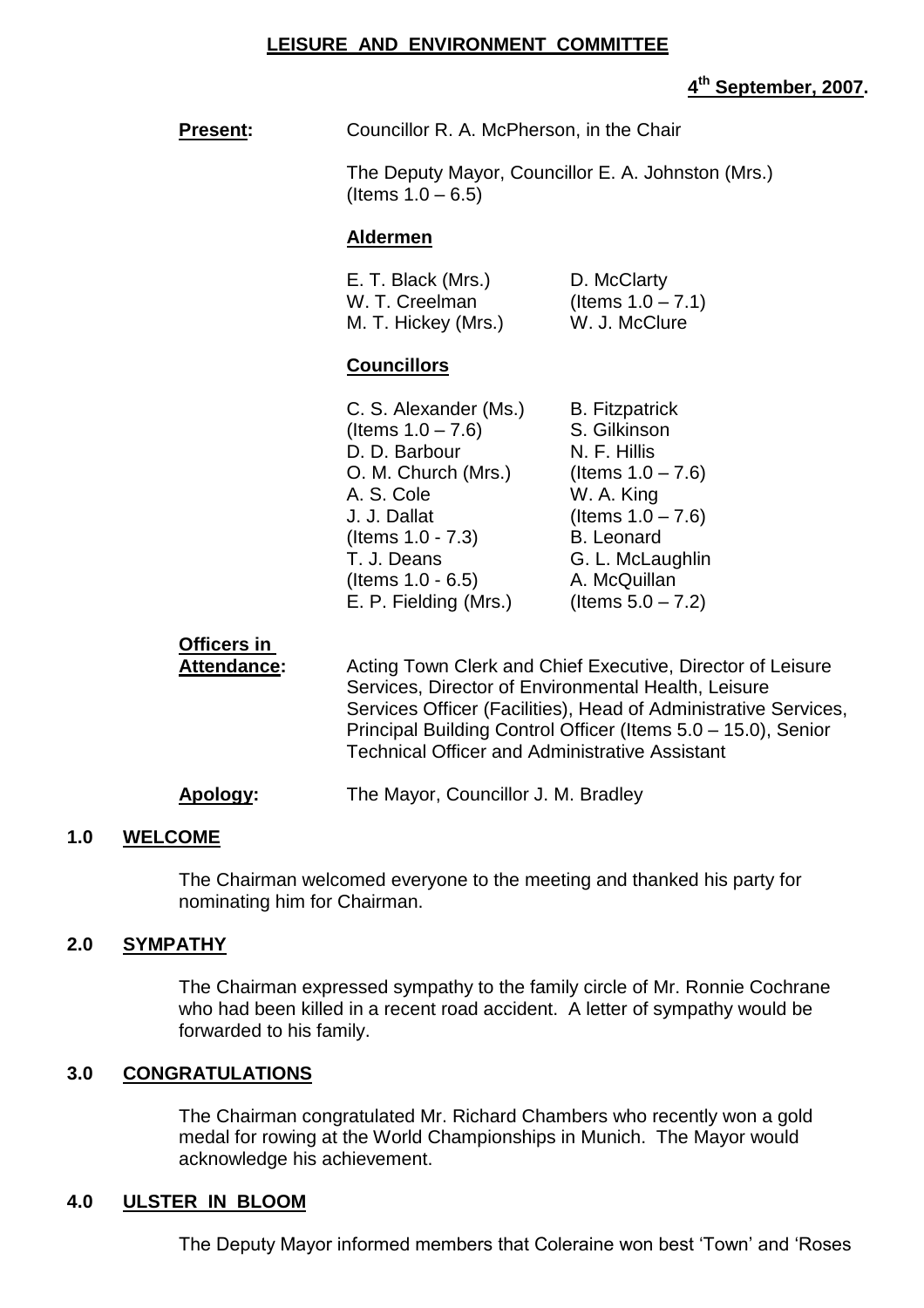in Town' categories in the Ulster in Bloom gardening competition. The Chairman congratulated the Parks Department.

# **5.0 GARVAGH MUSEUM - FINANICAL ASSISTANCE**

It was agreed to move this item to the beginning of the agenda.

The Chairman welcomed Mr. Jack Clyde, Secretary and Mr. Wilbert Patterson, Chairman of Garvagh Museum and Heritage Centre, who were in attendance to give a presentation on the Museum.

Mr. Clyde and Mr. Patterson updated members on the progress of the Museum and elaborated on various issues including:

- Background of the Museum
- Sources of income
- **Current need**
- Support to date
- **Museum Improvement Project**

The representatives invited members to the official opening of the Historic Canning Gates, Main Street, Garvagh on Saturday  $29<sup>th</sup>$  September, 2007 at 11.30 a.m. followed by refreshments and a tour of the Museum.

The Chairman thanked the representatives for their presentation and congratulated them on their work.

Councillors Mrs. Church and McQuillan expressed an interest in this topic.

Following a period of discussion, it was proposed by Councillor Cole, seconded by Alderman McClarty and recommended:

That Council support a renewal of the grant of £5,000 per annum for three years and agree in principle to assist with capital funding subject to detailed proposals being forwarded.

Mr. George McIlroy's contribution to the Museum was noted. Following a request for volunteers to assist in the museum on a part-time basis, Alderman Mrs. Hickey volunteered.

The representatives thanked members after which they withdrew.

## **6.0 ENVIRONMENTAL HEALTH REPORT**

The Report of the Director of Environmental Health was considered (previously supplied).

Matters arising:

| 6.1 | Houses in Multiple<br>Occupancy - | Consideration was given to information on this<br>topic, as detailed in the report. |
|-----|-----------------------------------|-------------------------------------------------------------------------------------|
|     | <b>Proposed Planning</b>          |                                                                                     |
|     | Policy                            | Following discussion, it was recommended:                                           |

That the Mayor, Aldermen McClarty and McClure, Councillors Ms. Alexander, Dallat and McQuillan seek a meeting with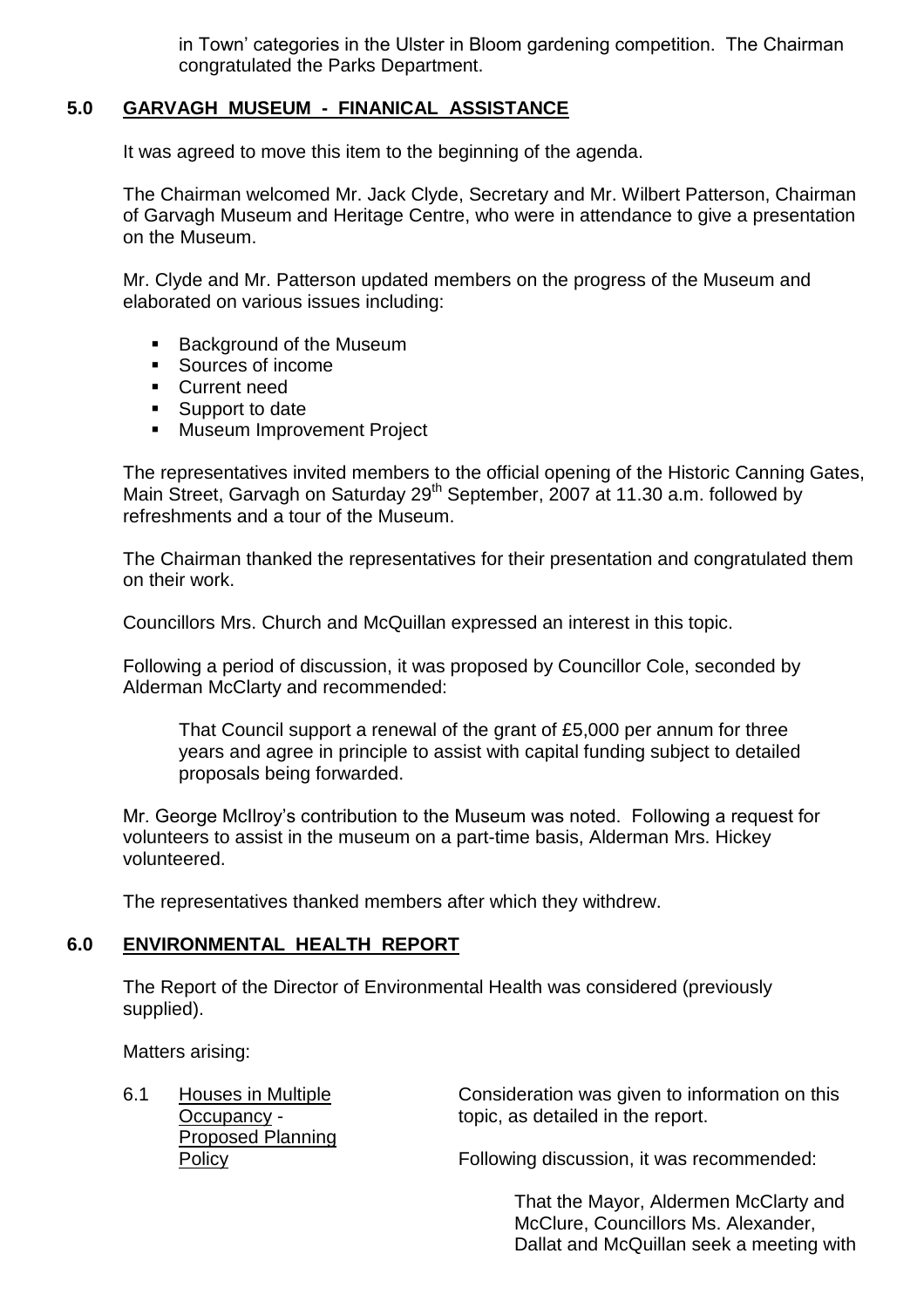the Minister, Ms. Arlene Foster, to discuss the matter further.

The Director of Environmental Health would arrange a suitable date.

Executive – Review of Housing Agenda

6.2 Consultation Document - Consideration was given to information on this Northern Ireland Housing document, as detailed in the report.

and Health - Towards a Shared Following discussion it was recommended:

That Council commend the Northern Ireland Housing Executive's work in promoting health and well-being through its current Housing and Health Policy.

However, Council expressed concern as to the level of commitment to and priority of the proposed actions as this policy could only be effective if adequately resourced and prioritised within the broader remit of the Northern Ireland Housing Executive's work.

The Director of Technical Services would reply to a letter sent to Councils regarding surplus land for housing.

6.3 Inter-Agency Approach Consideration was given to information on this to Joint Enforcement to topic, as detailed in the report. topic, as detailed in the report.

Behaviour Whilst recognising the benefits of P.S.N.I. and Council joint enforcement, members expressed concern about continuing anti-social behaviour in various areas of the Borough.

> The Director of Environmental Health was asked to provide more information on successful interventions when presenting the full review to Council at a later date.

6.4 Safe Use of Inflatable Consideration was given to information on this Dinghies/Aquatic Toys topic, as detailed in the report.

After discussion it was proposed by Councillor

Leonard, seconded by Alderman Mrs. Hickey and recommended:

> That Council explore the possibility of introducing a new Bye-Law which would prohibit the use of inflatable dinghies/aquatic toys on Council beaches.

The Director of Environmental Health would also explore the potential for additional signage to at least deter inflatables.

and Anti-Social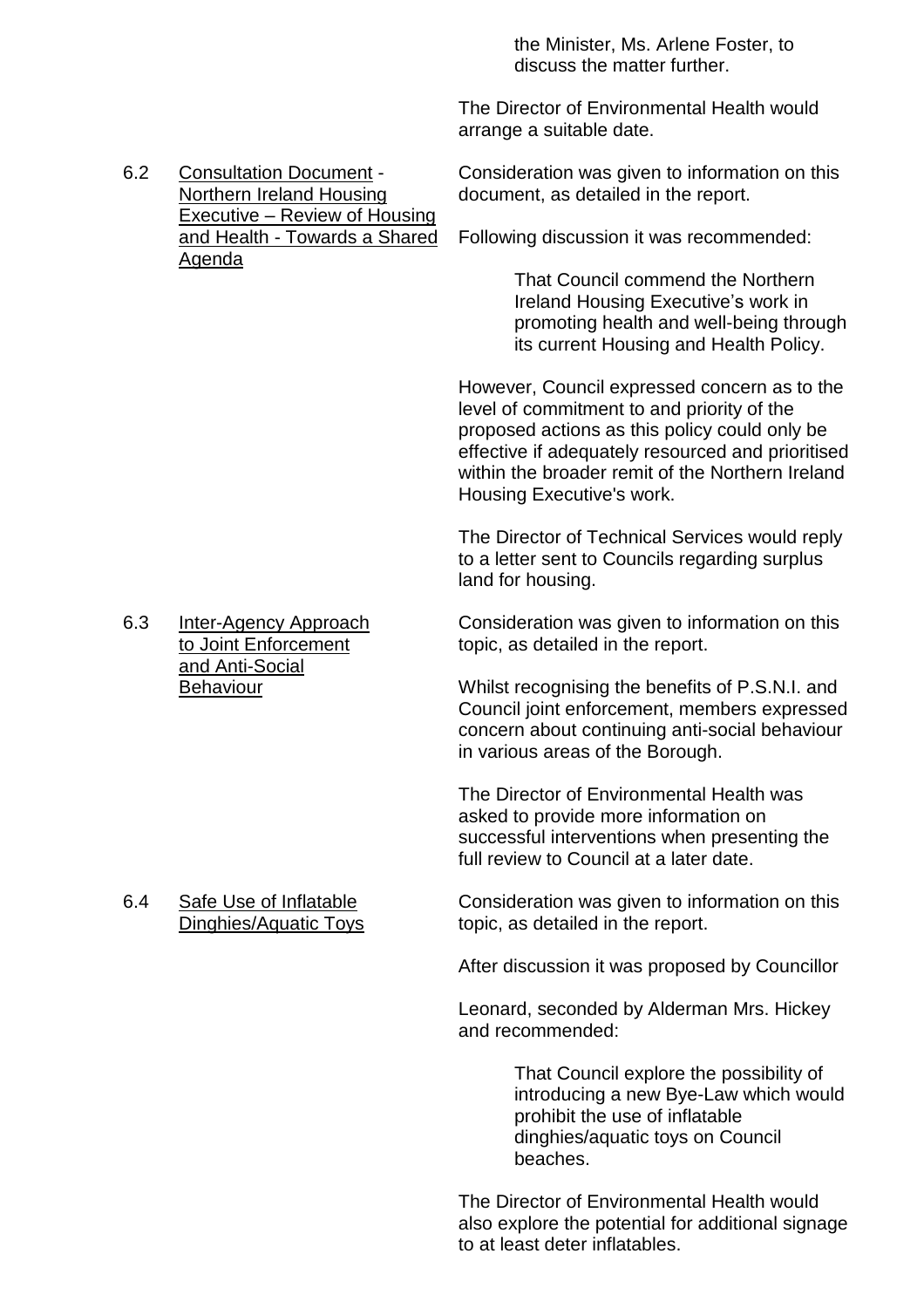6.5 The Dogs (N.I.) Order 1983 Members noted the undernoted details as amended by The Dangerous regarding this topic: Dogs (N.I.) Order 1991 - Outcome of Legal Proceedings Defendant: Mr. J. Golligher

- 37 Glentaisie Park Portrush
- Offences: (i) Having possession of a dog of the type known as a Pit Bull terrier;
	- (ii) Keeping a dog without a valid licence;
	- (iii) Not having valid identification on a dog;
	- (iv) Allowing a dog to stray.
- Result: £250 fine for keeping a Pit Bull type dog £50 for not having a licence £50 for not having identification £50 for straying offence £50 for court fees £200 legal costs £1995 kennelling costs

A Destruction Order was made in respect of the dog.

The owner of the dog was offered the opportunity to voluntarily surrender the dog in order to avoid the necessity for legal proceedings, but the offer was refused.

The dog was kept at private kennels outside the Borough as an economy measure because the U.S.P.C.A. would not support Council in these proceedings by keeping the dog under the existing contractual arrangements between Council and U.S.P.C.A.

A member requested to know if the defendant received legal aid. The Director of Environmental Health would clarify and report back at a future meeting.

# **7.0 LEISURE SERVICES REPORT**

The Report of the Director of Leisure Services was considered (previously supplied).

Matters arising:

Garvagh

7.1 Multi-Purpose Consideration was given to information on this Kickabout Area - topic, as detailed in the report.

> After discussion it was proposed by Councillor McQuillan and seconded by Alderman McClarty: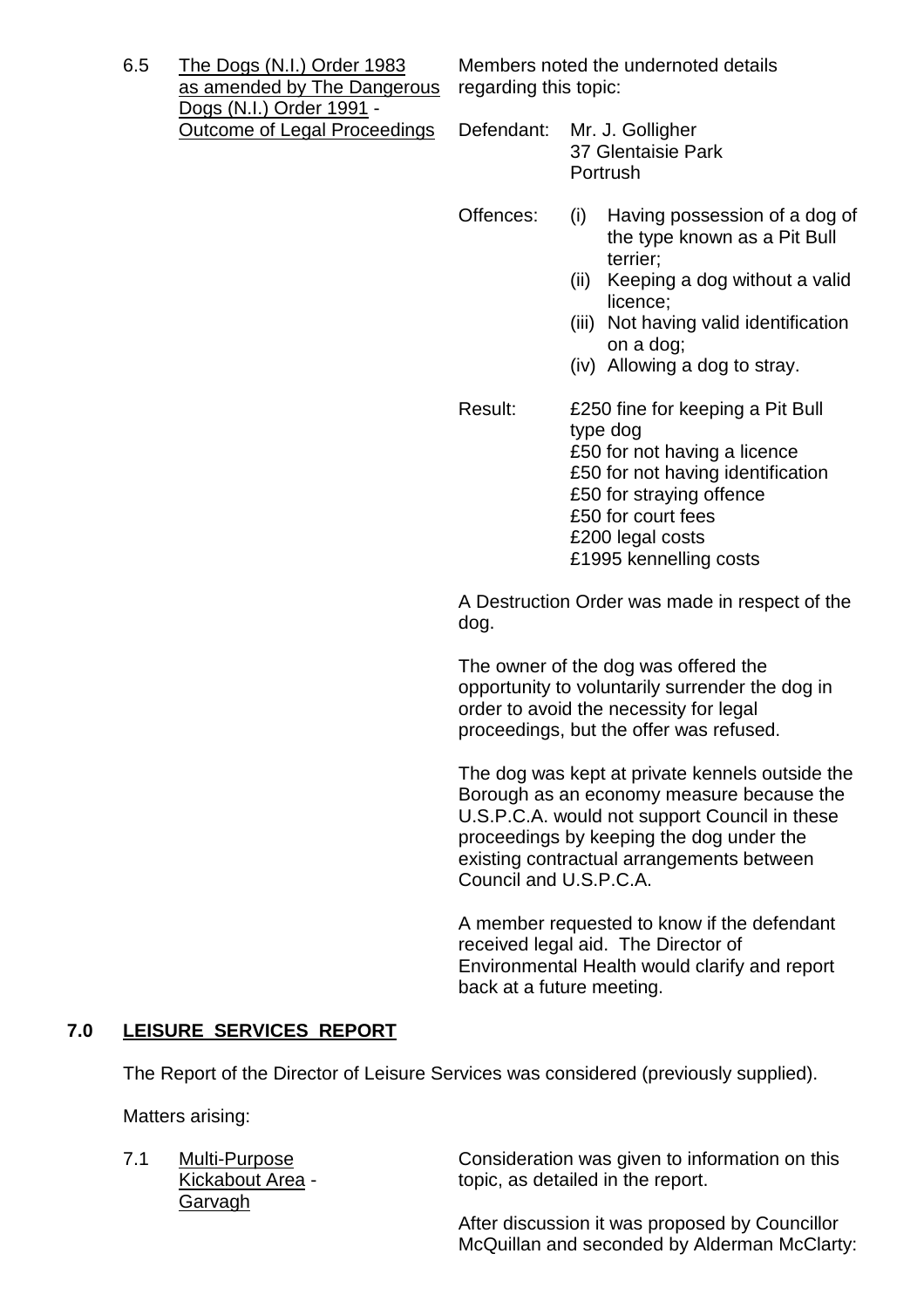That Council proceed with the project, subject to planning consent etc.

An amendment was then proposed by Councillor Hillis and seconded by Councillor Barbour:

> That Council postpone making a decision until the North Eastern Education and Library Board responded to a request for land for a different project at Lyttlesdale, Garvagh.

On being put to the meeting, the amending recommendation was carried by ten votes to nine.

Members noted that a case could be made for facilities at both locations, with Lyttlesdale being a more limited local facility.

7.2 Coleraine Collections Consideration was given to information on this Access Post topic, as detailed in the report.

> It was proposed by Alderman Mrs. Black, seconded by Councillor King and recommended:

> > That Council extend the contract of the Collections Access Officer for another two years.

7.3 Christie Park, Consideration was given to information on this Coleraine topic, as detailed in the report.

> It was proposed by Councillor Ms. Alexander, seconded by Councillor Fitzpatrick and recommended:

> > That Council ask the architect to revise the plans so that the disabled friendly access could be located in such a way as to save the specimen trees at the'Old Bridge'.

Councillor Ms. Alexander requested that it be recorded she thought that the proposed scheme, at £2.2 million, was too expensive.

7.4 Land at The owner of a small piece of private land at Knocklynn Road, Knocklynn Road, Coleraine has agreed to Coleraine transfer the land to Council ownership and to leave it in amenity grass standard. Coleraine Parks would maintain the area to an acceptable standard within their current work programme.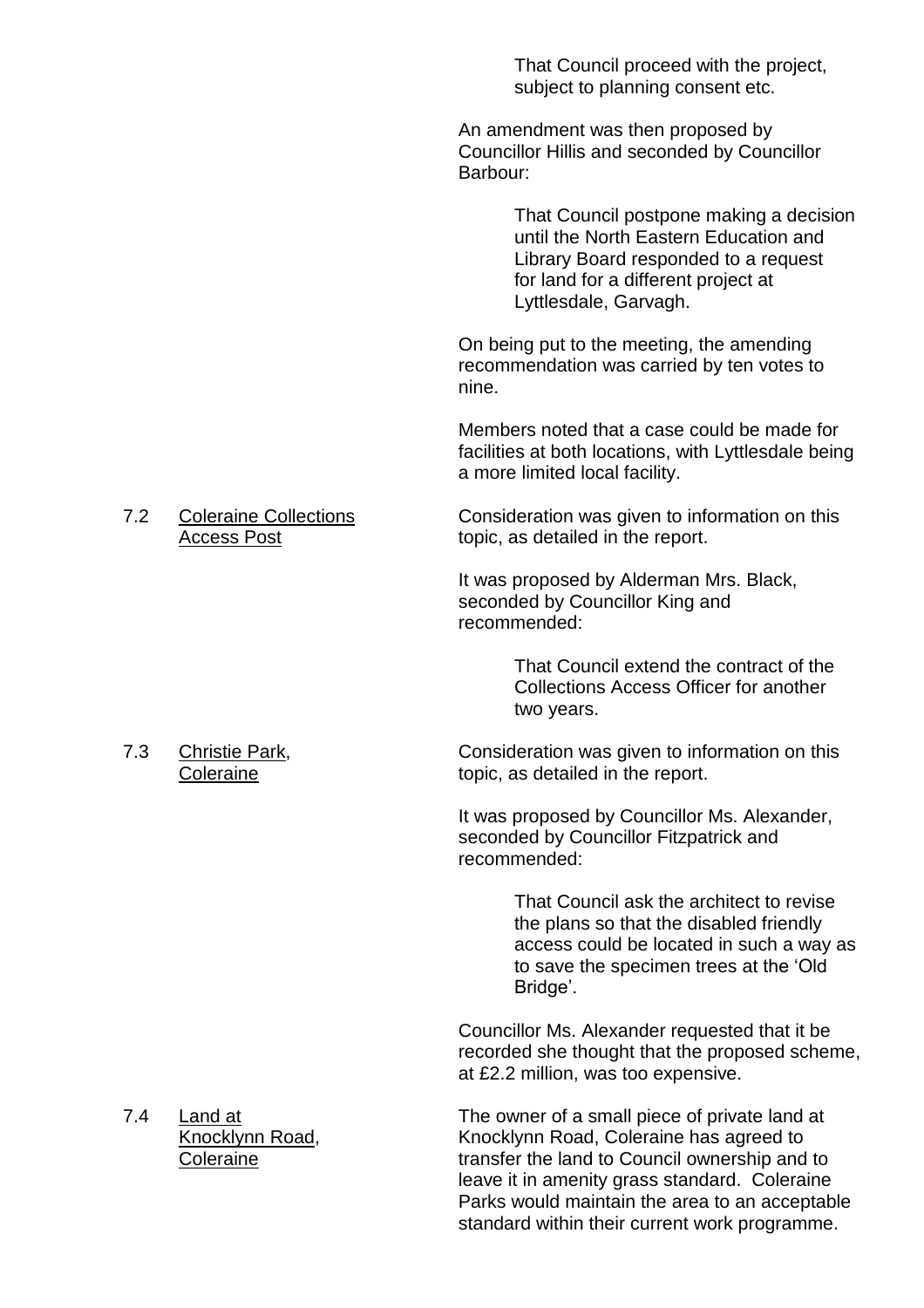Recommended:

That Council acquire the strip of land.

7.5 Caravan Parks - It was proposed by Alderman McClure, Security of Tenure seconded by Councillor Mrs. Fielding and recommended:

> That Council retain the ownership, the letting and maintenance of Carrick Dhu and Juniper Hill Caravan Parks for the lifetime of the present Council and also recommend to any Council succeeding Coleraine Borough Council that there be no change for at least five years.

7.6 Coleraine Leisure **A** request had been received from Coleraine Centre **Swimming Club to hire the pool at Coleraine** Leisure Centre on Saturday 3<sup>rd</sup> November, 2007 from  $9.30$  a.m.  $-5.00$  p.m. to host a workshop for local coaches and swimmers.

Recommended:

That Council approve the application subject to the normal charges being applied.

7.7 For Information The Director of Leisure Services provided information in his report on the following:

## Museum Service

- Creative Youth Partnership
- Falklands War Exhibition

## **8.0 TECHNICAL SERVICES REPORT**

The Report of the Director of Technical Services was considered (previously supplied).

Matters arising:

- Coleraine Street/ detailed in the report. Agivey Road, Kilrea
- 8.2 Apprentice Garage Recommended: Fitter

8.1 D.R.D. Roads Service – Members noted information on this topic, as

That Council employ an apprentice fitter in the vehicle maintenance garage at Loughanhill Works Depot.

The apprentice would be given full training on site and attend College on a day release basis. The employment of an apprentice had been included in the 2007/2008 estimates.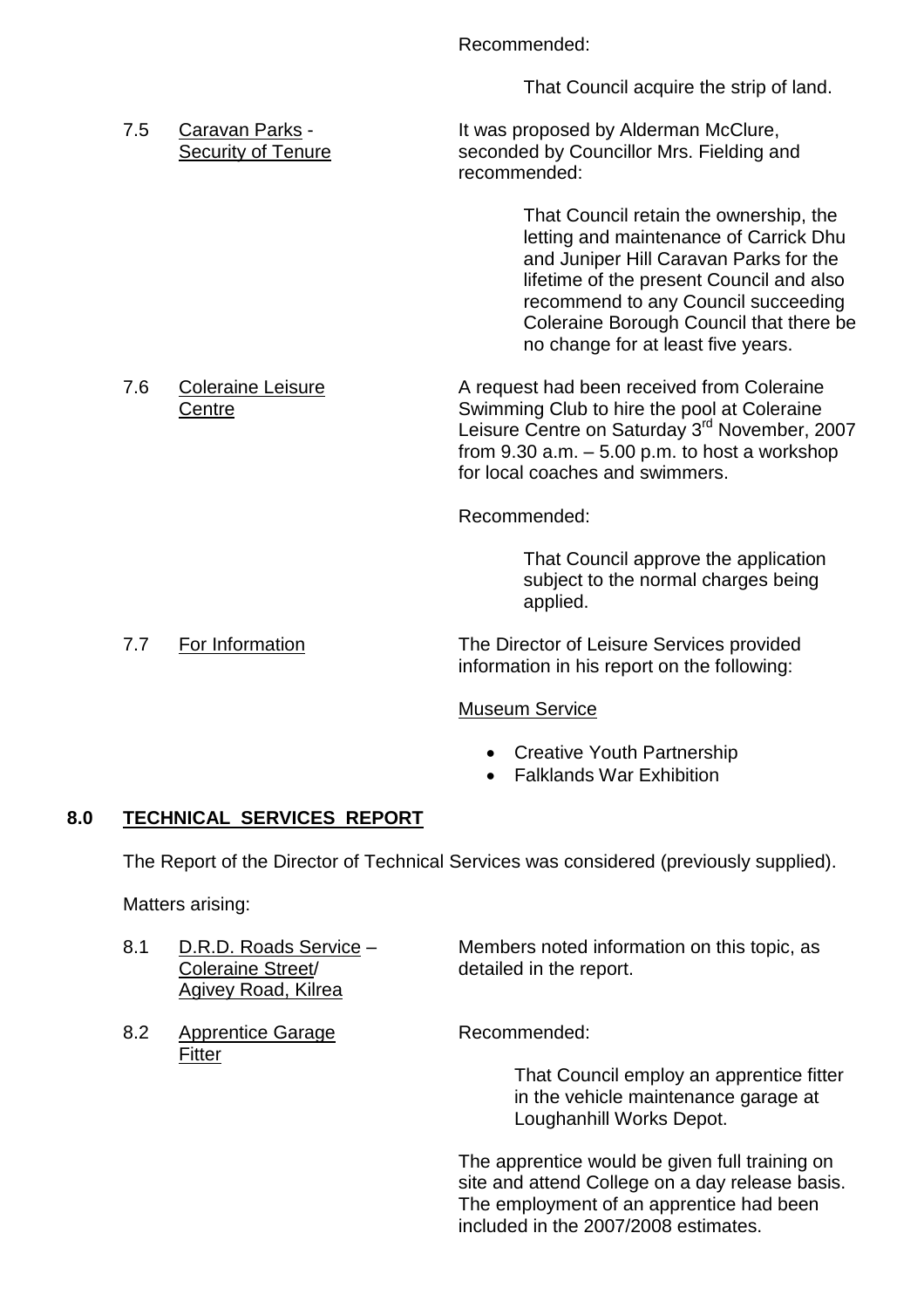#### 8.3 For Information

| 8.3.1 Litter - Legal |
|----------------------|
| Proceedings          |

Members noted the following details regarding this topic.

Defendant: Mr. P. Neill 41B Hazelbank Road Coleraine

Offence: Leaving litter under Article 3(1) of the Litter (N.I.) Order 1994.

Result: Fined £500.00 Court Costs £32.00 Legal Costs £70.00

Mr. Neill is currently appealing the decision of the court.

8.3.2 Craigahulliar Members noted information on this topic, as Landfill Site detailed in the report.

8.3.3 Portballintrae Harbour Tenders for this work had been received and Wall Repair would be presented to Council at a later meeting in September with a view to commencing work in October.

- 8.4 Building Control
- 8.4.1 Approvals **Members noted that approval had been granted**
- 8.4.2 New Building **Recommended:** Control Officer

for 70 applications.

That Council employ one additional Building Control Officer.

Members noted that the Building Control Section is self-financing through fees charged.

#### **9.0 CONSULTATION LIST**

The following consultation paper had been received and would be available for members who wished to consider making a response:

1. B.B.C. Audience Council for Northern Ireland –Consultation on Indigenous Minority Languages**.**

Comments due: 20<sup>th</sup> September, 2007.

#### **10.0 PPS14 JUDICIAL REVIEW**

Members noted that judgement on the PPS14 Judicial Review would be delivered at the High Court at  $9.30$  a.m. on Friday,  $7<sup>th</sup>$  September, 2007.

Members would be informed of the outcome.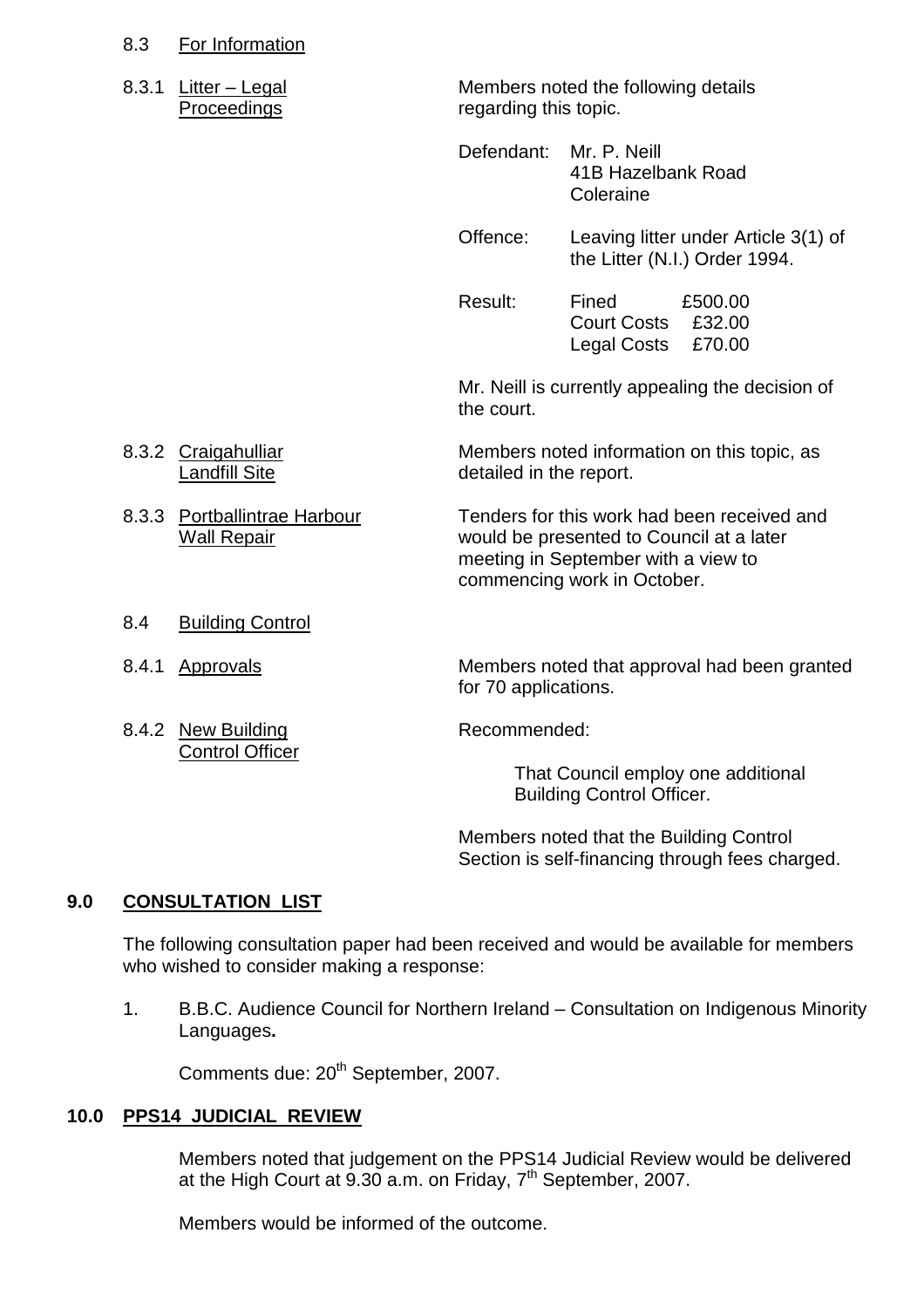#### **11.0 SHORT-TERM RESIDUAL WASTE CONTRACT**

Council was advised that R.P.S. Consultants had been appointed from the agreed Joint Waste Related Services framework to provide procurement documentation and evaluation of submission for a short term contract up to 2011/12 to deal with residual waste. The cost of the consultants' fees being £37,750 and would be shared between the fifteen member councils of the North West Region Waste Management Group and the Southern Waste Management Partnership. This procurement exercise would now commence.

## **12.0 NORTHERN CORRIDOR RAILWAYS GROUP**

Members noted that there would be a meeting of the Northern Corridor Railways Group on 18<sup>th</sup> September, 2007 at the City Hotel, Londonderry. Members were reminded of the importance of the meeting and were asked to inform the Head of Administrative Services if attending.

## **13.0 WARNING SIGNAGE AT PORTSTEWART**

The Director of Leisure Services would investigate the location of the warning signage at the Convent Walk and the small beach to the rear of the Edgewater.

## **14.0 PORTSTEWART HARBOUR**

The Director of Leisure Services would investigate security and parking at Portstewart Harbour.

#### **15.0 TELEPHONE KIOSK - PROSPECT ROAD, PORTSTEWART**

The Director of Leisure Services would investigate if the telephone kiosk, which was frequently vandalised, was surplus to requirements.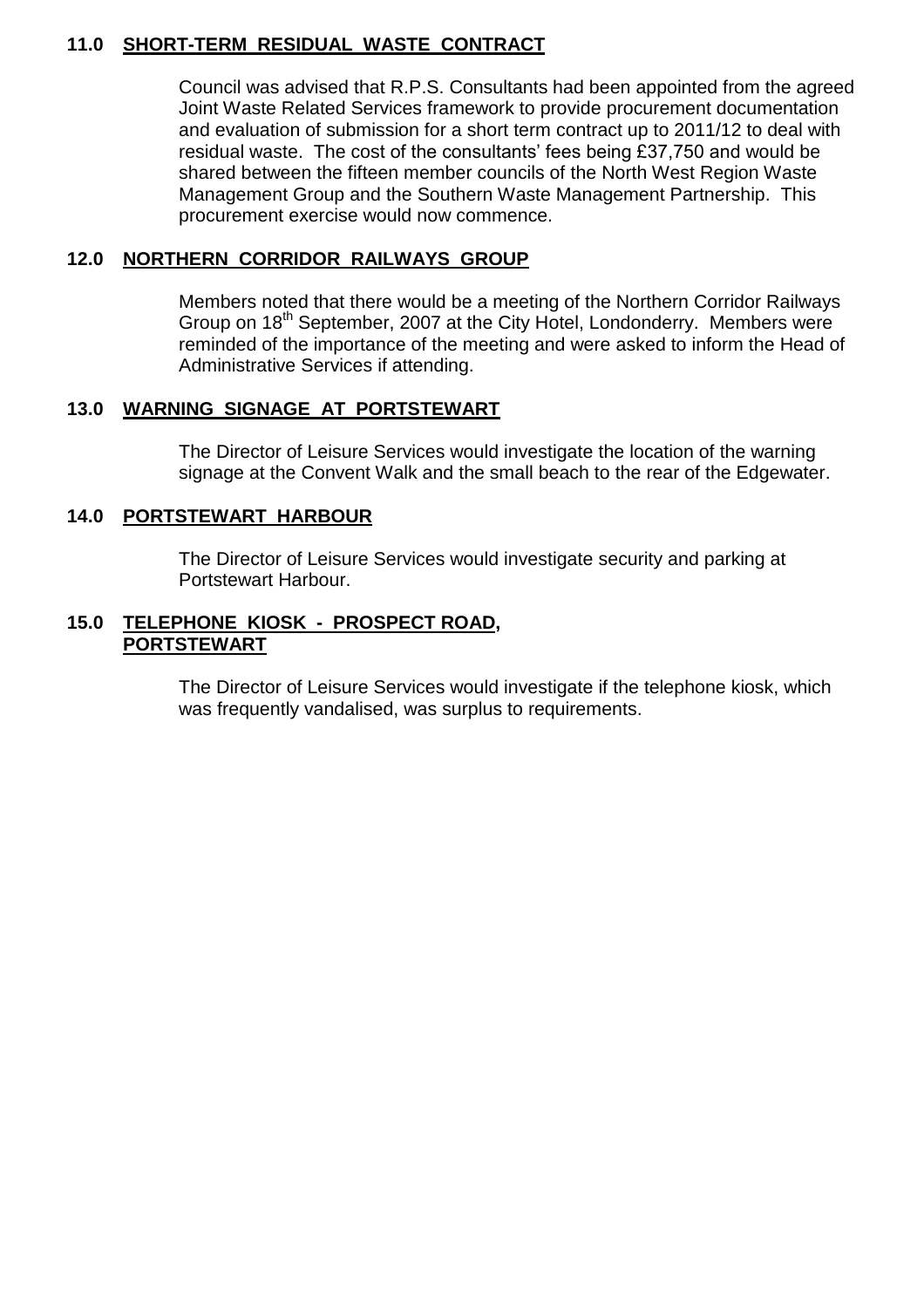# **28th August, 2007.**

| <b>Present:</b>                          | Alderman W. J. McClure in the Chair                                                                                                                         |                                                                                                                                                          |  |
|------------------------------------------|-------------------------------------------------------------------------------------------------------------------------------------------------------------|----------------------------------------------------------------------------------------------------------------------------------------------------------|--|
|                                          |                                                                                                                                                             | The Mayor, Councillor J. M. Bradley (Items $1.3 - 5.3$ )                                                                                                 |  |
|                                          |                                                                                                                                                             | The Deputy Mayor, Councillor E. A. Johnston (Mrs.)                                                                                                       |  |
|                                          | <b>Aldermen</b>                                                                                                                                             |                                                                                                                                                          |  |
|                                          | E. T. Black (Mrs.)<br>M. T. Hickey (Mrs.)<br>W. T. Creelman<br>D. McClarty<br>(Items $1.6 - 5.3$ )                                                          |                                                                                                                                                          |  |
|                                          | <b>Councillors</b>                                                                                                                                          |                                                                                                                                                          |  |
|                                          | C. S. Alexander (Ms.)<br>D. D. Barbour<br>(Items $1.3 - 5.3$ )<br>O. M. Church (Mrs.)<br>A. S. Cole<br>(Items $1.17 - 5.3$ )<br>J. J. Dallat<br>T. J. Deans | <b>B.</b> Fitzpatrick<br>S. Gilkinson<br>N. F. Hillis<br>(Items $1.3 - 5.3$ )<br>W. A. King<br>G. L. McLaughlin<br>(Items $1.25 - 5.3$ )<br>A. McQuillan |  |
| Also in<br><b>Attendance:</b>            | Representatives from the Planning Service -<br>Mr. P. Duffy and Mr. W. McIlmoyle                                                                            |                                                                                                                                                          |  |
| <b>Officers in</b><br><b>Attendance:</b> | Acting Town Clerk and Chief Executive, Administrative<br><b>Officer and Administrative Assistant</b><br>Councillors Mrs. Fielding, Leonard and McPherson    |                                                                                                                                                          |  |
| <b>Apologies:</b>                        |                                                                                                                                                             |                                                                                                                                                          |  |

## **1.0 PLANNING APPLICATIONS**

A list of one hundred and twenty-seven applications was presented for consideration (previously supplied).

## **Applications Deferred from Previous Meeting**

1.1 Application No. D1 C/2004/0512/F Change of use from offices and workshop to off-licence, public bar and restaurant at 76 and 78 Main Street, Garvagh for Mr. E. Mullan

The opinion of the Planning Service was to refuse.

It was agreed that the application be held for seven days to facilitate the submission of additional information.

If the information was not submitted the application would be refused.

1.2 Application No. D2 The opinion of the Planning Service was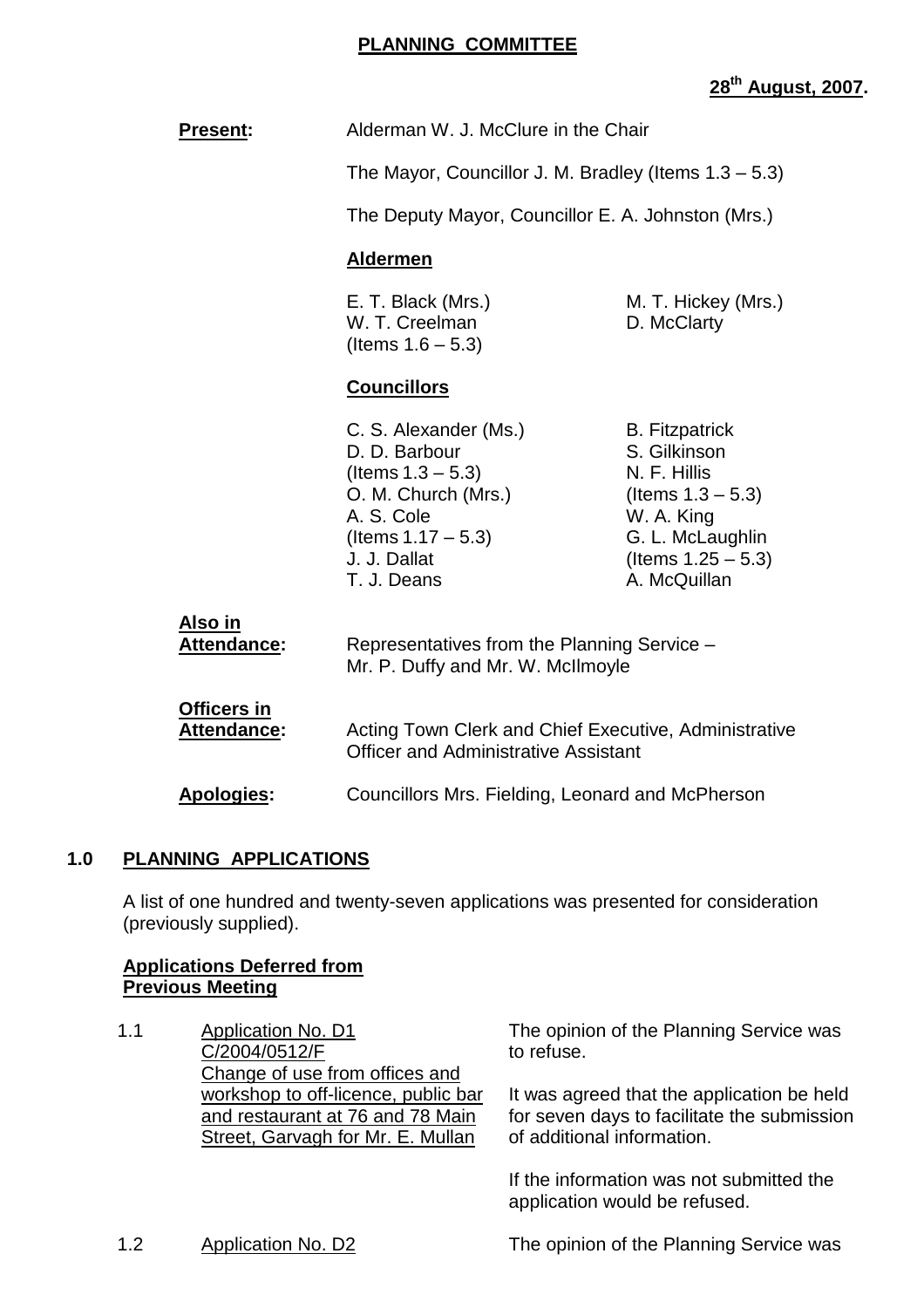C/2005/0951/A Business signage and sponsor's advertisement signage at 1 Rugby Avenue, Coleraine for Coleraine Rugby Club

1.3 Application No. D3 C/2005/1220/F Change of use from farm building to farm machinery workshop and sales adjacent to 7 Laragh Road, Swatragh for Mr. D. O'Kane

to approve.

It was agreed that the application be approved.

The opinion of the Planning Service was to refuse.

It was proposed by Councillor Dallat, seconded by Alderman Mrs. Hickey and unanimously agreed:

> That the application be approved.

The opinion of the Planning Service was to refuse.

It was agreed that the application be removed from the schedule.

It was noted that the application would be brought back to Council at a later date.

The opinion of the Planning Service was to approve.

It was agreed that the application be approved.

The opinion of the Planning Service was to approve.

Following discussion it was proposed by the Mayor, seconded by the Deputy Mayor and unanimously agreed:

> That the application be deferred for one month to facilitate further discussions regarding access.

The Administrative Officer would write to the Divisional Planning Manager requesting a second deferral.

The opinion of the Planning Service was to approve.

It was agreed that the application be approved.

1.7 Application No. D7 C/2006/0923/A Shop sign at gable of 1 Strand Road, Coleraine for Chinese Medical Centre

1.8 Application No. D8 The opinion of the Planning Service was

1.4 Application No. D4 C/2005/1401/F Extension to existing dwelling to provide attached granny flat accommodation at 18 Ballyhome Road, Coleraine for Mr. D. Hanson

1.5 Application No. D5 C/2006/0232/LB Proposed extension and alterations to existing mid-terrace dwelling at No. 2 Cliff Terrace (Tunnel Brae), Castlerock for Mr. McCleery

1.6 Application No. D6 C/2006/0308/O Site for dwelling and garage 220m south west of 48 Ballyversal Road, Coleraine for Mr. Curry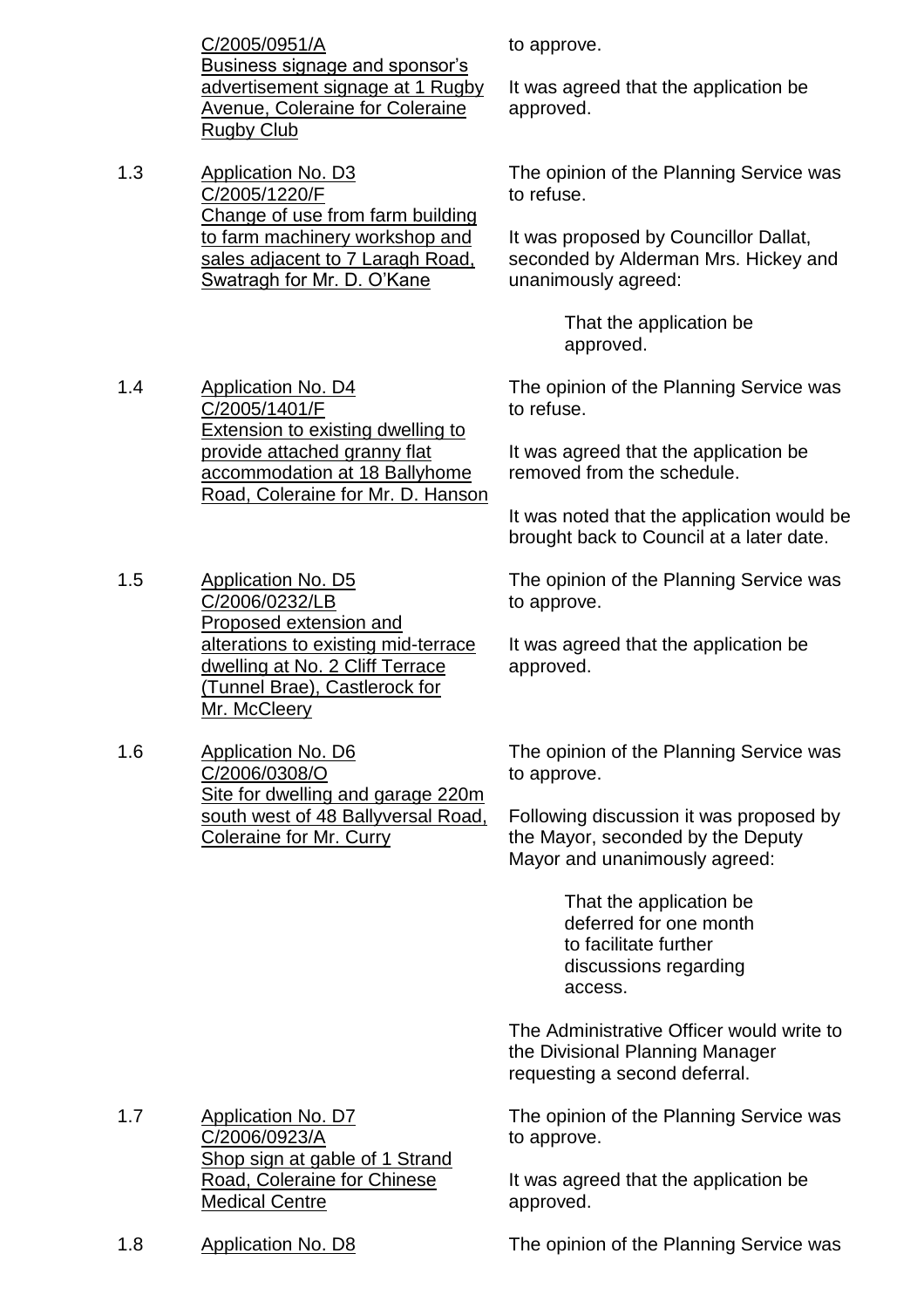C/2006/0928/RM Erection of one and a half storey dwelling with adjoining double garage with playroom over studio/workshop and boiler house, also stables and tack room at Shinny Road, Ringsend, Coleraine (site entrance located 0.7 miles south east of junction with Cashel Road and 0.6 miles from Letterloan Road) for Mr. L. Phillips and Ms. C. Hankin

- 1.9 Application No. D9 C/2006/0973/F Reduction of unit size from 900m<sup>2</sup>- $535m^2$  (moving of unit entrance by one structural bay) at Unit 1 Newmills Road Retail Park, Newmills Road, Coleraine for Skyline Ltd.
- 1.10 Application No. D10 C/2006/1046/F Change of house type from semidetached to town house development at site adjacent to No. 21 Claragh Hill Grange, Kilrea for F. P. McCann
- 1.11 Application No. D11 C/2006/1142/F Erection of replacement dwelling (by sub-dividing semi detached block) at 27 Corbally Road, Portrush for Mr. G. Smyth
- 1.12 Application No. D12 C/2007/0006/LB Erection of direction sign to rear of premises on yard wall at 1 Strand Road, Coleraine for Chinese Medical Centre
- 1.13 Application No. D13 C/2007/0067/F Storey and a half extension to gable of existing single storey dwelling at 80 Dunboe Road, Castlerock, Coleraine for Mrs. S. McMullan
- 1.14 Application No. D14 C/2007/0085/F Erection of dwelling (change of

to approve.

It was agreed that the application be approved.

The opinion of the Planning Service was to refuse.

It was agreed that the application be refused.

The opinion of the Planning Service was to refuse.

It was agreed that the application be held for one week to facilitate the submission of amended plans.

If the amended plans were not submitted the application would be refused.

The opinion of the Planning Service was to refuse.

The application had now been withdrawn.

The opinion of the Planning Service was to approve.

It was agreed that the application be approved.

The opinion of the Planning Service was to approve.

It was agreed that the application be approved.

The opinion of the Planning Service was to approve.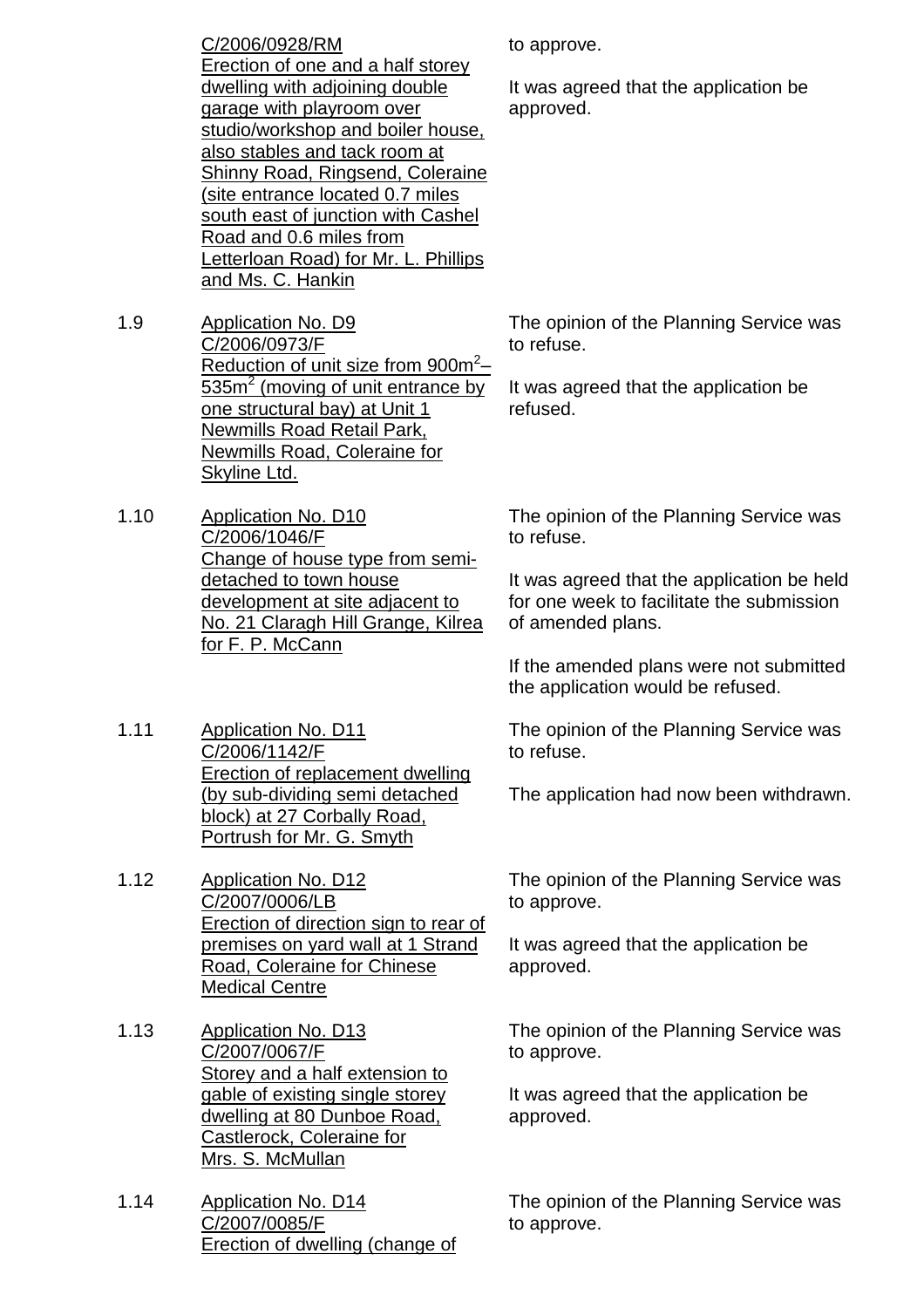house type from one and a half storey to two storey dwelling) at Artidillon Road, Castlerock (90m north-north-east of 34 Glebe Road, Castlerock) for Mr. and Mrs. O. Hyndman

- 1.15 Application No. D15 C/2007/0094/F Extension to existing dwelling to provide large kitchen, master bedroom suite and outside drying room at 14 Carthall Crescent, Coleraine for Mr. W. B. S. Tosh
- 1.16 Application No. D16 C/2007/0097/F Change of driveway layout at 50 Glebe Road, Macosquin, Castlerock for Mr. and Mrs. E. **Jorgensen**
- 1.17 Application No. D17 C/2007/0099/F Conversion of barn with extension/replacement of existing garage to provide additional accommodation to rear of 12/14 Coleraine Street, Kilrea - access via Maghera Street for Mr. J. Burke

**NEW APPLICATIONS**

1.18 Application No. 2 C/2006/0536/F Replacement dwelling with integral garage and store at 7 O'Hara Drive, Portstewart for M. Nicholl

The opinion of the Planning Service was to refuse.

It was proposed by Councillor Deans, seconded by Councillor McQuillan and agreed:

> That the application be deferred for one month to facilitate an office meeting on the grounds that all material planning considerations had not been assessed.

The opinion of the Planning Service was to refuse.

It was proposed by Alderman McClarty and seconded by Councillor Fitzpatrick:

> That the application be deferred for one month to facilitate an office meeting on the grounds

1.19 Application No. 6 C/2006/0793/F Erection of 12 no. townhouses and 4 no. apartments with associated parking, landscaping and improved access at 63 Beach Road, Portballintrae for N. M. **Developments** 

The opinion of the Planning Service was to approve. It was agreed that the application be

approved.

The opinion of the Planning Service was

to approve.

It was agreed that the application be approved.

The opinion of the Planning Service was to refuse.

It was agreed that the application be refused.

It was agreed that the application be approved.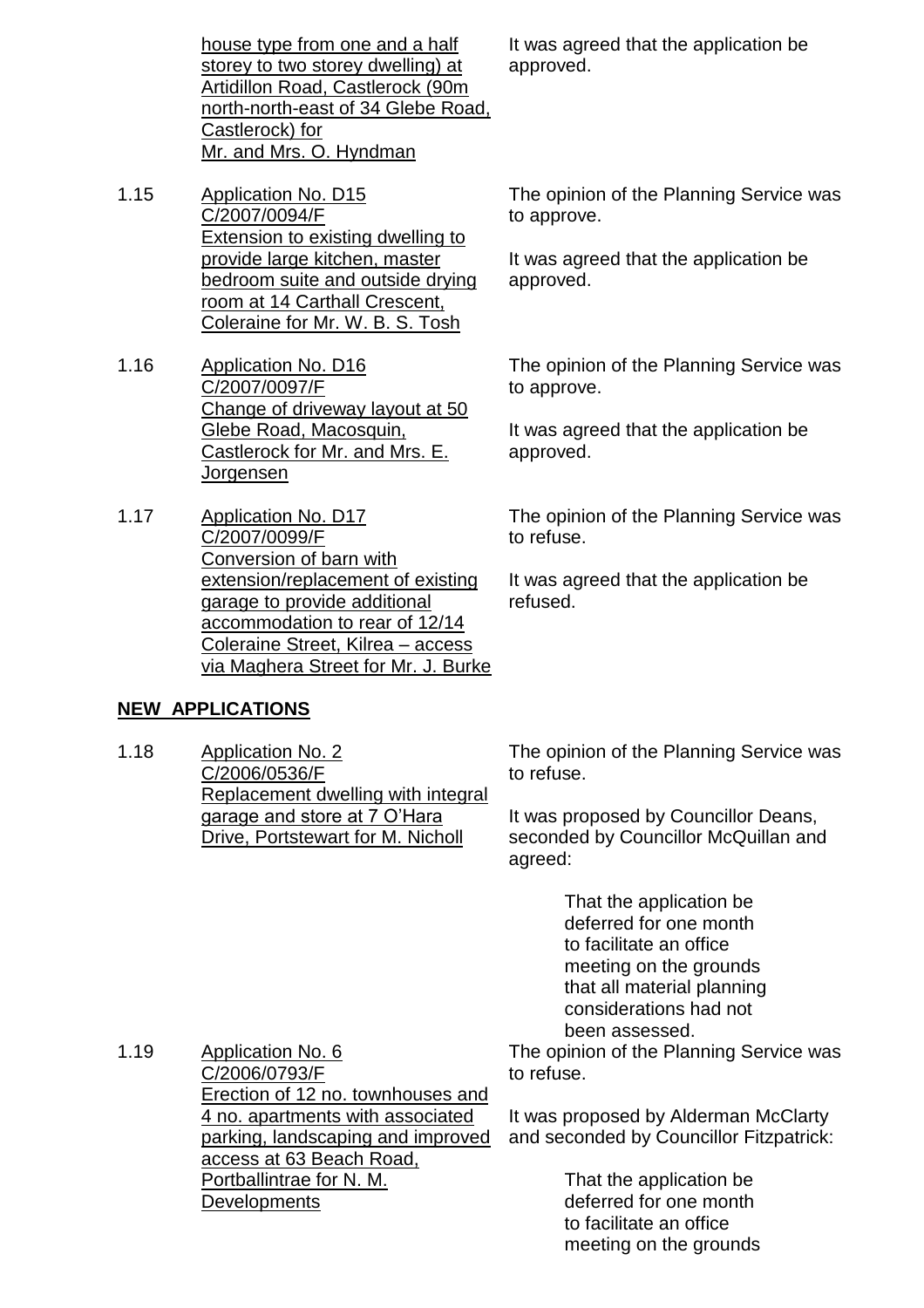that all material planning considerations had not been assessed.

As an amendment it was proposed by Councillor Ms. Alexander and seconded by Alderman Mrs. Hickey:

> That the application be refused.

On being put to the Meeting the amendment was carried, eight members voting in favour and no one voting against.

The opinion of the Planning Service was to refuse.

It was proposed by Councillor Deans, seconded by Councillor Hillis and agreed:

> That the application be deferred for one month to facilitate an office meeting on grounds relating to design.

The opinion of the Planning Service was to refuse.

It was proposed by Alderman McClarty, seconded by Alderman Mrs. Black and agreed:

> That the application be deferred for one month to facilitate an office meeting on grounds relating to design.

The opinion of the Planning Service was to refuse.

It was proposed by Alderman McClarty and seconded by Councillor Barbour:

> That the application be deferred for one month to facilitate an office meeting on the grounds that all material planning considerations had not been assessed.

1.20 Application No. 8 C/2006/1034/F Replacement with shop unit/apartment above and two townhouses at Nos. 11 –13 Portstewart Road, Portrush for T. Blair

1.21 Application No. 9 C/2006/1066/F Extension to dwelling at 53 Ballintrae Park, Portballintrae, Bushmills for Jon and Denise **Henry** 

1.22 Application No. 10 C/2006/1068/F Erection of a 22.5 m lattice tower mast with 3 no. 1.7 m 3G antennae, 6 no. 0.3 m transmission dishes and ancillary equipment at Coleraine Plant Hire, 102 Bushmills Road, Coleraine for Hutchinson 3G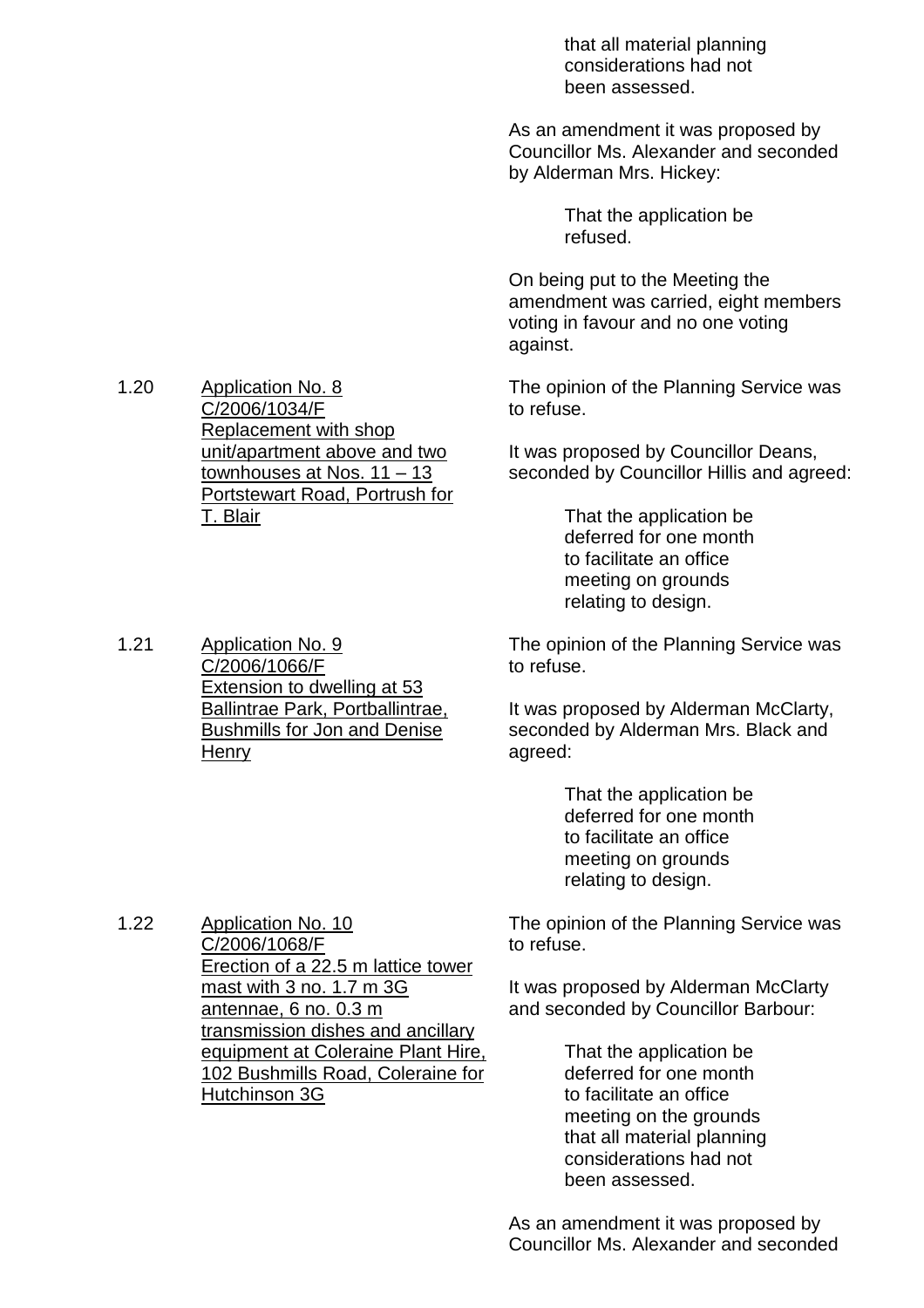by the Mayor:

That the application be refused.

Following discussion Alderman McClarty withdrew his proposal and it was agreed that the application be refused.

The opinion of the Planning Service was to refuse.

It was proposed by Councillor Dallat, seconded by Councillor Mrs. Church and agreed:

> That the application be deferred for one month to facilitate an office meeting on grounds relating to design.

The opinion of the Planning Service was to refuse.

It was proposed by Councillor King, seconded by Councillor Mrs. Church and agreed:

> That the application be deferred for one month to facilitate an office meeting on the grounds that amended plans were now available.

The opinion of the Planning Service was to refuse.

It was proposed by Councillor Ms. Alexander and seconded by the Mayor: That the application be refused.

As an amendment it was proposed by Alderman McClarty:

> That the application be deferred for one month to facilitate an office meeting on the grounds that all material planning considerations had not been assessed.

Alderman McClarty failed to receive a seconder for his proposal.

1.23 Application No. 11 C/2006/1071/F First floor conversion into two flats (change of use) at  $27 - 29$ Maghera Street, Kilrea for Mr. and Mrs. S. Pollock

1.24 Application No. 14 C/2006/1161/F Proposed replacement two storey dwelling with detached double garage at 75 Mussenden Road, Castlerock for Mr. S. Hanna

1.25 Application No. 15 C/2006/1183/F Proposed 10 no. townhouses, 6 no. apartments and roadway for private streets determination at Nos. 61, 63, 65 and 67 Castleroe Road, Coleraine for Salmon Leap **Developments**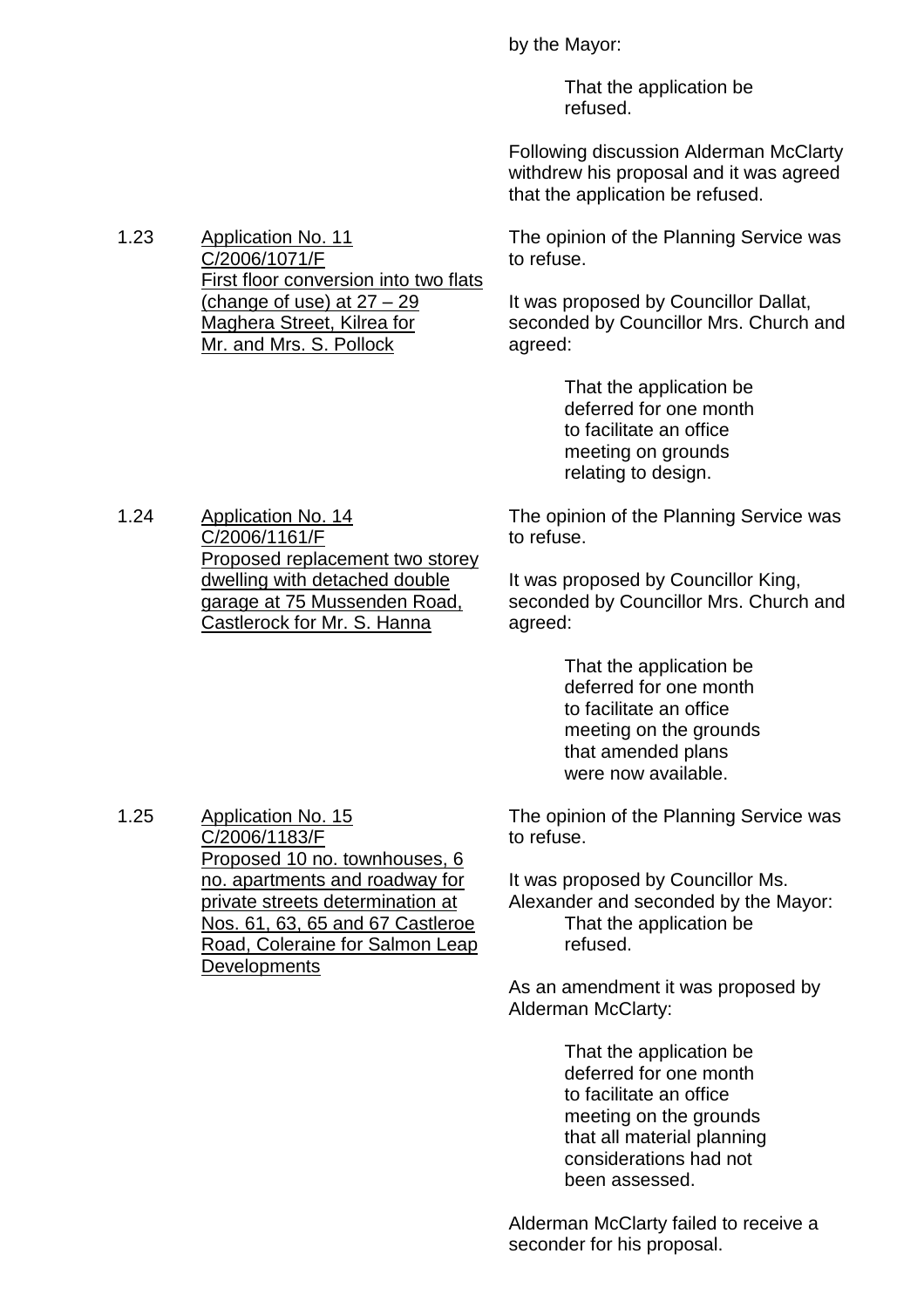On being put to the Meeting the proposal to support the recommended refusal was carried, twelve members voting in favour and no one voting against.

1.26 Application No. 16 C/2006/1188/F Erection of three and a half storey apartment block containing 14 no. apartments at Nos. 20, 22 and 24 Newmarket Street, Coleraine for Mr. Clark

1.27 Application No. 18

C/2007/0011/F

Mr. J. Gilloway

The opinion of the Planning Service was to refuse.

It was proposed by Councillor Ms. Alexander and seconded by Alderman Mrs. Black:

> That the application be refused.

On being put to the Meeting the proposal was carried, fourteen members voting in favour and no one voting against.

The opinion of the Planning Service was to refuse.

It was proposed by Councillor Ms. Alexander, seconded by Alderman Mrs. Hickey and unanimously agreed:

> That the application be refused.

1.28 Application No. 19 C/2007/0037/F Reinstatement of former car repair garage at 25a Islandtasserty Road, Coleraine for Mr. R. Stewart

12 no. two bed apartments at 65 Portrush Road, Coleraine for

> The opinion of the Planning Service was to refuse.

It was proposed by Councillor Deans, seconded by Councillor Ms. Alexander and agreed:

> That the application be deferred for one month to facilitate an office meeting on the grounds that all material planning considerations had not been assessed.

1.29 Application No. 34 C/2007/0189/F Proposed garage at 16 Boghill Road, Coleraine for Mr. and Mrs. S. Bradley

1.30 Application No. 45 C/2007/0223/F Development of 14 apartments and parking at 23 –27 Princess Street, Portrush for Mr. Diamond The opinion of the Planning Service was to refuse.

The application had now been withdrawn.

The opinion of the Planning Service was to refuse.

It was proposed by Councillor Ms. Alexander and seconded by Alderman Mrs. Hickey: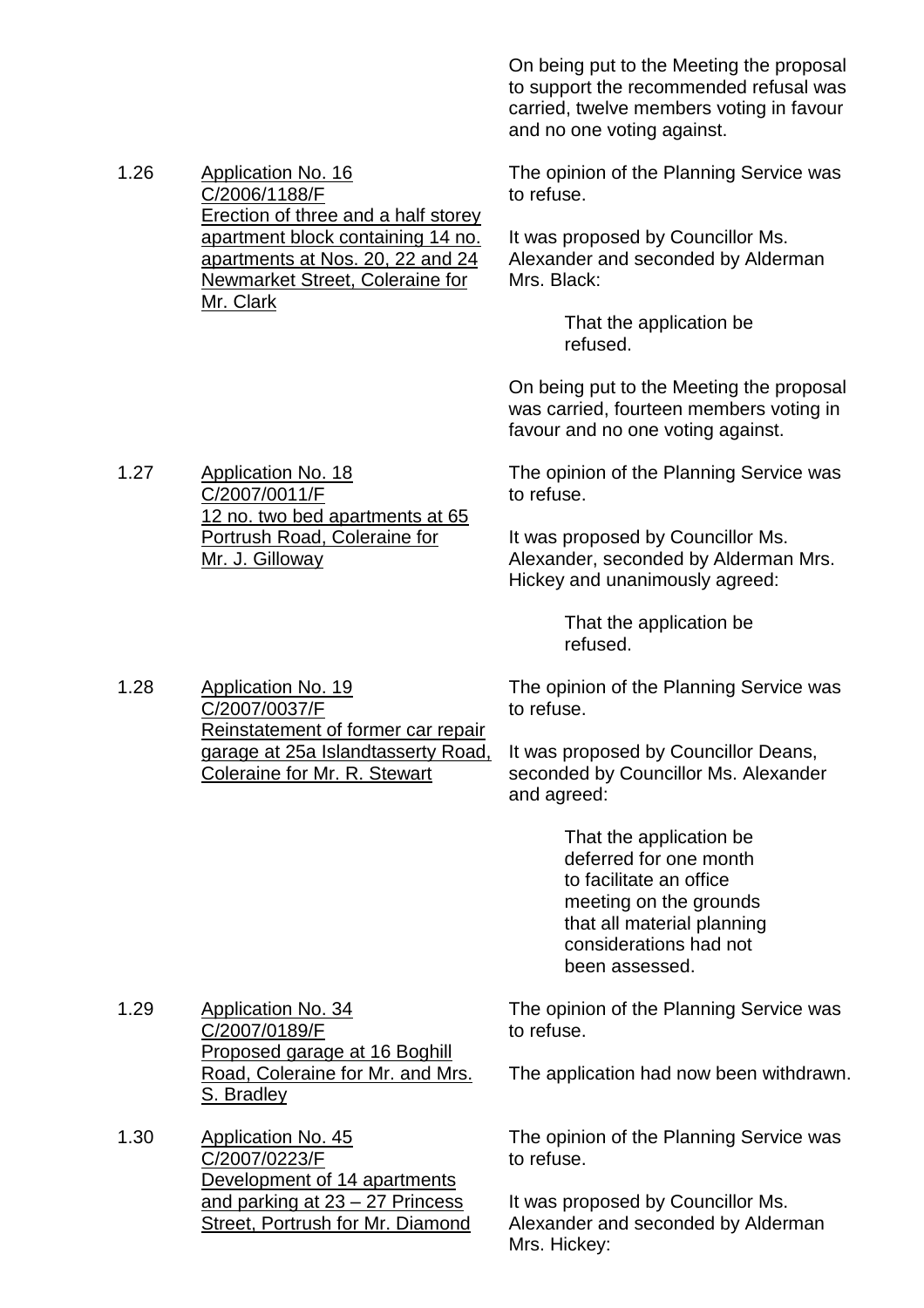That the application be refused.

As an amendment it was proposed by Councillor Dallat and seconded by Councillor McLaughlin:

> That the application be deferred for one month to facilitate an office meeting on the grounds that all material planning considerations had not been assessed.

On being put to the Meeting the proposal to support the recommended refusal was carried, ten members voting in favour and no one voting against.

The opinion of the Planning Service was to refuse.

It was proposed by Councillor Ms. Alexander and seconded by Alderman Mrs. Hickey:

> That the application be refused.

As an amendment it was proposed by the Deputy Mayor and seconded by Councillor Dallat:

> That the application be deferred for one month to facilitate an office meeting on the grounds that all material planning considerations had not been assessed.

On being put to the Meeting the amendment was lost, six members voting in favour and ten members voting against.

1.32 Application No. 53 C/2007/0274/O Proposed farmworker's dwelling and detached garage 150m south west of 10 Clintagh Lane, Macosquin for Irene Malone and Mark Campbell

> Application No. 54 C/2007/0275/O

The opinion of the Planning Service was to refuse both applications.

It was proposed by Councillor McQuillan, seconded by Councillor Deans and agreed:

> That the applications be deferred for one month to facilitate an office

1.31 Application No. 50 C/2007/0257/F Proposed residential development comprising 47 no. apartments, associated car parking and communal and public open space at Nos. 20, 22 and 22a Portstewart Road, Coleraine for O'Kane & Devine Ltd.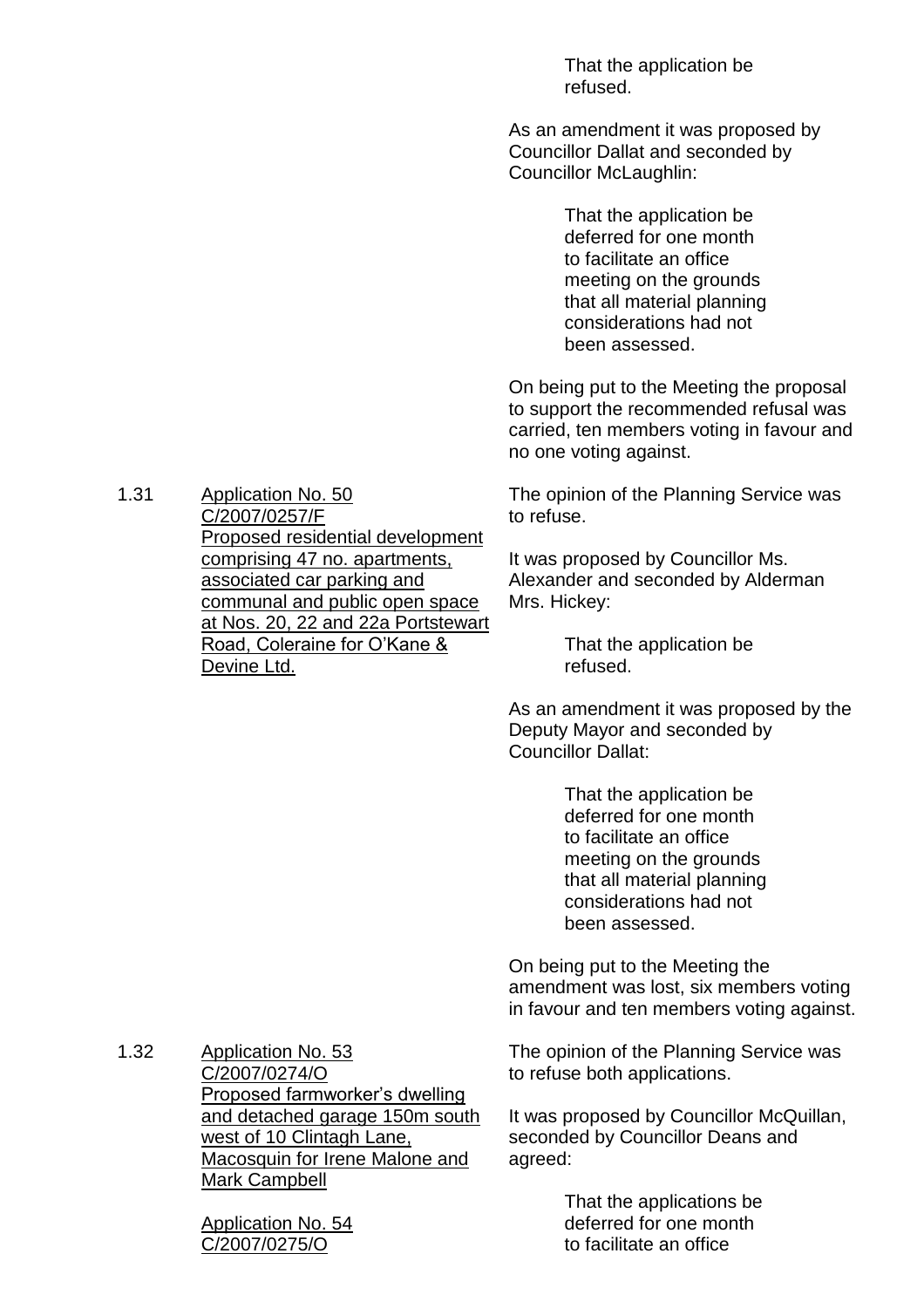Retirement farm dwelling and detached garage at site 260m west of 10 Clintagh Lane, Macosquin for Mrs. M. Malone

1.33 Application No. 57 C/2007/0287/O Site for dwelling adjacent to 86 Gorran Road, Garvagh, Coleraine for Mr. McKay

meeting on the grounds that all material planning considerations had not been assessed.

The opinion of the Planning Service was to refuse.

It was proposed by Councillor McQuillan, seconded by Councillor Dallat and agreed:

> That the application be deferred for one month to facilitate an office meeting on the grounds that all material planning considerations had not been assessed.

The opinion of the Planning Service was to refuse.

It was proposed by Councillor Hillis, seconded by Councillor Dallat and agreed:

> That the application be deferred for one month to facilitate an office meeting on the grounds that all material planning considerations had not been assessed.

The opinion of the Planning Service was to refuse.

It was proposed by Alderman McClure, seconded by Councillor Barbour and agreed:

> That the application be deferred for one month to facilitate an office meeting on the grounds that all material planning considerations had not been assessed.

The opinion of the Planning Service was to refuse.

It was proposed by Councillor Dallat, seconded by Councillor McLaughlin and agreed:

1.34 Application No. 59 C/2007/0300/F Proposed bed and breakfast accommodation at King's Country Cottages, Ringrash Road, Coleraine for King's Country **Cottages** 

1.35 Application No. 63 C/2007/0318/F Proposed development of 1 no. dwelling for residential purposes adjacent to No. 3 Ballysally Road, Coleraine for Heaney **Developments** 

1.36 Application No. 78 C/2007/0375/F Proposed infill dwelling and garage adjacent to 51 Agivey Road, Movanagher, Kilrea for Mr. G. Kiernan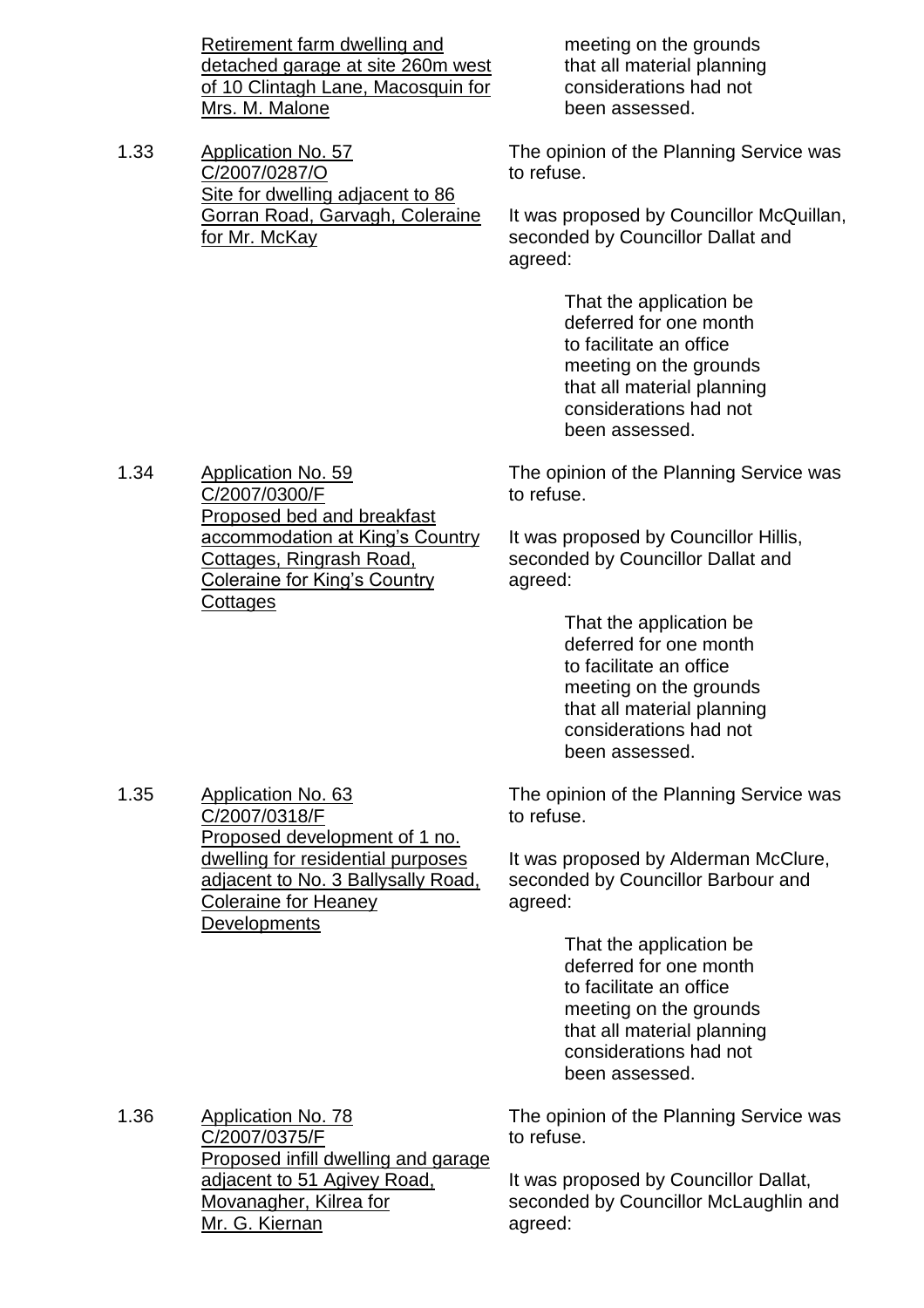That the application be deferred for one month to facilitate an office meeting on the grounds that all material planning considerations had not been assessed.

The opinion of the Planning Service was to refuse.

It was proposed by the Deputy Mayor:

That the application be deferred for one month to facilitate an office meeting on the grounds that all material planning considerations had not been assessed.

The Deputy Mayor failed to receive a seconder for the proposal.

It was agreed that the application be refused.

1.38 Application No. 83 C/2007/0397/F Proposed housing development (5 no. townhouses) 110m north west of 72 Moneydig Road, Garvagh for Croftmore Developments Ltd.

1.37 Application No. 82

C/2007/0392/F

Provision of 2 no. terraced dwellings and 1 no. detached

dwelling (3 no. dwellings in total) to include associated car parking and amenity space at 31 High Road, Portstewart for Mr. and Mrs. Shaw

> The opinion of the Planning Service was to refuse.

It was proposed by Councillor Gilkinson, seconded by Councillor Mrs. Church and agreed:

> That the application be deferred for one month to facilitate an office meeting on the grounds that all material planning considerations had not been assessed.

The opinion of the Planning Service was to refuse.

It was proposed by Alderman McClarty:

That the application be deferred for one month to facilitate an office meeting on the grounds that all material planning considerations had not been assessed.

1.39 Application No. 87 C/2007/0411/F Proposed redevelopment of site to 4 no. townhouses and associated car parking at 11 Lissadell Avenue, Portstewart for Gillen Developments Ltd.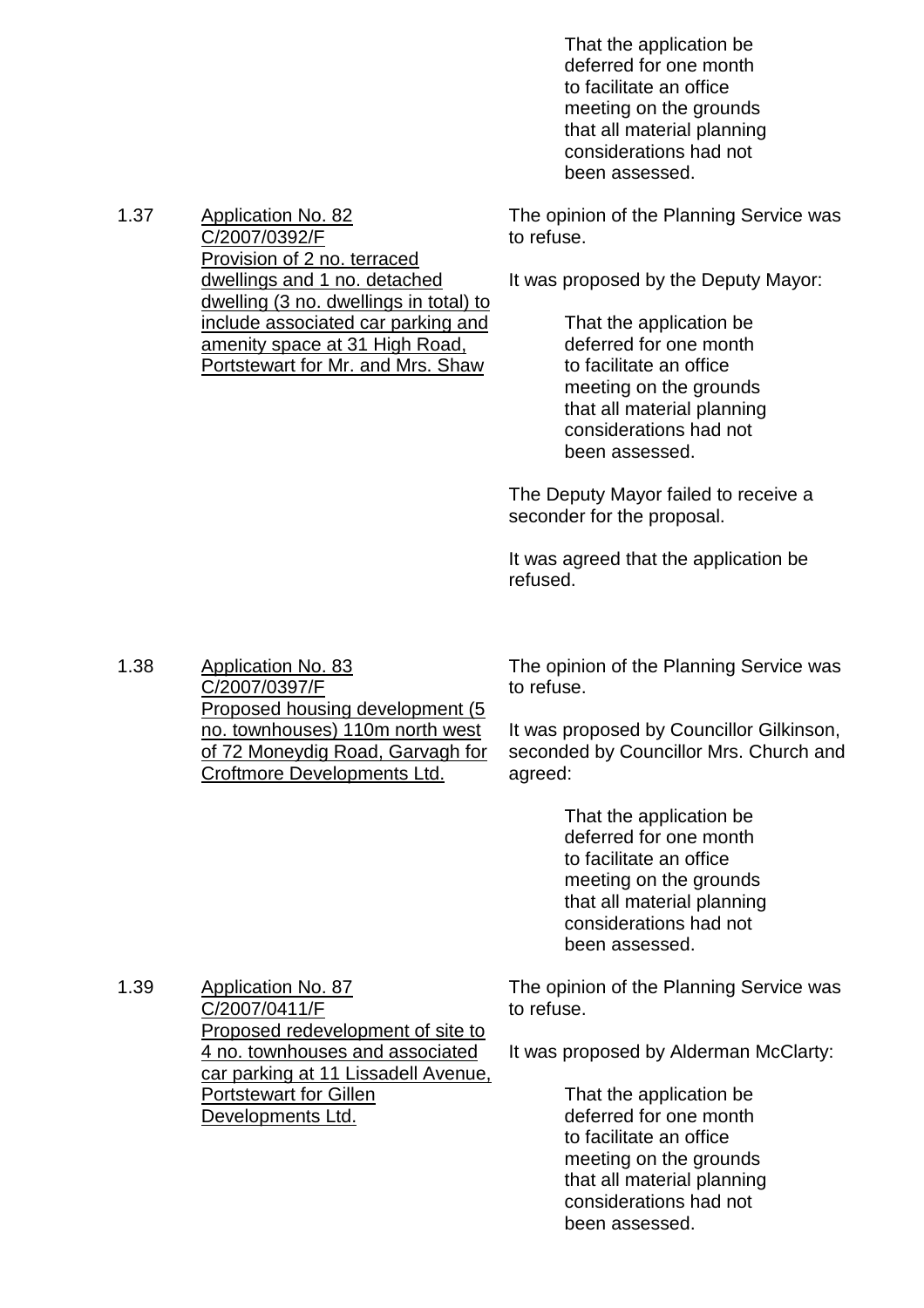Alderman McClarty failed to receive a seconder for the proposal.

It was proposed by Councillor Ms. Alexander, seconded by Alderman Mrs. Hickey and agreed:

> That the application be refused.

The opinion of the Planning Service was to refuse.

The application had now been withdrawn.

1.41 Application No. 90 C/2007/0422/F Demolition of existing dwelling and erection of 2 no. semi-detached dwellings at 126 Coleriane Road, Portstewart for Mr. R. Orr

Replacement of existing detached dwelling and garage with 3 no. proposed town houses at 50 Strand Road, Portstewart for

1.40 Application No. 89

C/2007/0421/O

D. and S. Loughran

1.42 Application No. 94 C/2007/0439/F Change of house type from that approved under C/2001/0187/RM opposite 25 Knocknougher Road, Articlave for Mr. J. McFetridge

The opinion of the Planning Service was to refuse.

The application had now been withdrawn.

The opinion of the Planning Service was to refuse.

It was proposed by Councillor Ms. Alexander, seconded by Alderman Mrs. Hickey and agreed:

> That the application be deferred for one month to facilitate an office meeting on the grounds that all material planning considerations had not been assessed.

1.43 Application No. 96 C/2007/0454/O Proposed demolition of dwellings Nos. 5 and 7 for the development of 1 detached dwelling, 4 semi detached dwellings and 6 no. apartments at Nos. 5 and 7 St. Paul's Road, Articlave Lower, Articlave for Mr. M. Clancy

The opinion of the Planning Service was to refuse.

It was proposed by Alderman Mrs. Hickey and seconded by Councillor Dallat:

> That the application be deferred for one month to facilitate an office meeting on the grounds that all material planning considerations had not been assessed.

On being put to the Meeting the proposal was lost, five members voting in favour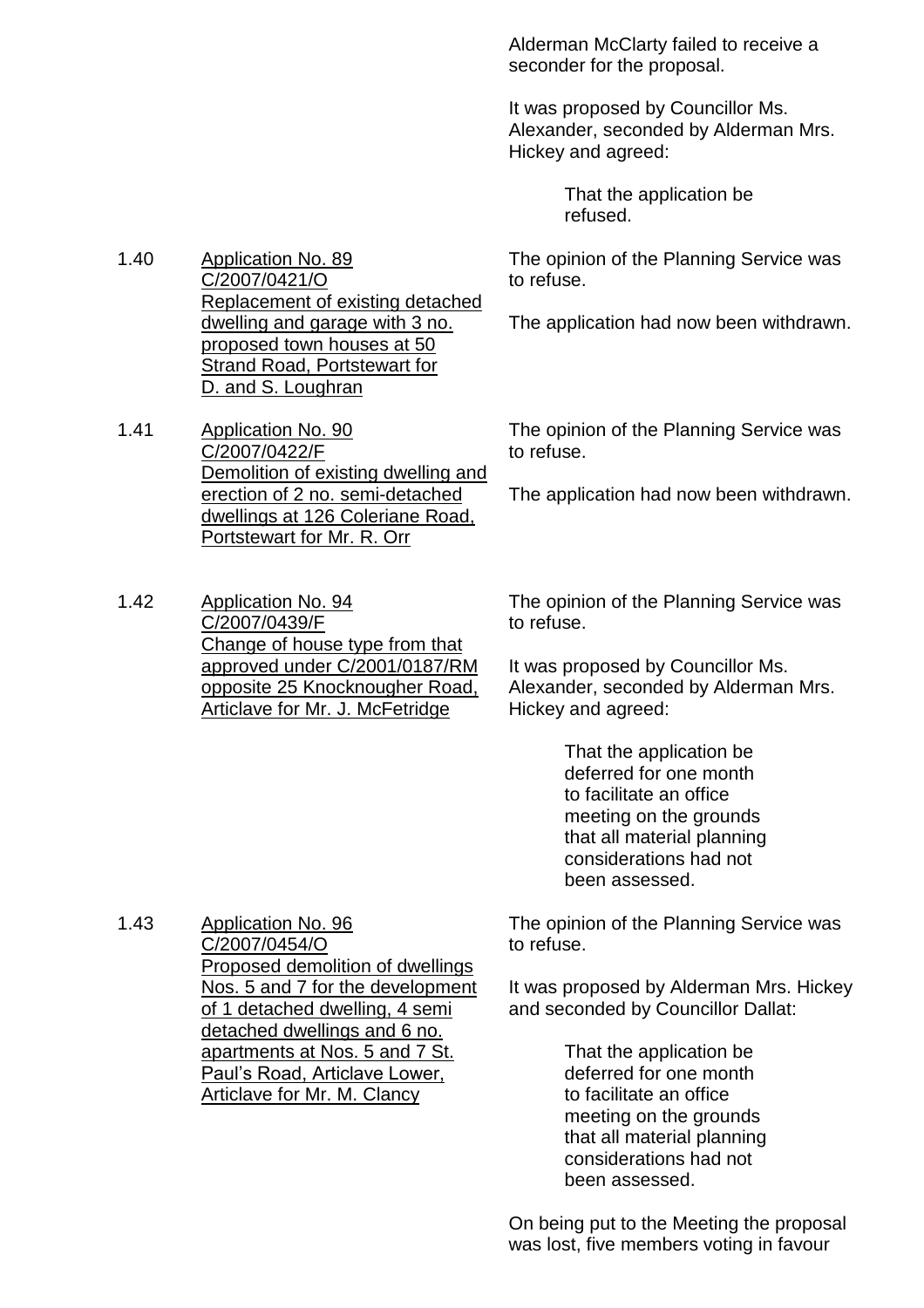and ten members voting against.

The application would be refused.

The opinion of the Planning Service was to refuse.

It was proposed by Councillor Deans, seconded by Councillor Ms. Alexander and agreed:

> That the application be refused.

#### **2.0 OFFICE MEETINGS**

It was noted that the office meetings would be held on Friday, 21st September, 2007.

#### **3.0 PLANNING ISSUES RAISED BY MEMBERS**

1.44 Application No. 102 C/2007/0554/F

> Proposed housing development (12 no. apartments) at 65/67 Lodge Road, Coleraine for AMG

Property Developers Ltd.

|     | 3.1 | Railway Arms - Coleraine                                      | Reference was made to the proposed<br>extension and renovation work at the<br>Railway Arms, Coleraine.                              |
|-----|-----|---------------------------------------------------------------|-------------------------------------------------------------------------------------------------------------------------------------|
|     |     |                                                               | Mr. Duffy advised that the application was<br>being processed but some information<br>was still awaited.                            |
|     | 3.2 | Former Site - Coleraine Hospital                              | Reference was made to the condition of<br>the former site of Coleraine Hospital.                                                    |
|     |     |                                                               | Mr. Duffy advised that delay in developing<br>the site was due to the land being<br>contaminated.                                   |
|     | 3.3 | Application No. C/2006/994                                    | Alderman McClarty referred to the delay<br>regarding this application as the office<br>meeting had been held three months ago.      |
|     |     |                                                               | Mr. Duffy would contact Alderman<br>McClarty with an update.                                                                        |
| 4.0 |     | <b>GENERAL PLANNING ISSUES</b>                                |                                                                                                                                     |
|     | 4.1 | Application No. C/2007/0101 -<br>20 Glen Road, Garvagh        | Reported that this application was for a<br>shooting range. Reports were awaited<br>from Environmental Health and Roads<br>Service. |
|     | 4.2 | Application No. C/2006/0708 -<br>116 Strand Road, Portstewart | Reported that this application was for an<br>underground boat shed. A report was still<br>awaited from the Environment and          |

Heritage Service.

#### **5.0 PLANNING APPEALS INFORMATION**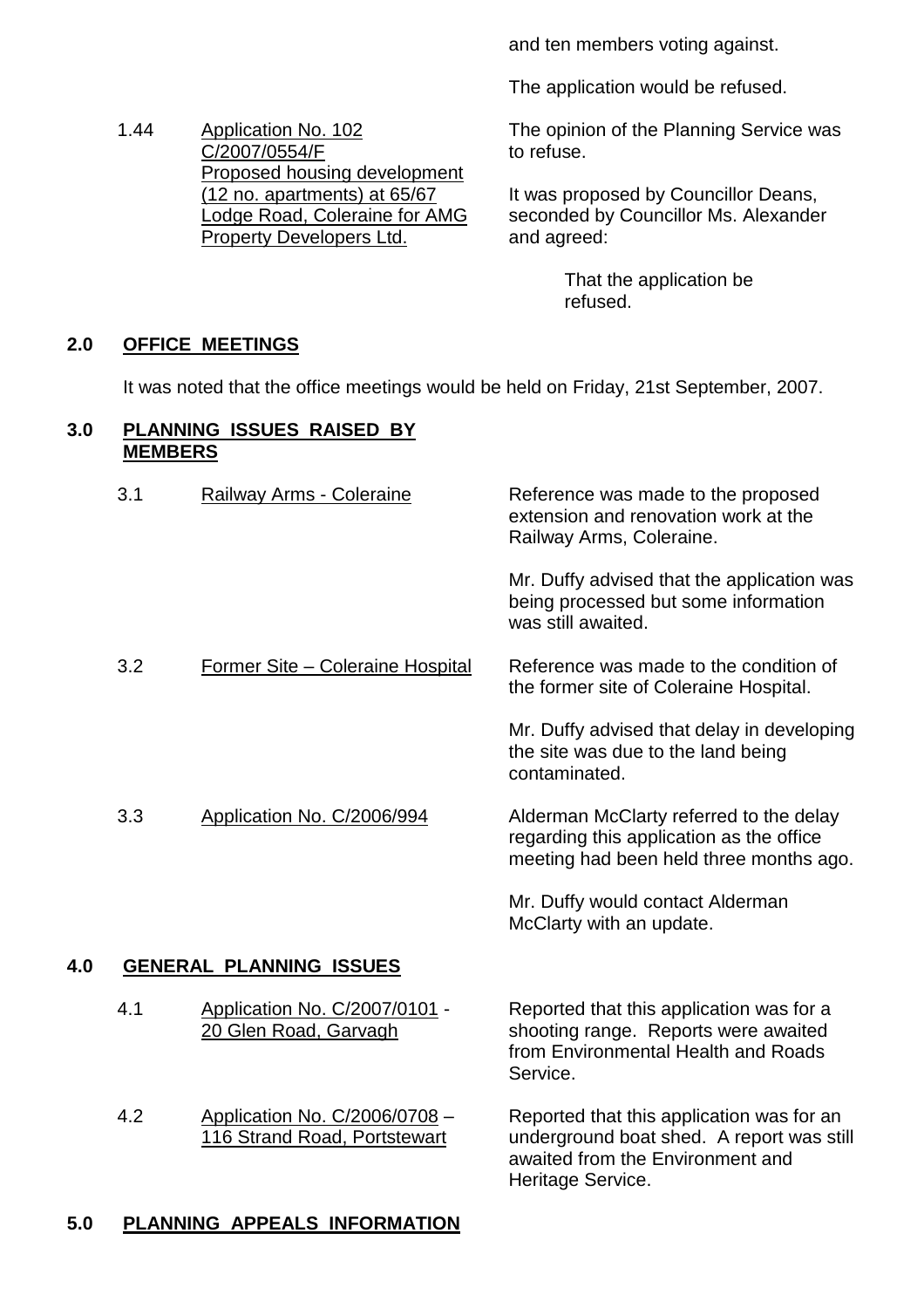Consideration was given to the Administrative Officer's Report on Planning Appeals Information (previously supplied).

5.1 Appeal Against Enforcement Notice –Alleged Unauthorised Works to a Listed Building –15 The Diamond, Portstewart

The Planning Appeals Commission had received an appeal against this Enforcement Notice and had requested Council's opinion.

Following discussion it was agreed:

That Council support the Planning Service on this matter.

5.2 Housing Development –Lisderg, 109 Station Road, Portstewart

This application was the subject of an Article 32 Appeal and the Planning Service had submitted an additional reason for refusal (copy letter dated 1<sup>st</sup> August, 2007 previously supplied).

Noted.

5.3 Article 32 Appeal by Mr. J. Gaston against the refusal of planning permission for a dwelling and garage on land 100m north of Aghadowey Presbyterian Church, Ardreagh Road, Aghadowey

Read letter from the Planning Service advising members that the following additional reason for refusal would be added in respect of this appeal:

> • The proposal and ancillary works are contrary to Policy FLD 1 of Planning Policy Statement 15 in that the development would, if permitted, be at risk of flooding and would be likely to increase the risk of flooding elsewhere.

Noted.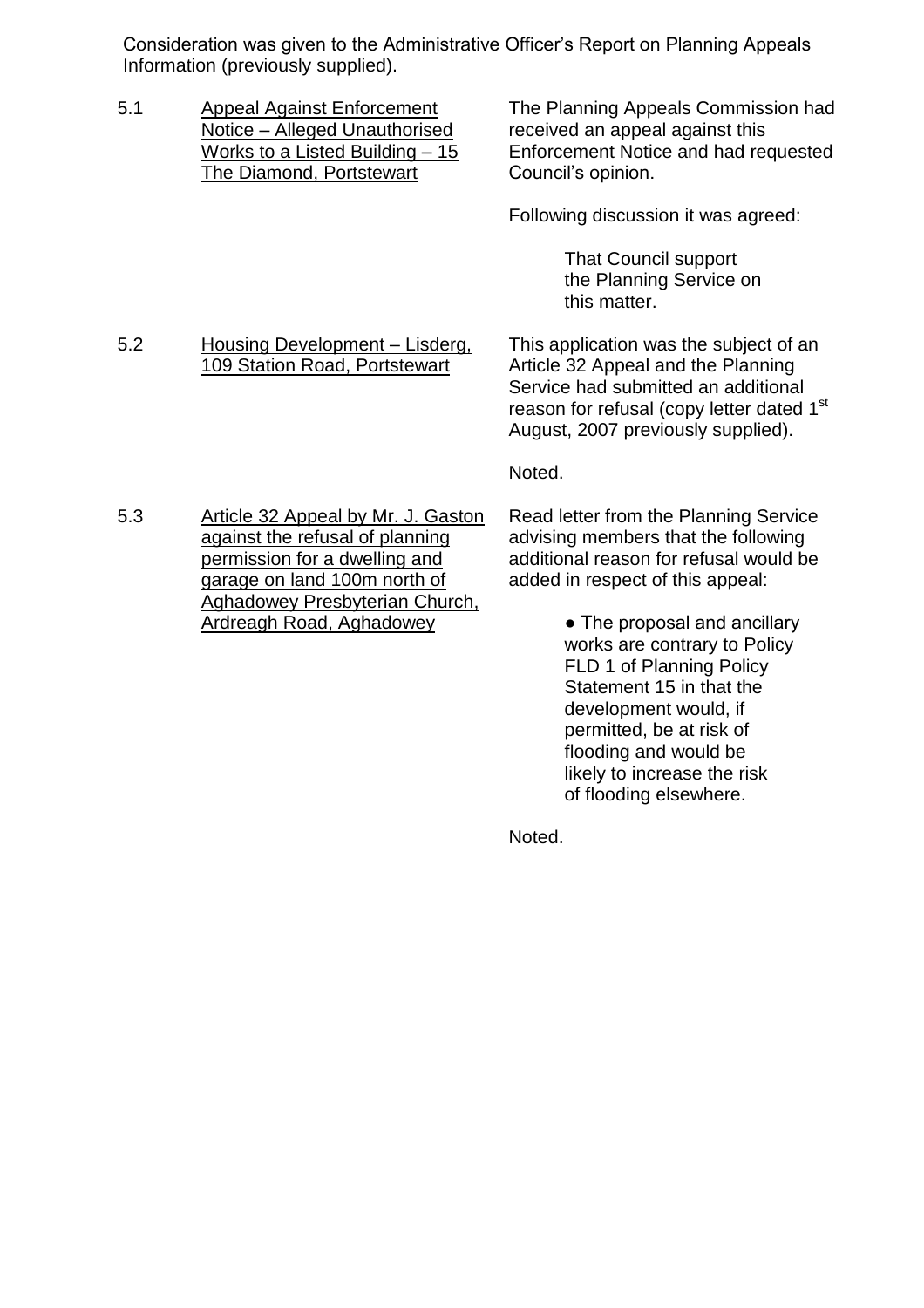# **11th September, 2007.**

| <b>Present:</b>                          | Alderman W. J. McClure in the Chair                                                                                                                                                  |                                                                                                                                                |
|------------------------------------------|--------------------------------------------------------------------------------------------------------------------------------------------------------------------------------------|------------------------------------------------------------------------------------------------------------------------------------------------|
|                                          | The Mayor, Councillor J. M. Bradley<br>(Items $3.0 - 11.0$ )                                                                                                                         |                                                                                                                                                |
|                                          | The Deputy Mayor, Councillor E. A. Johnston (Mrs.)                                                                                                                                   |                                                                                                                                                |
|                                          | <b>Aldermen</b>                                                                                                                                                                      |                                                                                                                                                |
|                                          | E. T. Black (Mrs.)<br>W. T. Creelman<br>$($ ltems $3.0 - 11.0)$                                                                                                                      | D. McClarty<br>(Items $3.0 - 11.0$ )                                                                                                           |
|                                          | <b>Councillors</b>                                                                                                                                                                   |                                                                                                                                                |
|                                          | C. S. Alexander (Ms.)<br>$($ ltems $3.0 - 11.0)$<br>O. M. Church (Mrs.)<br>A. S. Cole<br>$($ ltems $3.0 - 11.0)$<br>J. J. Dallat<br><b>B.</b> Fitzpatrick<br>$($ ltems $3.0 - 11.0)$ | S. Gilkinson<br>N. F. Hillis<br>W. A. King<br><b>B.</b> Leonard<br>G. L. McLaughlin<br>R. A. McPherson<br>A. McQuillan<br>(Items $3.0 - 7.1$ ) |
| <u>Also in</u><br>Attendance:            | Representatives from the Planning Service -<br>Mr. P. Duffy and Mr. W. McIlmoyle                                                                                                     |                                                                                                                                                |
| <b>Officers in</b><br><b>Attendance:</b> | Administrative Officer, Head of Development<br>Services (Items 8.0 - 11.0), Principal Environmental<br><b>Health Officer and Administrative Assistant</b>                            |                                                                                                                                                |
| <b>Apologies:</b>                        | Alderman Mrs. Hickey, Councillors Barbour,<br>Deans and Mrs. Fielding                                                                                                                |                                                                                                                                                |
| <b>WELCOME</b><br>1.0                    |                                                                                                                                                                                      |                                                                                                                                                |

The Chairman welcomed everyone to the Meeting.

## **2.0 SYMPATHY**

The Chairman referred to the recent death of Aldeman Mrs. Hickey's mother-inlaw and extended sympathy to the family. Everyone present stood in silence as a mark of respect.

#### **3.0 REDEVELOPMENT OF SPITTAL HILL QUARRY, COLERAINE**

The Chairman welcomed Mr. C. Shanks, Ms. J. West and Mr. D. Craigan from Turley Associates and Mr. J. Clark, Director of Farrans Construction, who were in attendance to present the proposed scheme for the redevelopment of Spittal Hill Quarry, Coleraine prior to the submission of a planning application.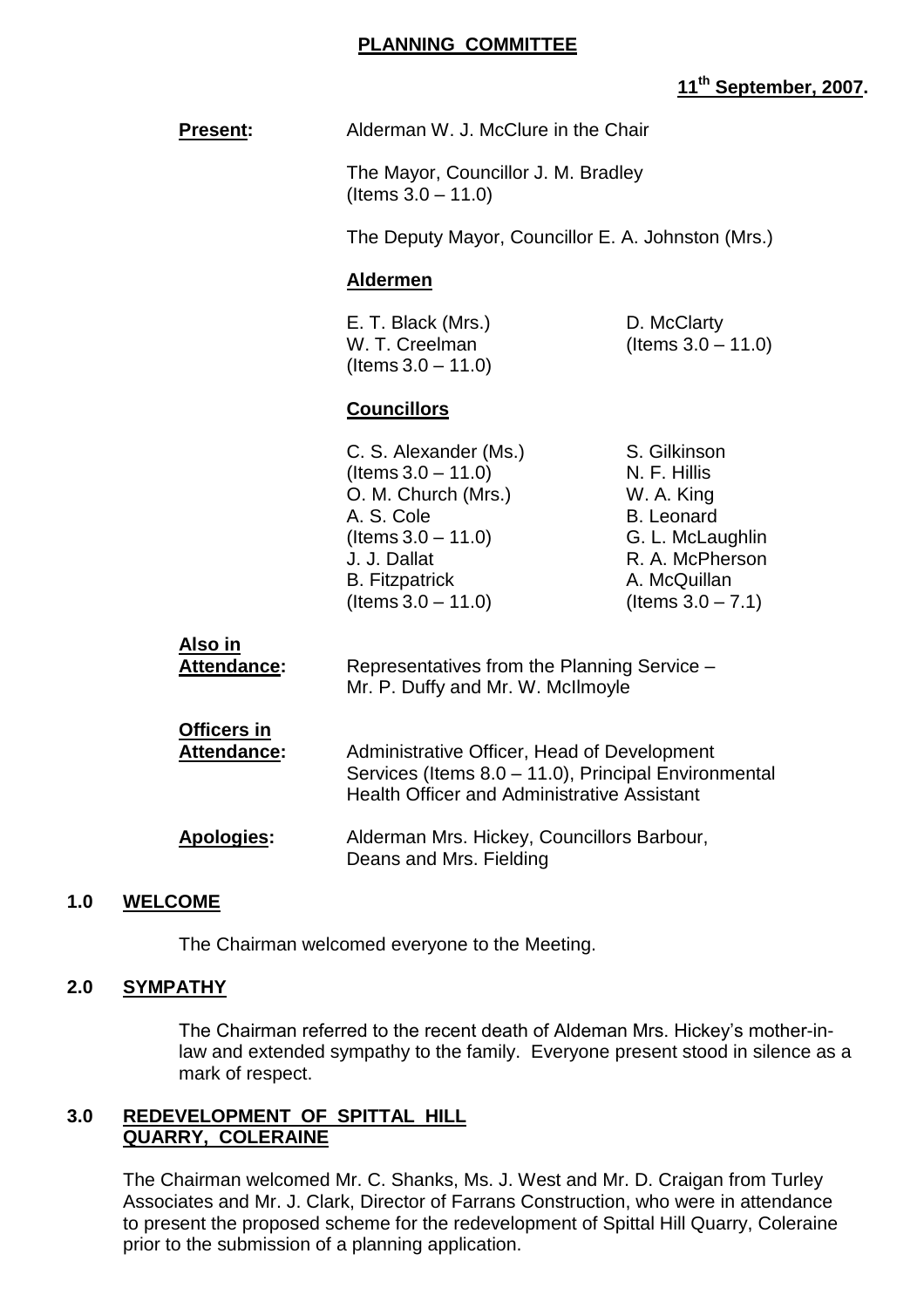The representatives outlined the proposed scheme which would incorporate a diverse housing mix of approximately four hundred and fifty dwellings on the site covering fortysix acres. A focal point of the scheme would be a lake with the quarry face creating an outstanding backdrop.

A period of discussion ensued during which the representatives answered members' questions.

The Chairman thanked the representatives for attending.

## **4.0 JUDICIAL REVIEWS**

Consideration was given to the Administrative Officer's Report on Judicial Reviews delivered on Friday 7<sup>th</sup> September, 2007 for Draft Planning Policy Statement 14 Sustainable Development in the Countryside and the Draft Northern Area Plan (circulated to each member).

| 4.1 | <b>Draft Planning Policy Statement 14</b> | Reported that the Judge made an order<br>quashing the decision of the Minister<br>with responsibility for Regional<br>Development whereby he purported to<br>introduce a new planning policy<br>statement PPS14 and secondly, made a<br>declaration that the said decision and<br>the said Planning Policy Statement 14<br>were unlawful and ultra vires. Noted. |
|-----|-------------------------------------------|------------------------------------------------------------------------------------------------------------------------------------------------------------------------------------------------------------------------------------------------------------------------------------------------------------------------------------------------------------------|
| 4.2 | <b>Draft Northern Area Plan</b>           | Reported that in his concluding<br>summary the Judge found that:                                                                                                                                                                                                                                                                                                 |
|     |                                           | • the designation of the Department of<br>the Environment as the consultation<br>body under Regulation 4 of the 2004<br>Regulations did not properly transpose<br>Article 6.3 of the Directive;                                                                                                                                                                  |
|     |                                           | • the absence of appropriate time<br>frames in Regulation 12 did not properly<br>transpose Article 6.2 of the Directive;                                                                                                                                                                                                                                         |
|     |                                           | • the environmental report prepared for<br>the draft Northern Area Plan was not in<br>substantial compliance with Schedule 2<br>of the Regulations and Article 5 and<br>annex 1 of the Directive;                                                                                                                                                                |
|     |                                           | • the sequencing of the environmental<br>reports and the draft plans was not in<br>compliance with Regulations 11 and 12<br>and Articles 4 and 6 of the Directive.                                                                                                                                                                                               |
|     |                                           | Noted.                                                                                                                                                                                                                                                                                                                                                           |
| 4.3 | <b>Planning Applications</b>              | Mr. Duffy advised that neither<br>judgement had been finalised and<br>pending further developments with the                                                                                                                                                                                                                                                      |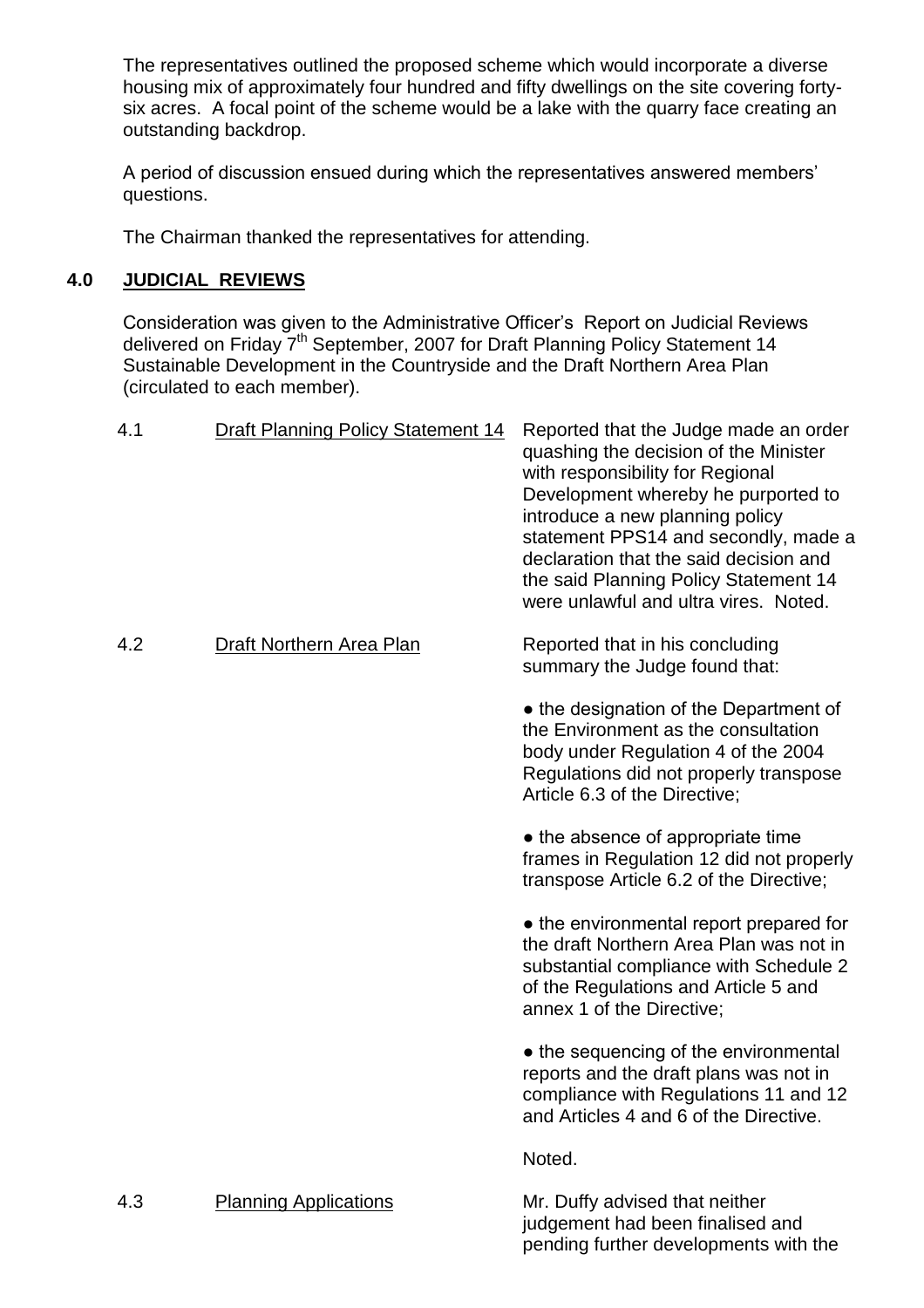Court any applications on the schedule pertaining to PPS14 and DNAP would be deferred for further consideration and would not be treated as Council deferrals.

#### **5.0 PLANNING APPLICATIONS**

A list of eighty-five applications was presented for consideration (previously supplied).

#### **Applications Deferred from Previous Meeting**

- 5.1 Application No. D1 C/2006/0190/O Five townhouses at 10, 12 and 14 Upper Heathmount, Portstewart for Ms. W. & A. Hayes
- 5.2 Application No. D2 C/2006/0747/F Proposed new laneway to access approved dwelling approximately 50m east of 89 Mettican Road, Garvagh for Mr. McFarlane
- 5.3 Application No. D3 C/2006/0824/O Site for replacement dwelling at 56A Coolnasillagh Road, Garvagh for Mr. K. Mullan
- 5.4 Application No. D4 C/2006/0941/F Construction of 29 no. new apartments with underground car parking and storage areas at 9 –12 Lansdowne Crescent, Portrush for A. Stewart
- 5.5 Application No. D5 C/2006/0994/F Erection of conservatory to existing dwelling house to the south of 169 Mountsandel Road, Coleraine for Mr. A. Kennedy
- 5.6 Application No. D6 C/2006/1012/F Erection of shed for storage of building contractors vehicles and plant to rear of 34 Liscall Road, Garvagh for Higgins Construction

The opinion of the Planning Service was to refuse.

It was agreed that the application be refused.

The opinion of the Planning Service was to refuse.

The application would be deferred for further consideration pending the final outcome of the PPS14 Judicial Review process.

The opinion of the Planning Service was to refuse.

The application would be deferred for further consideration pending the final outcome of the PPS14 Judicial Review process.

The opinion of the Planning Service was to refuse.

It was agreed that the application be refused.

The opinion of the Planning Service was to refuse.

The application would be deferred for further consideration pending the final outcome of the DNAP Judicial Review process.

The opinion of the Planning Service was to refuse.

The application would be deferred for further consideration pending the final outcome of the PPS14 Judicial Review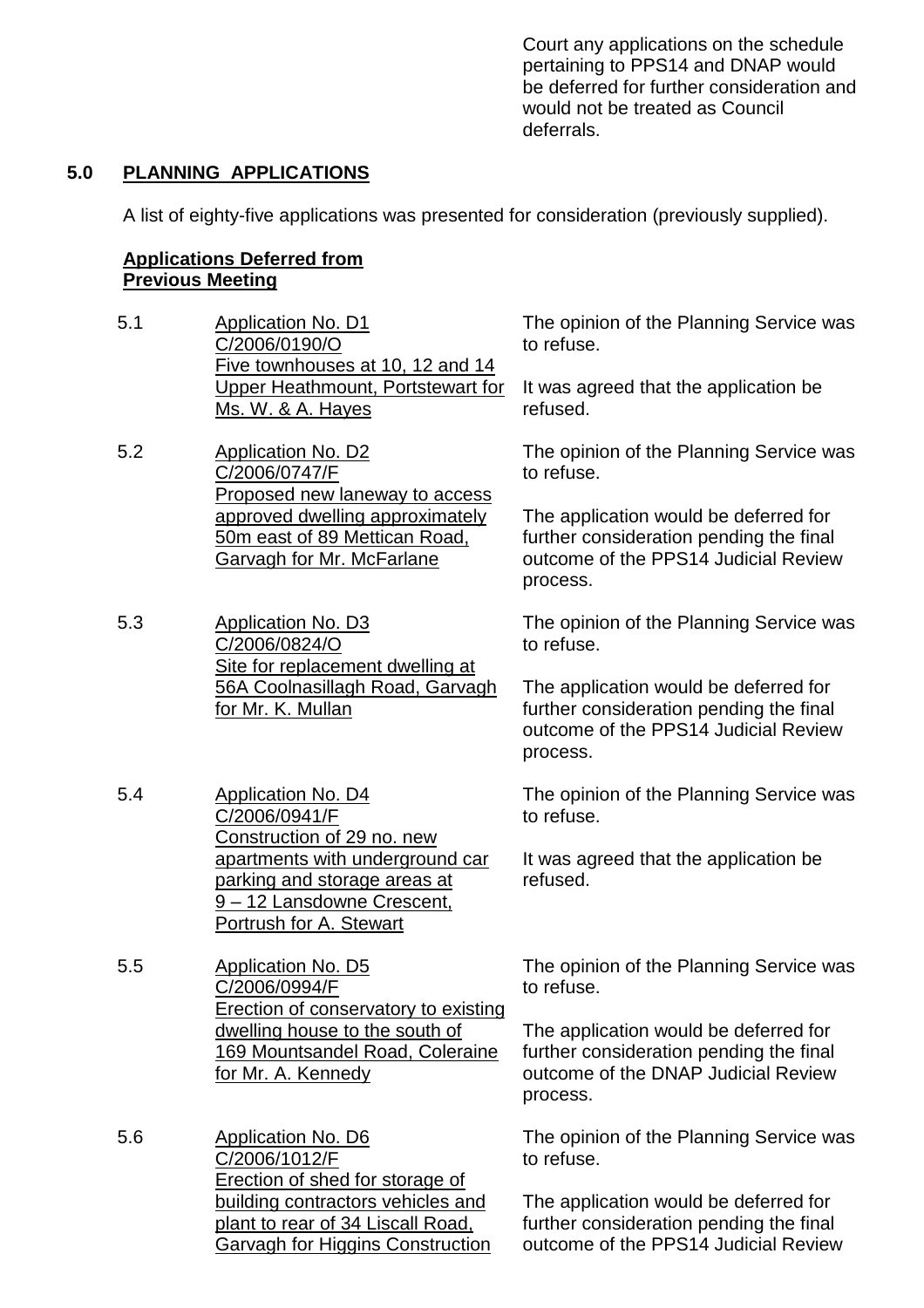- 5.7 Application No. D7 C/2006/1050/O Proposed demolition of semidetached block (Nos. 8 and 10 Glenvale Avenue) and replacement with 2 no. new detached dwellings (two storey) at Nos. 6A, 8 and 10 Glenvale Avenue, Portrush for Messrs. Medcalf and Richards
- 5.8 Application No. D8 C/2006/1164/F Extension and alteration to two front existing balconies (retrospective application) at Nos. 7 and 8 Heathmount, Portstewart for Mullan and Cosgrave
- 5.9 Application No. D9 C/2007/0022/F Demolition of existing dwelling and garage and erection of one new one and a half storey dwelling with integrated double garage adjacent to 61 Ballymacrea Road, Portrush for Gemini Homes
- 5.10 Application No. D10 C/2007/0046/O Site for detached dwelling and garage 75m south west of 170 Agivey Road, Coleraine for Mr. M. O'Reilly
- 5.11 Application No. D11 C/2007/0203/F First floor extension and alterations to dwelling (including an increase in ridge height) at 14 Gloucester Crescent, Portstewart for Mr. and Mrs. V. Campbell

## **New Applications**

5.12 Application No. 5 C/2006/0630/F 4 no. semi-detached dwellings with associated parking at 4 Cherry Park, Castleroe, Coleraine for Mr. G. McCann

Ltd. **process.** 

The opinion of the Planning Service was to approve.

It was agreed that the application be approved.

The opinion of the Planning Service was to approve.

It was agreed that the application be approved.

The opinion of the Planning Service was to approve.

It was agreed that the application be approved.

The opinion of the Planning Service was to refuse.

The application would be deferred for further consideration pending the final outcome of the PPS14 Judicial Review process.

The opinion of the Planning Service was to approve.

It was agreed that the application be approved.

The opinion of the Planning Service was to approve.

It was proposed by Councillor McQuillan, seconded by Councillor McPherson and agreed:

> That the application be deferred for one month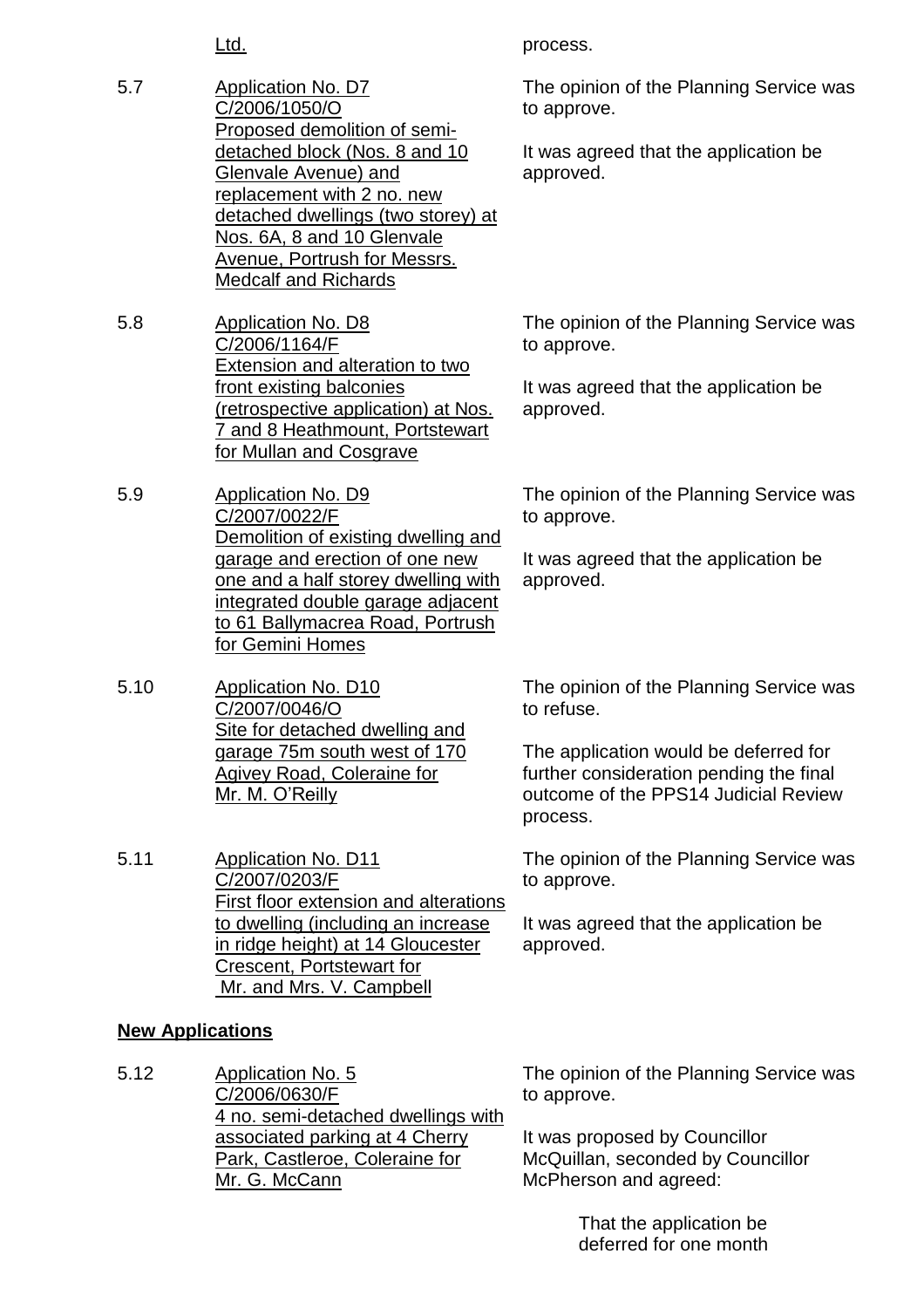to facilitate an office meeting on the grounds that all material planning considerations had not been assessed.

5.13 Application No. 8 C/2006/0758/F Replacement dwelling at No. 27 Grove Road, Garvagh, Coleraine The opinion of the Planning Service was to refuse.

Councillor Mrs. Church declared an interest in this application and Mr. Duffy noted her comments regarding the replacement status of the application.

The application would be deferred for further consideration pending the final outcome of the PPS14 Judicial Review process.

The opinion of the Planning Service was to refuse.

The application would be deferred for further consideration pending the final outcome of the PPS14 Judicial Review process.

The opinion of the Planning Service was to refuse.

It was proposed by Councillor Dallat, seconded by Councillor McPherson and unanimously agreed:

> That the application be deferred for one month to facilitate an office meeting on the grounds that all material planning considerations had not been assessed.

5.16 Application No. 22 C/2007/0074/F Provision of 2.4m x 2.4m portacabin for occasional part time hairdressing purposes (2.5 days per week) at 20 Somerset Park, Coleraine for Mrs. J. Langtry

5.17 Application No. 23 C/2007/0083/F Conversion of existing attached domestic garage to living accommodation at 42 Priestland Road, Bushmills for Ms. R. Lomas The opinion of the Planning Service was to approve.

It was agreed that the application be approved with a temporary three year condition.

The opinion of the Planning Service was to refuse.

The application would be deferred for further consideration pending the final outcome of the PPS14 Judicial Review

5.14 Application No. 16 C/2006/1091/O Site for farm retirement building to the rear of 38 Gateside Road, Coleraine for Mr. J. Irons

for Mr. H. Holmes

5.15 Application No. 18 C/2006/1192/F Retention of existing shed (currently used as a car service workshop) for use as a detached double domestic garage and garden shed at 40 Liscall Road, Garvagh for Mr. B. Mullan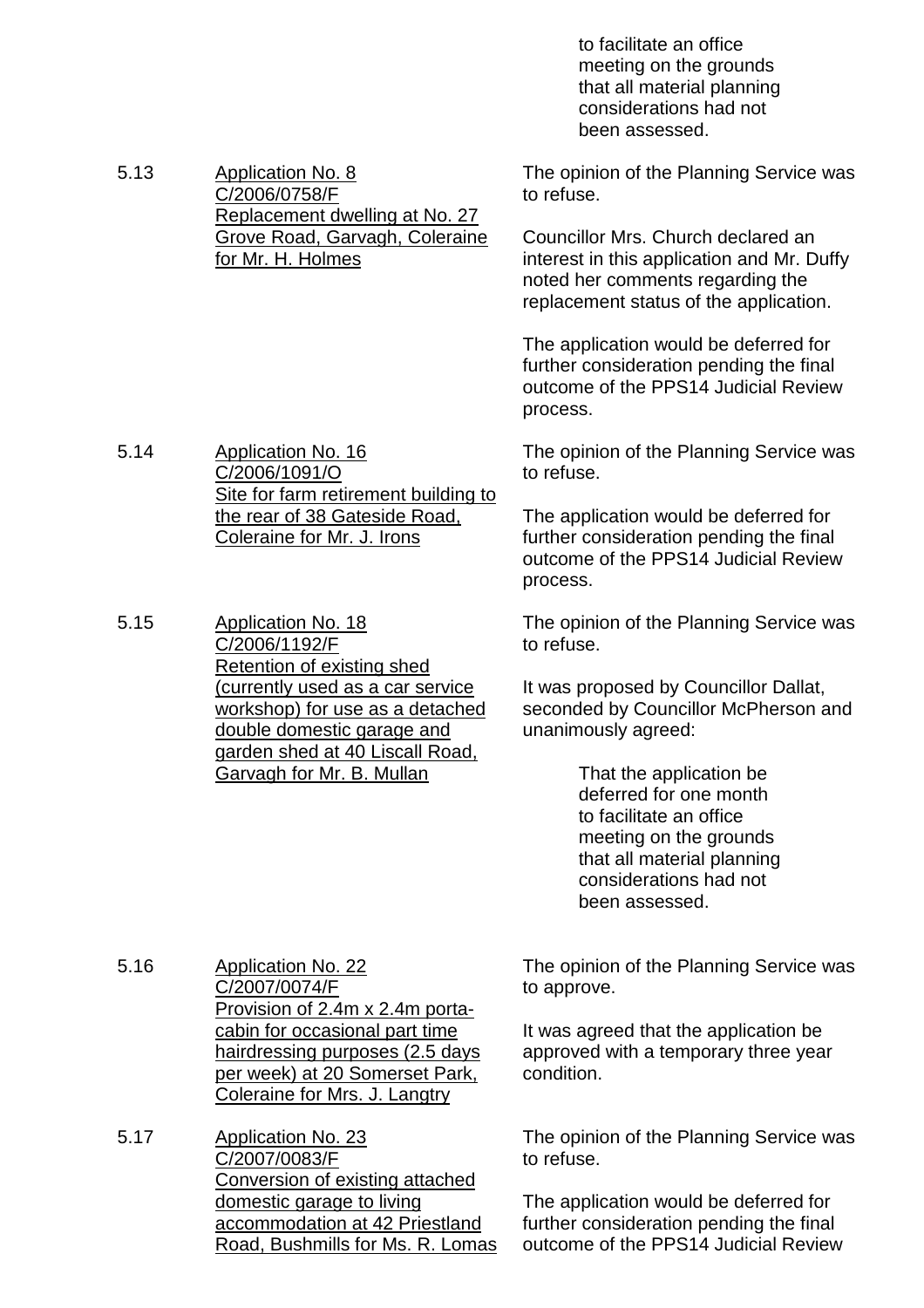- 5.18 Application No. 24 C/2007/0162/O Site for replacement of existing cottage at 27 Gortfad Road, Gortfad, Garvagh for Mr. and Mrs. M. Armstrong
- 5.19 Application No. 28 C/2007/0235/F Change of use from public car parking layby to vehicle parking and display area opposite No. 9 Agivey Road, Kilrea for Mr. R. Patterson

process.

The opinion of the Planning Service was to refuse.

The application would be deferred for further consideration pending the final outcome of the PPS14 Judicial Review process.

The opinion of the Planning Service was to refuse.

It was proposed by Councillor McQuillan, seconded by Councillor Dallat and agreed:

> That the application be deferred for one month to facilitate an office meeting on the grounds that all material planning considerations had not been assessed.

5.20 Application No. 47 C/2007/0372/F Proposed variation of condition No. 11 to enlarge area shaded green to include additional lands for resiting of dwelling 60m east of 39 Kinneyglass Road, Coleraine for Mr. E. Woods

5.21 Application No. 50 C/2007/0429/O Development of 6 no. two bedroom apartments at 14 Ballynameen Avenue, Garvagh for Mr.J.J.O'Kane

The opinion of the Planning Service was to refuse.

The application would be deferred for further consideration pending the final outcome of the PPS14 Judicial Review process.

The opinion of the Planning Service was to refuse.

It was proposed by Councillor Leonard and seconded by Councillor McLaughlin:

> That the application be deferred for one month to facilitate an office meeting on the grounds that all material planning considerations had not been assessed.

It was further proposed by Councillor McQuillan and seconded by Councillor Cole:

> That the application be refused.

On being put to the meeting three members voted in favour of Councillor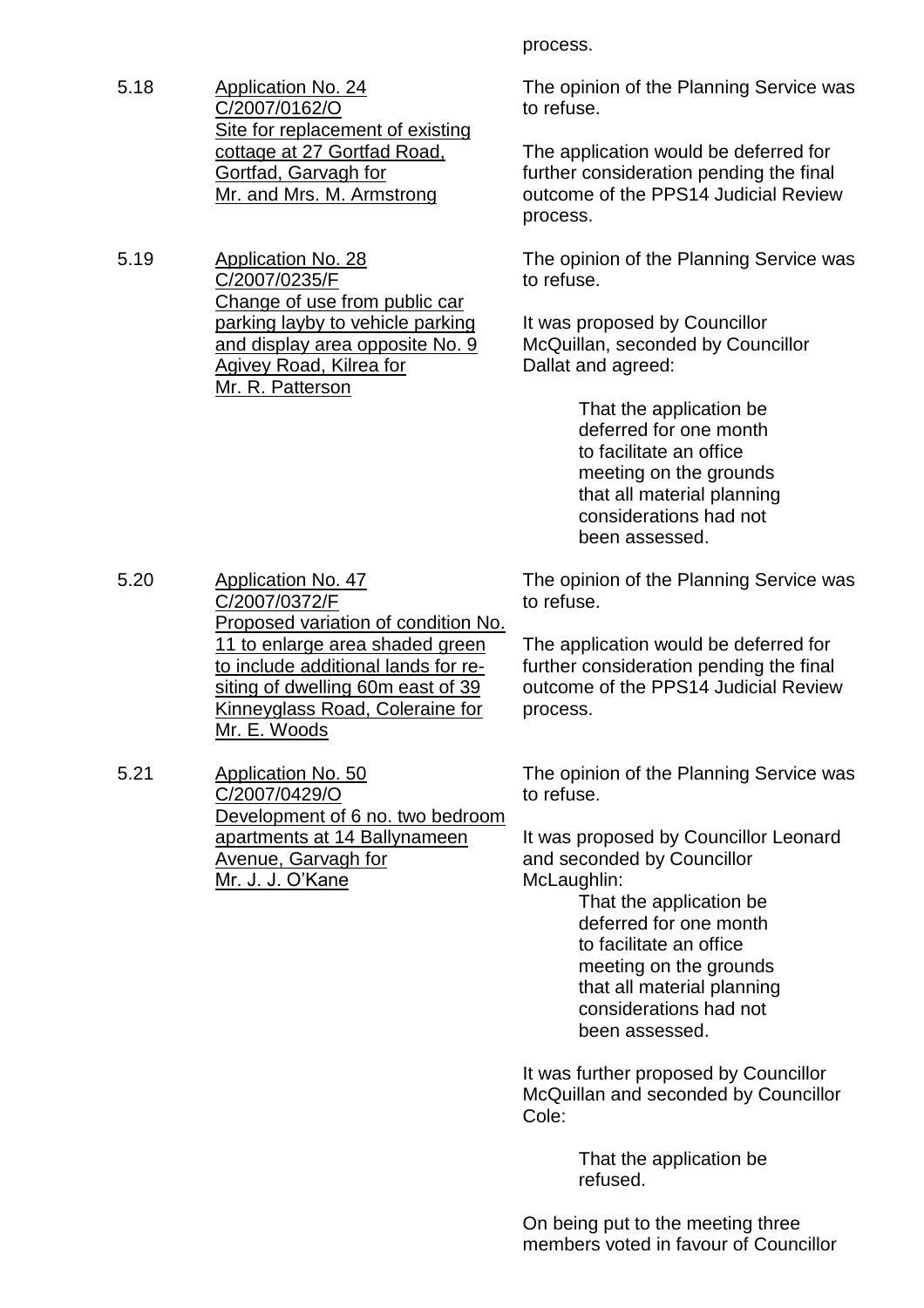Leonard's proposal and nine members voted in favour of Councillor McQuillan's proposal.

It was agreed that the application be held for seven days to facilitate withdrawal.

If the application was not withdrawn it would be refused.

#### **6.0 OFFICE MEETINGS**

It was noted that the office meetings would be held on  $5<sup>th</sup>$  October, 2007.

#### **7.0 PLANNING ISSUES RAISED BY MEMBERS**

| 7.1 | Office Meetings - 21 <sup>st</sup> September,<br>2007             | Following reference to the office<br>meetings scheduled for 21 <sup>st</sup> September,<br>2007 Mr. Duffy would check how many<br>applications were affected by PPS14 or<br>DNAP.                                                                                                                                               |
|-----|-------------------------------------------------------------------|---------------------------------------------------------------------------------------------------------------------------------------------------------------------------------------------------------------------------------------------------------------------------------------------------------------------------------|
| 7.2 | <b>Planning Application - Causeway</b><br><b>Visitors' Centre</b> | Reference was made to the planning<br>application submitted in 2002 in respect<br>of the Causeway Visitors' Centre.                                                                                                                                                                                                             |
|     |                                                                   | Mr. Duffy advised that, as an Article 31<br>application, it was being dealt with by<br>Planning Headquarters.                                                                                                                                                                                                                   |
|     |                                                                   | Following a full discussion it was<br>proposed by Councillor Dallat, seconded<br>by the Mayor and unanimously agreed:                                                                                                                                                                                                           |
|     |                                                                   | That Council support the<br>original concept of a<br>public sector developed<br>facility at the site and<br>also write to the Ministers<br>for Environment and<br>Enterprise, Trade and<br>Investment seeking<br>explanations to their<br>recent statements<br>regarding the proposals<br>for the Causeway Visitors'<br>Centre. |
| 7.3 | <b>Tree Preservation Order</b>                                    | Reference was made to difficulties<br>experienced in contacting officers<br>connected with the Tree Preservation<br>Order.                                                                                                                                                                                                      |
|     |                                                                   | Mr. Duffy would forward Councillor<br>Gilkinson's query direct to Mr. John                                                                                                                                                                                                                                                      |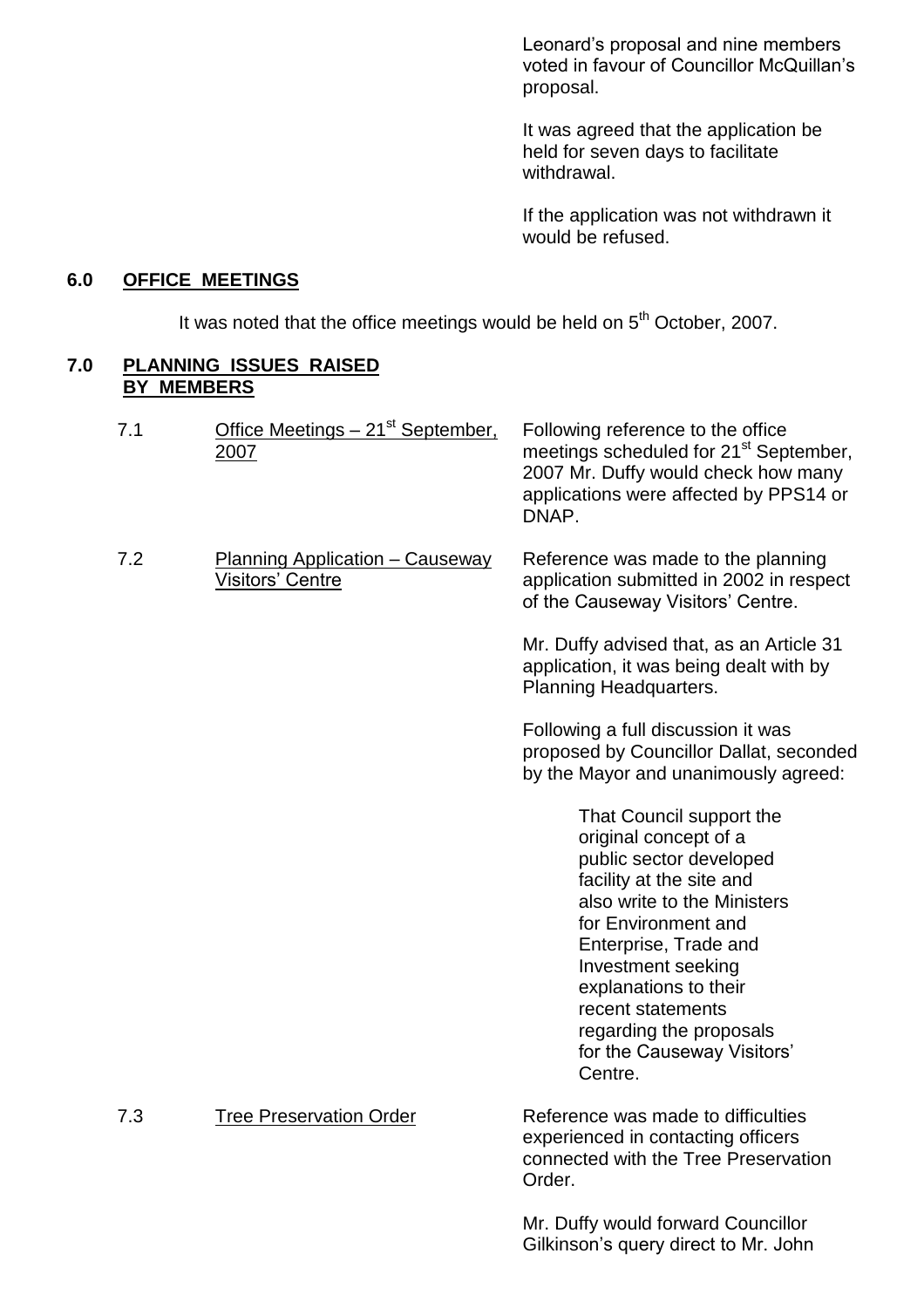## **8.0 PLANNING APPLICATION C/2007/0692 WEST STRAND BEACH VILLAS, PORTRUSH**

Consideration was given to the Preliminary Advice Note prepared by BDP Planning in respect of the above planning application.

The Head of Development Services elaborated on the Advice Note and emphasised how this area was the focal part of the Regeneration Strategy for Portrush.

Following discussion it was agreed:

That BDP Planning be asked to prepare a detailed report on this matter for further consideration by Council.

#### **9.0 PLANNING APPEALS COMMISSION - RESIDENTIAL DEVELOPMENT AT CASTLEROE ROAD OFF LOWER PADDOCKS, COLERAINE FOR MAXBRO**

Read letter from the Planning Appeals Commission advising members that the appeal for the above application had been dismissed and outline planning permission refused. Noted.

#### **10.0 ASSETS RECOVERY AGENCY - STEPHEN AND DENISE BAXTER**

Reference was made to the recent Assets Recovery Agency court case involving Belfast couple Stephen and Denise Baxter.

The Acting Town Clerk and Chief Executive was asked to check out judgment on present or future tenders being awarded to the Baxters.

## **11.0 ALL-IRELAND JUNIOR CAMOGIE FINAL**

Congratulations were extended to the Derry Camogie team who had won the All-Ireland Junior Camogie final at Croke Park.

It was agreed that Council forward a letter of congratulations and host a reception for the team in recognition of the achievement.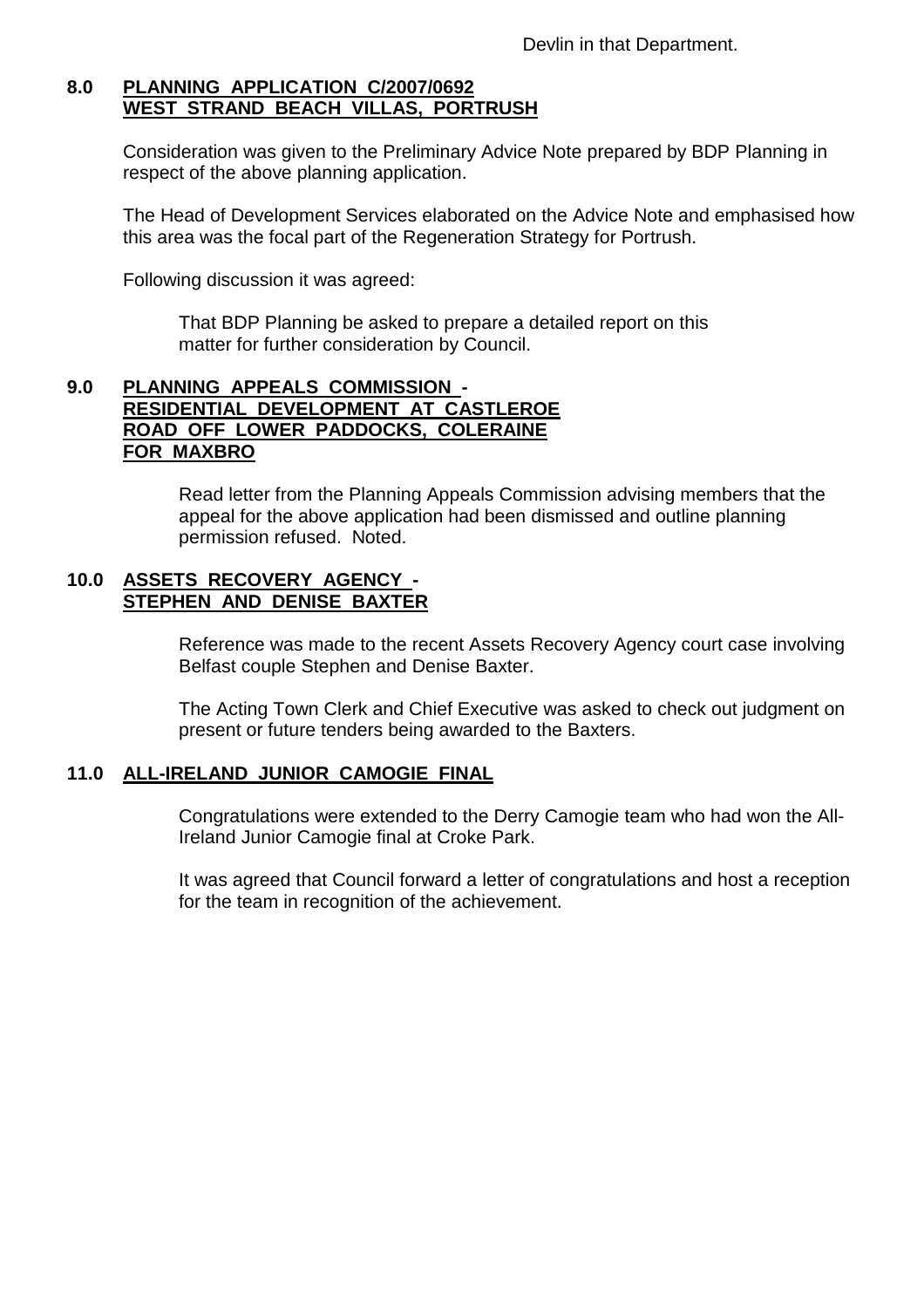#### **POLICY AND DEVELOPMENT COMMITTEE**

## **18th September, 2007.**

| Present:                          | Councillor N. F. Hillis, in the Chair                                                                                                                                  |                                                                                                                                                                  |
|-----------------------------------|------------------------------------------------------------------------------------------------------------------------------------------------------------------------|------------------------------------------------------------------------------------------------------------------------------------------------------------------|
|                                   | The Mayor, Councillor J. M. Bradley (Items $3.0 - 14.0$ )                                                                                                              |                                                                                                                                                                  |
|                                   | The Deputy Mayor, Councillor E. A. Johnston (Mrs.)                                                                                                                     |                                                                                                                                                                  |
|                                   | Aldermen                                                                                                                                                               |                                                                                                                                                                  |
|                                   | E. T. Black (Mrs.)<br>(Items $1.0 - 4.2$ )                                                                                                                             | W. T. Creelman<br>W. J. McClure                                                                                                                                  |
|                                   | <b>Councillors</b>                                                                                                                                                     |                                                                                                                                                                  |
|                                   | C. S. Alexander (Ms.)<br>(Items $1.0 - 4.2$ )<br>D. D. Barbour<br>A. S. Cole<br>(Items $1.0 - 4.4$ )<br>J. J. Dallat<br>T. J. Deans<br>(Items $1.0 - 3.0$ )            | E. P. Fielding (Mrs.)<br><b>B.</b> Fitzpatrick<br>S. Gilkinson<br>W. A. King<br><b>B.</b> Leonard<br>(Items $1.0 - 3.0$ )<br>G. L. McLaughlin<br>R. A. McPherson |
| <b>Officers in</b><br>Attendance: | Director of Corporate Services, Head of Development<br>Services, Head of Administrative Services, Tourism Manager<br>(Items $1.0 - 2.0$ ) and Administrative Assistant |                                                                                                                                                                  |
| <u>Also in</u><br>Attendance:     | Mr. G. Thompson, National Trust Director for the Giant's<br>Causeway (Items $1.0 - 2.0$ )                                                                              |                                                                                                                                                                  |
|                                   | (Items $1.0 - 4.1$ ).                                                                                                                                                  | Mr. I. Donaghy, Chairman, Ms. Sharon Scott and Ms. Julienne<br>Elliot, Town Centre Managers, Coleraine Town Partnership                                          |
| <b>Apologies:</b>                 | Alderman McClarty and Councillor Mrs. Church                                                                                                                           |                                                                                                                                                                  |
|                                   |                                                                                                                                                                        |                                                                                                                                                                  |

#### **1.0 WELCOME**

The Chairman welcomed everyone to the meeting, with a special welcome to Mr. Fred Nankuyu, responsible for Building Control and Planning with Zomba Municipal Assembly. Mr. Nankuyu will be in Coleraine for three months, spending six weeks with Coleraine Borough Council and six weeks with Planning Service, funded by a Commonwealth Scholarship.

## **2.0 CORPORATE SERVICES REPORT**

The Report of the Director of Corporate Services was considered (previously supplied).

Matters arising:

2.1 Policy Statement - Pension Consideration was given to information on this Fund **issue, as contained in the report.**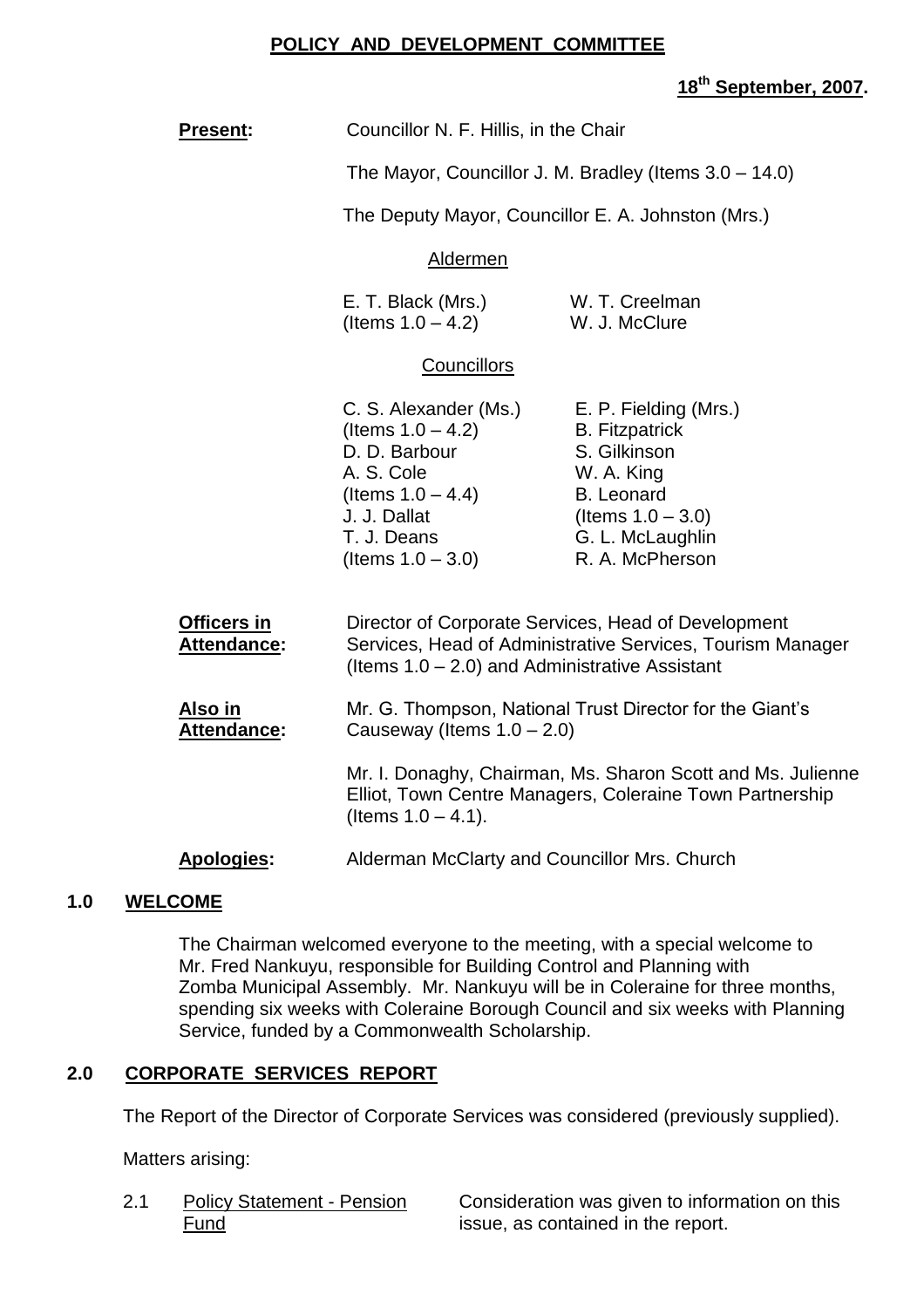It was proposed by Councillor McPherson, seconded by the Deputy Mayor and recommended:

> That Council adopt the recommendations of the Director of Corporate Services, viz:

- (i) approve the required alterations to the existing policy;
- (ii) approve, in principle, the introduction of a further section dealing with flexible retirement, the specific provisions to be brought back to Committee following discussions with employee representatives.

#### 2.2 Matters for Information

- 2.2.1 The Exercise by Local The Director of Corporate Services drew Government Auditors of their members' attention to key issues in this report<br>Functions – A Report from (previously supplied). The report would be (previously supplied). The report would be The Chief Local discussed in more detail at the Capital Government Auditor **Programme Workshop in October.** 2.2.2 Financial Statement Consideration was given to the Financial Statement for the four months to 31<sup>st</sup> July, 2007 and the contents noted.
- 2.2.3 Accounts Members noted that accounts for August 2007 had been issued.
- 2.2.4 Recruitment of Town Clerk Members noted the timetable which had been and Chief Executive agreed with the Local Government Staff Commission, as contained in the report.
- 2.2.5 New Appointments The following appointments had been made in accordance with the Local Government Staff Commission's Code of Procedures on Recruitment and Selection:

Technical Services Department

Cleansing Labourer: Miss P. Miller

Chief Executive's Department

Clerical Assistant: Miss Z. Curry

#### **3.0 GIANT'S CAUSEWAY VISITORS' CENTRE**

The Chairman welcomed Mr. Graham Thompson who was in attendance to update members on developments with the Causeway visitors' centre.

Mr. Thompson outlined the history of this issue and confirmed the current position of the National Trust, viz:

(i) World Heritage Site status should be protected on the basis stated in the UNESCO Report of 2003.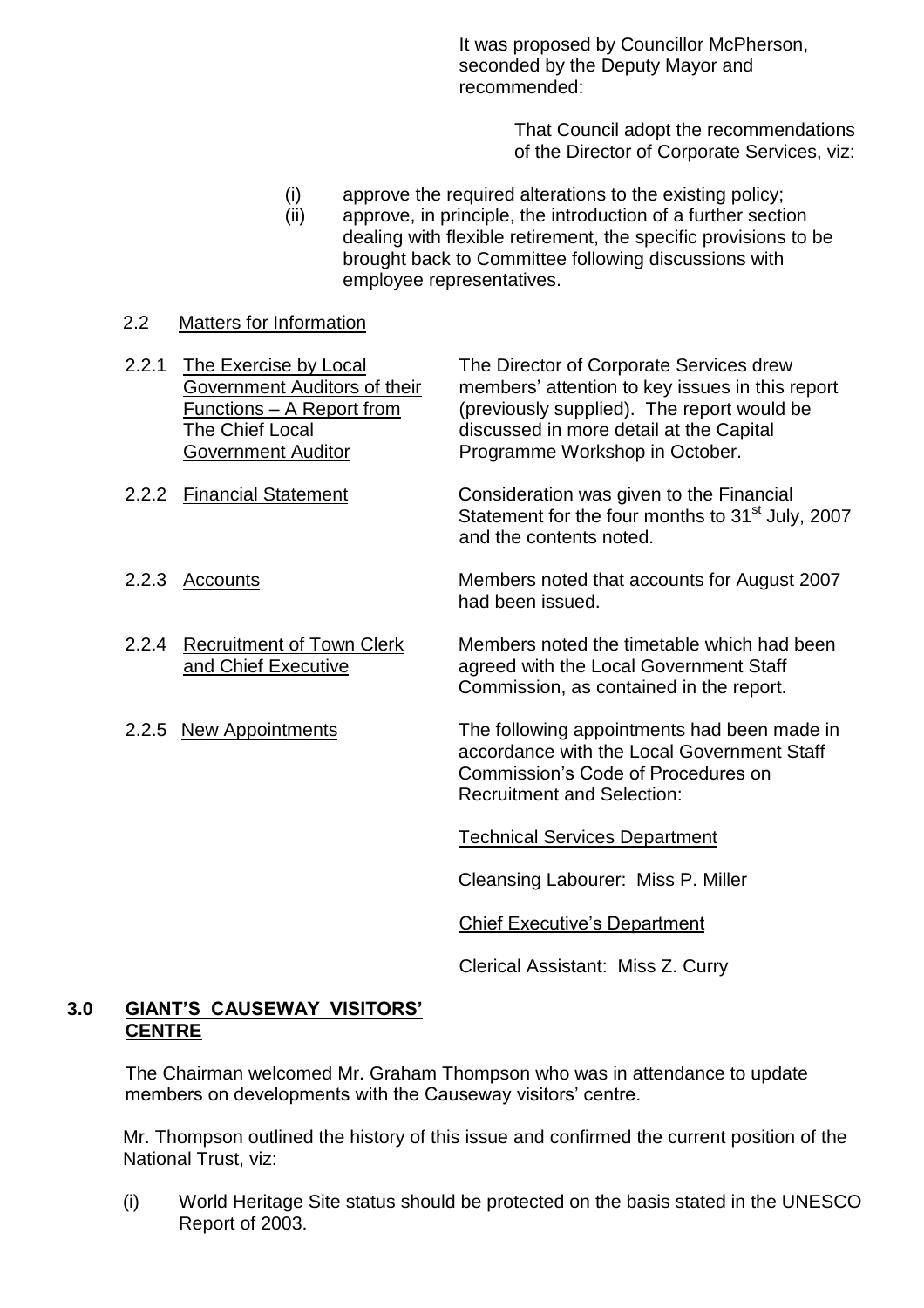- (ii) The site should. if possible, remain in public ownership.
- (iii) In line with UNESCO recommendations, no inappropriate greenbelt development should take place.

Mr. Thompson stressed that the National Trust was not opposed to working with the private sector and was willing to consider proposals.

An extensive period of discussion ensued, during which Mr. Thompson answered members' various questions.

A number of members expressed concerns about increases in the cost estimate (£21 million) for the Moyle Council/ National Trust/ DETI joint proposal, suggesting that a more modest version would be appropriate to the site.

It was then proposed by Councillor Dallat, seconded by Councillor McPherson and, following further discussion, recommended unanimously:

That Coleraine Borough Council support the principle endorsed by the National Trust and Moyle District Council, that any visitor centre put in place at the Giant's Causeway World Heritage Site should remain in public ownership.

#### **4.0 DEVELOPMENT SERVICES REPORT**

The Report of the Head of Development Services was considered (previously supplied).

Matters arising:

| 4.1 | <b>Coleraine Town Partnership</b>                            | The Chairman welcomed Mr. Ian Donaghey,<br>Ms. Sharon Scott and Ms. Julienne Elliot, who<br>were in attendance to present a report on<br>activities and operational plans and to make a<br>request for funding from Council.                                                                                                |
|-----|--------------------------------------------------------------|-----------------------------------------------------------------------------------------------------------------------------------------------------------------------------------------------------------------------------------------------------------------------------------------------------------------------------|
|     |                                                              | During a period of discussion, the representatives<br>answered members' questions.                                                                                                                                                                                                                                          |
|     |                                                              | It was then proposed by Alderman McClure,<br>seconded by Councillor Fitzpatrick and<br>recommended:                                                                                                                                                                                                                         |
|     |                                                              | That Council continue the current level of<br>funding at £75,000 per annum to<br>Coleraine Town Partnership for the period<br>from 1 <sup>st</sup> October, 2007 to 31 <sup>st</sup> March,<br>2009, subject to the representatives<br>liaising with Council officers on private<br>sector funding of the Town Partnership. |
| 4.2 | <b>Portrush Regeneration</b><br><b>Strategy - Next Steps</b> | Members received the report on Portrush<br>Regeneration Strategy presented by the Head of<br>Development Services and noted the<br>Implementation activities which were underway.                                                                                                                                           |
|     |                                                              | Further reports would be presented to                                                                                                                                                                                                                                                                                       |

Committee at appropriate stages.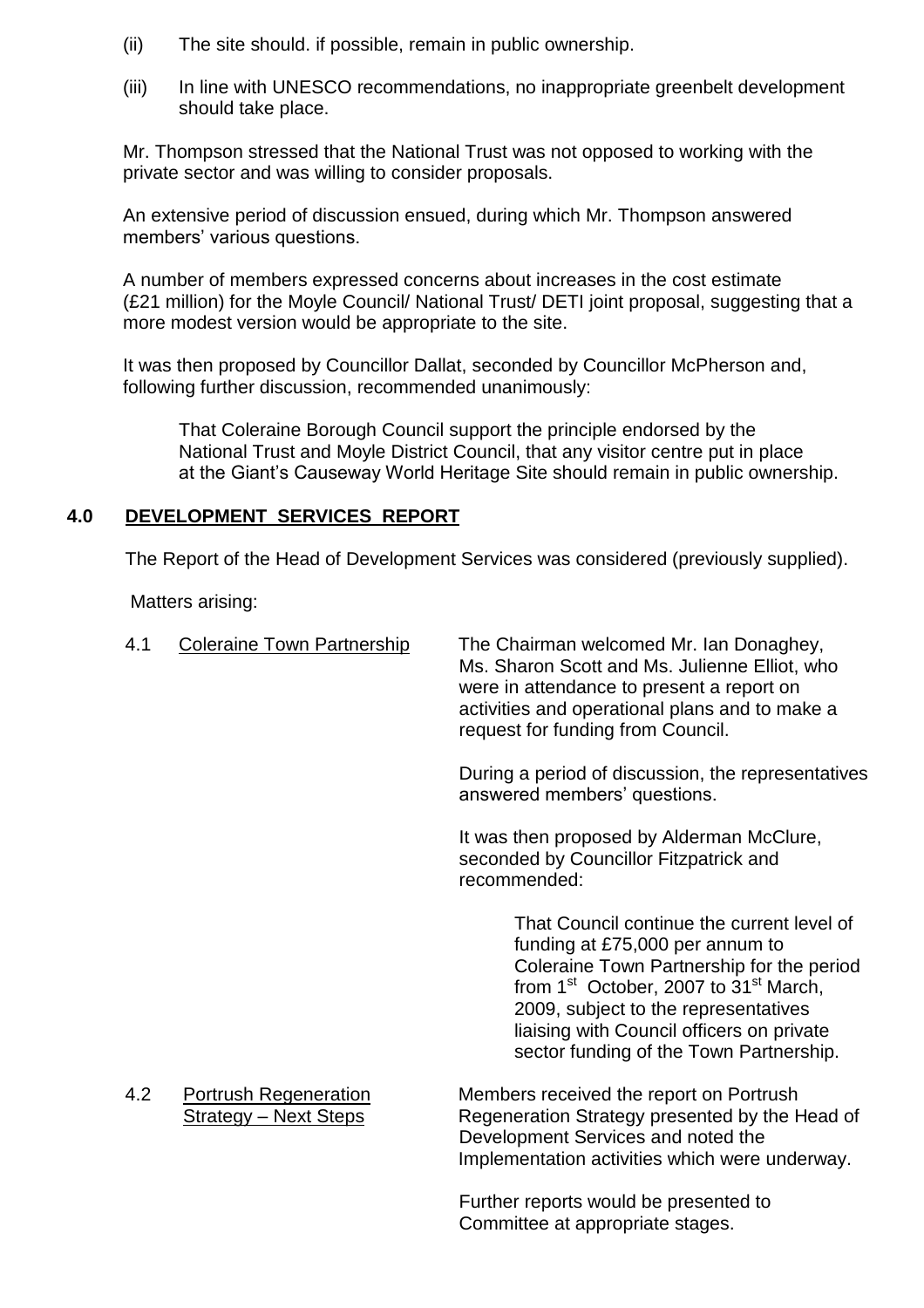| 4.3 | <b>Entrepreneurship Clinics in</b><br>the Borough of Coleraine | Members noted information on this issue, as<br>contained in the report.                                                                                                                  |
|-----|----------------------------------------------------------------|------------------------------------------------------------------------------------------------------------------------------------------------------------------------------------------|
|     |                                                                | One tender had been received from Causeway<br>Enterprise Agency and it was recommended:                                                                                                  |
|     |                                                                | That Council approve the tender from<br>the Causeway Enterprise Agency in the<br>sum of £10,000.                                                                                         |
| 4.4 | <b>Sperrins AONB</b>                                           | Consideration was given to the changes to<br>the Sperrins AONB boundary proposed by the<br>Environment & Heritage Service (maps<br>previously supplied).                                 |
|     |                                                                | Recommended:                                                                                                                                                                             |
|     |                                                                | That Council approve the proposed<br>changes.                                                                                                                                            |
| 4.5 | <b>European Funding Update</b>                                 | Members noted that an update on this issue<br>would be brought to Council when available.                                                                                                |
| 4.6 | <b>Council Desk Diary</b>                                      | Members noted that the order for the 2008 diary<br>had been placed and that a change could be<br>considered for 2009. A sample A5 diary would<br>be made available in the Members' Room. |

#### **5.0 LAND AND PROPERTY**

Consideration was given to the Report of the Head of Administrative Services on Land and Property (previously supplied).

5.1 Repairs to the Mayoral Chain Council is recommended to approve a budget of up to £1,200 to repair the Mayoral chain and that the chain be mounted on a collarette to lessen the effects of future wear. 5.2 Repairs to Windows at Members noted that repairs to windows in the Cloonavin Council Chamber and the Reception area would be carried out on Monday 24<sup>th</sup>/Tuesday 25<sup>th</sup> September, 2007.

# **6.0 THE NORTHERN IRELAND (ST.ANDREW'S AGREEMENT) 2006**

Read letter from the Northern Ireland Policing Board (previously supplied) advising that, Coleraine District Policing Partnership currently meets the political condition, within the precise definition of d'Hondt, as required by the Provisions of Paragraph (4) of Schedule 8 to the above legislation.

Noted.

#### **7.0 WITHDRAWAL OF CUSTOMER PAYMENT FACILITIES AT LOCAL WATER SERVICE OFFICES**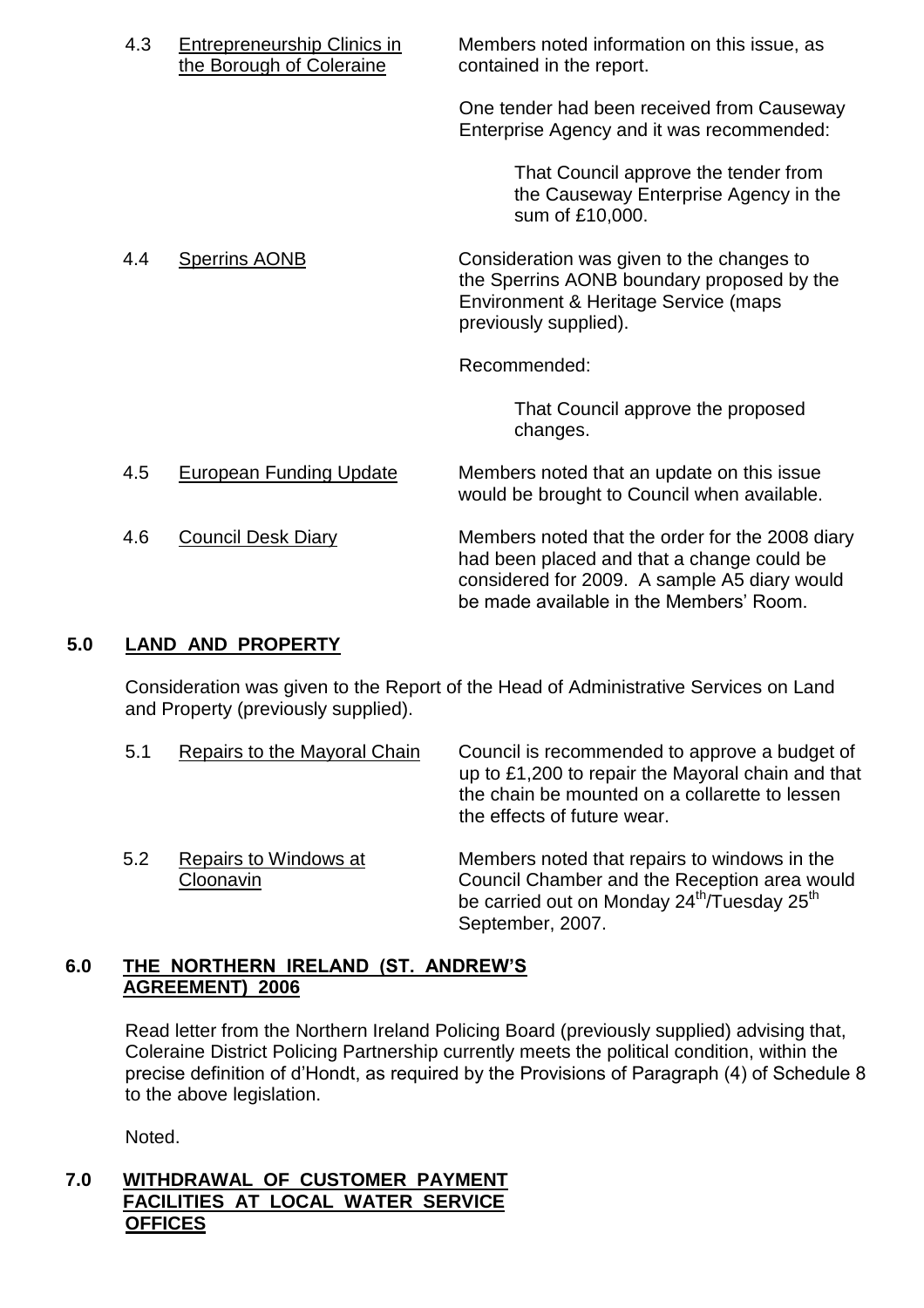Read letter from NIPSA (previously supplied) advising of Northern Ireland Water's (NIW) intention to withdraw customer payment facilities at local offices.

Recommended:

That Council write to NIW opposing the withdrawal of local payment facilities.

#### **8.0 MINERAL DEVELOPMENT ACT (NORTHERN IRELAND) 1969**

Four letters had been received from DETI regarding applications for mineral prospecting rights under section 11 of the above Act in the Coleraine Borough. It had been requested that the maps, showing the areas over which the applications had been made, be displayed at the Council offices and that anyone seeking further information should be referred to the Department.

Council's comments on the applications had also been invited by DETI and it was recommended:

That Council write to the Department drawing attention to:

- (i) the generality of the application and the potential for many areas of specific concern to be affected by the outcomes.
- (ii) the overlap of the application onto an area of 'Constraint in Mineral Development' defined by the Draft Northern Area Plan.
- (iii) the need to manage the potential implications of such proposals given the public reaction to mineral development proposals in the neighbouring Borough.

#### **9.0 DRAFT PPS 14 AND DRAFT AREA PLANS**

Read letter dated 14<sup>th</sup> September, 2007 from the Chief Executive of the Planning Service (circulated via email) advising the Planning Service's current position on these two issues.

Noted.

#### **10.0 WESTERN HEALTH AND SOCIAL SERVICES BOARD - MULTI AGENCY PLANNING FOR CHILDREN AND YOUNG PEOPLE: NORTHERN IRELAND CHILDREN'S SERVICES PLAN 2008-2012**

Members noted that a Workshop on this topic would be held in the Leighinmohr House Hotel, Ballymena on 26<sup>th</sup> September, 2007.

Any members interested in attending were asked to contact the Administrative Officer.

#### **11.0 ASSOCIATION OF NIELB - ANNUAL CONFERENCE - 11th/12th OCTOBER, 2007**

Members noted that this Conference would take place in the Slieve Donard